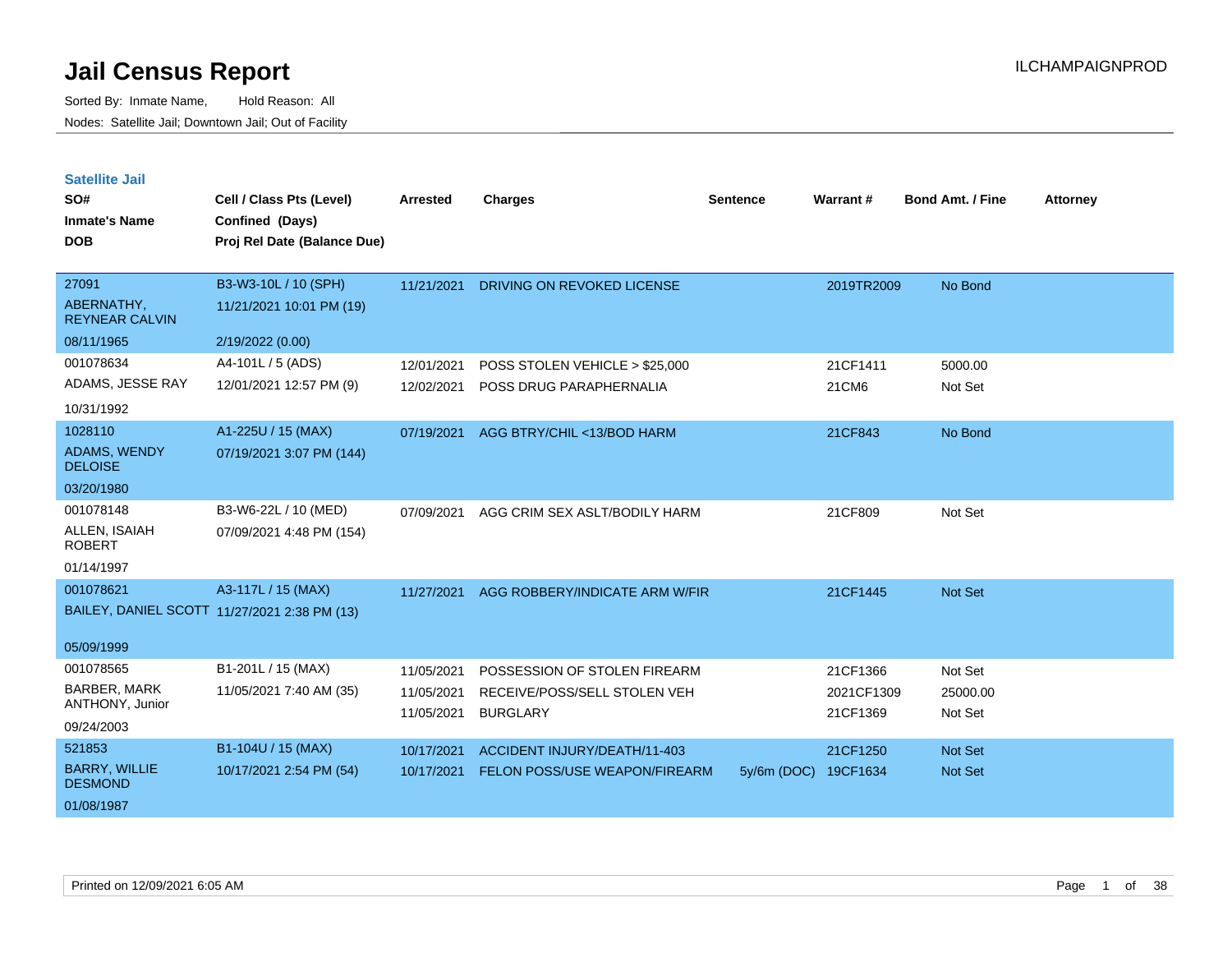| Nudes. Satellite Jali, Downtown Jali, Out of Facility |                             |            |                                   |                 |             |                         |                 |
|-------------------------------------------------------|-----------------------------|------------|-----------------------------------|-----------------|-------------|-------------------------|-----------------|
| SO#                                                   | Cell / Class Pts (Level)    | Arrested   | <b>Charges</b>                    | <b>Sentence</b> | Warrant#    | <b>Bond Amt. / Fine</b> | <b>Attorney</b> |
| <b>Inmate's Name</b>                                  | Confined (Days)             |            |                                   |                 |             |                         |                 |
| DOB                                                   | Proj Rel Date (Balance Due) |            |                                   |                 |             |                         |                 |
|                                                       |                             |            |                                   |                 |             |                         |                 |
| 1073281                                               | A2-221L / 5 (ADS)           | 11/15/2021 | DOM BTRY/CONTACT/1-2 PRECONV      |                 | 2021CF206   | 5000.00                 |                 |
| <b>BASLER, MONET</b><br>MARISA                        | 11/15/2021 11:08 PM (25)    |            |                                   |                 |             |                         |                 |
| 08/17/1994                                            |                             |            |                                   |                 |             |                         |                 |
| 001078636                                             | A2-121L                     | 12/01/2021 | <b>RESIDENTIAL BURGLARY</b>       |                 | 2021CF12131 | 50000.00                |                 |
| BAYS, JENNIFER ANNE 12/01/2021 8:28 PM (9)            |                             |            |                                   |                 |             |                         |                 |
| 06/15/1983                                            |                             |            |                                   |                 |             |                         |                 |
| 001078595                                             | A1-226L / 10 (MED)          | 11/20/2021 | AGGRAVATED DOMESTIC BATTERY       |                 | 21CF1426    | No Bond                 |                 |
| <b>BEADLES, KIERA</b><br>RENEE                        | 11/20/2021 1:54 AM (20)     |            |                                   |                 |             |                         |                 |
| 01/23/1991                                            |                             |            |                                   |                 |             |                         |                 |
| 55826                                                 | B1-102L / 15 (MAX)          | 10/22/2021 | MFG/DEL 100<400 GR COCA/ANLG      |                 | 21CF1284    | Not Set                 |                 |
| BEAUREGARD,<br>MAURICE RONALD,                        | 10/22/2021 7:57 AM (49)     |            |                                   |                 |             |                         |                 |
| 06/19/1982                                            |                             |            |                                   |                 |             |                         |                 |
| 969121                                                | <b>BOOKH-1 / 15 (MAX)</b>   | 11/25/2021 | <b>CRIM TRESPASS TO RESIDENCE</b> |                 | 21CF1444    | <b>Not Set</b>          |                 |
| <b>BECKLEY, ANTHONY</b><br><b>PATRICK</b>             | 11/25/2021 7:16 PM (15)     |            |                                   |                 |             |                         |                 |
| 06/30/1989                                            |                             |            |                                   |                 |             |                         |                 |
| 001078535                                             | B2-T2-07U / 15 (SPH)        | 10/26/2021 | CRIM SEX ASSAULT/FORCE            |                 | 21CF1305    | Not Set                 |                 |
| BERRY, DAVID ISAAC                                    | 10/26/2021 10:52 AM (45)    |            |                                   |                 |             |                         |                 |
| 09/23/2000                                            |                             |            |                                   |                 |             |                         |                 |
| 1057334                                               | B4-221U / 15 (MAX)          | 10/27/2021 | MURDER/INTENT TO KILL/INJURE      |                 |             | No Bond                 |                 |
| <b>BEVERLY, DAVID</b>                                 | 10/27/2021 1:42 PM (44)     |            |                                   |                 |             |                         |                 |
| <b>BENJAMIN</b>                                       |                             |            |                                   |                 |             |                         |                 |
| 03/31/1987                                            |                             |            |                                   |                 |             |                         |                 |
| 29626                                                 | B1-105U / 10 (MED)          | 11/09/2021 | MFG/DEL 15<100 GR COCA/ANALOG     |                 | 21CF1387    | Not Set                 |                 |
| <b>BISHOP, DARRELL</b><br>EDWARD                      | 11/09/2021 4:46 PM (31)     |            |                                   |                 |             |                         |                 |
| 07/18/1968                                            |                             |            |                                   |                 |             |                         |                 |
|                                                       |                             |            |                                   |                 |             |                         |                 |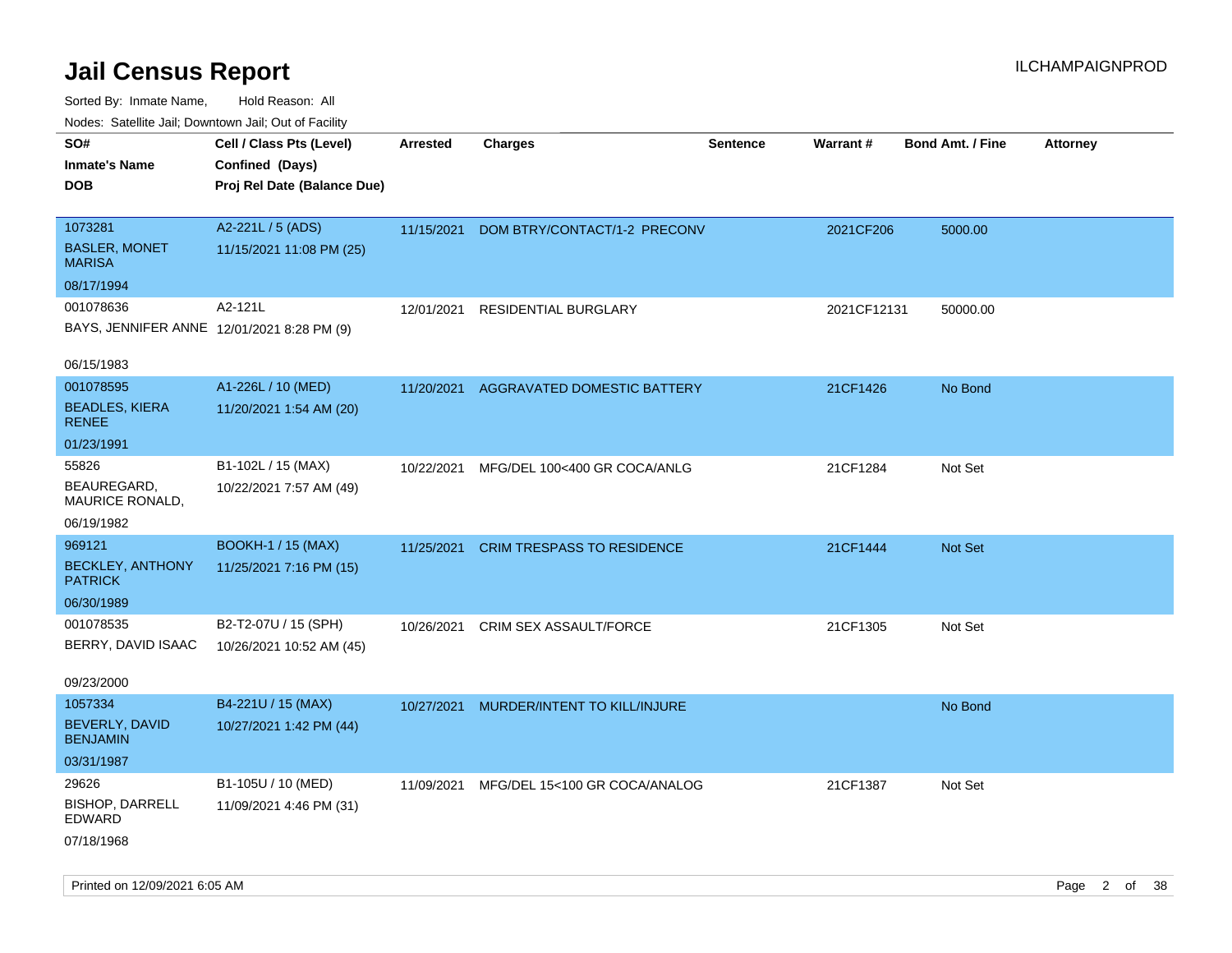| ivouss. Satellite Jali, Downtown Jali, Out of Facility |                                             |                          |                                      |                 |                       |                         |                 |
|--------------------------------------------------------|---------------------------------------------|--------------------------|--------------------------------------|-----------------|-----------------------|-------------------------|-----------------|
| SO#<br>Inmate's Name                                   | Cell / Class Pts (Level)<br>Confined (Days) | <b>Arrested</b>          | <b>Charges</b>                       | <b>Sentence</b> | <b>Warrant#</b>       | <b>Bond Amt. / Fine</b> | <b>Attorney</b> |
| DOB                                                    | Proj Rel Date (Balance Due)                 |                          |                                      |                 |                       |                         |                 |
| 51247                                                  | B1-202U / 10 (MED)                          | 04/15/2021               | <b>FELON POSS/USE WEAPON/FIREARM</b> |                 | 21CF411               | <b>Not Set</b>          |                 |
| <b>BROWN, DANTE</b><br><b>MAURICE</b>                  | 04/15/2021 6:24 PM (239)                    |                          |                                      |                 |                       |                         |                 |
| 04/19/1979                                             |                                             |                          |                                      |                 |                       |                         |                 |
| 1035923                                                | B3-W3-12L / 10 (MED)                        | 08/23/2021               | POSS STOLEN VEHICLE > \$25,000       |                 | 21CF1029              | Not Set                 |                 |
| <b>BROWN, KYRELL</b><br>NAJUAN                         | 08/23/2021 9:46 AM (109)                    |                          |                                      |                 |                       |                         |                 |
| 06/14/1993                                             |                                             |                          |                                      |                 |                       |                         |                 |
| 29957                                                  | B4-222L / 15 (MAX)                          | 11/13/2021               | FELON POSS/USE WEAPON/FIREARM        |                 | 21CF1390              | Not Set                 |                 |
| <b>BROWN, RODNEY</b><br>Louis                          | 11/13/2021 8:57 PM (27)                     | 11/13/2021               | AGG CRIM SX AB/>5 YR OLDER VIC       |                 | 2019CF0718            | 250000.00               |                 |
| 01/07/1968                                             |                                             |                          |                                      |                 |                       |                         |                 |
| 001077945                                              | A1-225L / 10 (MED)                          | 11/13/2021               | AGG ASLT PEACE OFF/FIRE/ER WRK       |                 | 2021CF637             | 1000.00                 |                 |
| <b>BROWN, SIDREA</b><br><b>RENEIA</b>                  | 11/13/2021 10:49 AM (27)                    | 11/13/2021<br>11/17/2021 | <b>BURGLARY</b><br><b>BURGLARY</b>   |                 | 2021CF543<br>21CF1264 | 50000.00<br>1000.00     |                 |
| 07/23/1992                                             |                                             |                          |                                      |                 |                       |                         |                 |
| 988541                                                 | A3-111L / 5 (ADS)                           | 12/06/2021               | POSSESSING A CONTROLLED SUBSTAND     |                 | 2020CF1195            | No Bond                 |                 |
| <b>BURDETTE, SHANE</b><br><b>DILLON</b>                | 12/06/2021 2:57 PM (4)                      |                          |                                      |                 |                       |                         |                 |
| 11/29/1991                                             | 1/3/2022 (0.00)                             |                          |                                      |                 |                       |                         |                 |
| 56936                                                  | B4-221L / 15 (MAX)                          | 11/01/2021               | PUBLIC INDECENCY/EXPOSURE/3+         |                 |                       | Not Set                 |                 |
| CALDWELL, STEVEN<br>ANDRE                              | 11/01/2021 1:09 PM (39)                     |                          |                                      |                 |                       |                         |                 |
| 04/19/1982                                             |                                             |                          |                                      |                 |                       |                         |                 |
| 39474                                                  | B1-101U / 10 (ADS)                          | 07/06/2021               | MFG/DEL 15<100 GR HEROIN/ANLG        |                 | 21CF792               | <b>Not Set</b>          |                 |
| <b>CAMPBELL, AARON</b><br>JACOB                        | 07/06/2021 11:56 PM (157)                   |                          |                                      |                 |                       |                         |                 |
| 07/18/1974                                             |                                             |                          |                                      |                 |                       |                         |                 |
| 996275                                                 | B1-105L / 10 (MED)                          | 11/15/2021               | FELON POSS/USE WEAPON/FIREARM        |                 | 21CF1398              | Not Set                 |                 |
| CAMPBELL, JOHNNIE<br>LEE, Third                        | 11/15/2021 8:37 AM (25)                     |                          |                                      |                 |                       |                         |                 |
| 04/02/1992                                             |                                             |                          |                                      |                 |                       |                         |                 |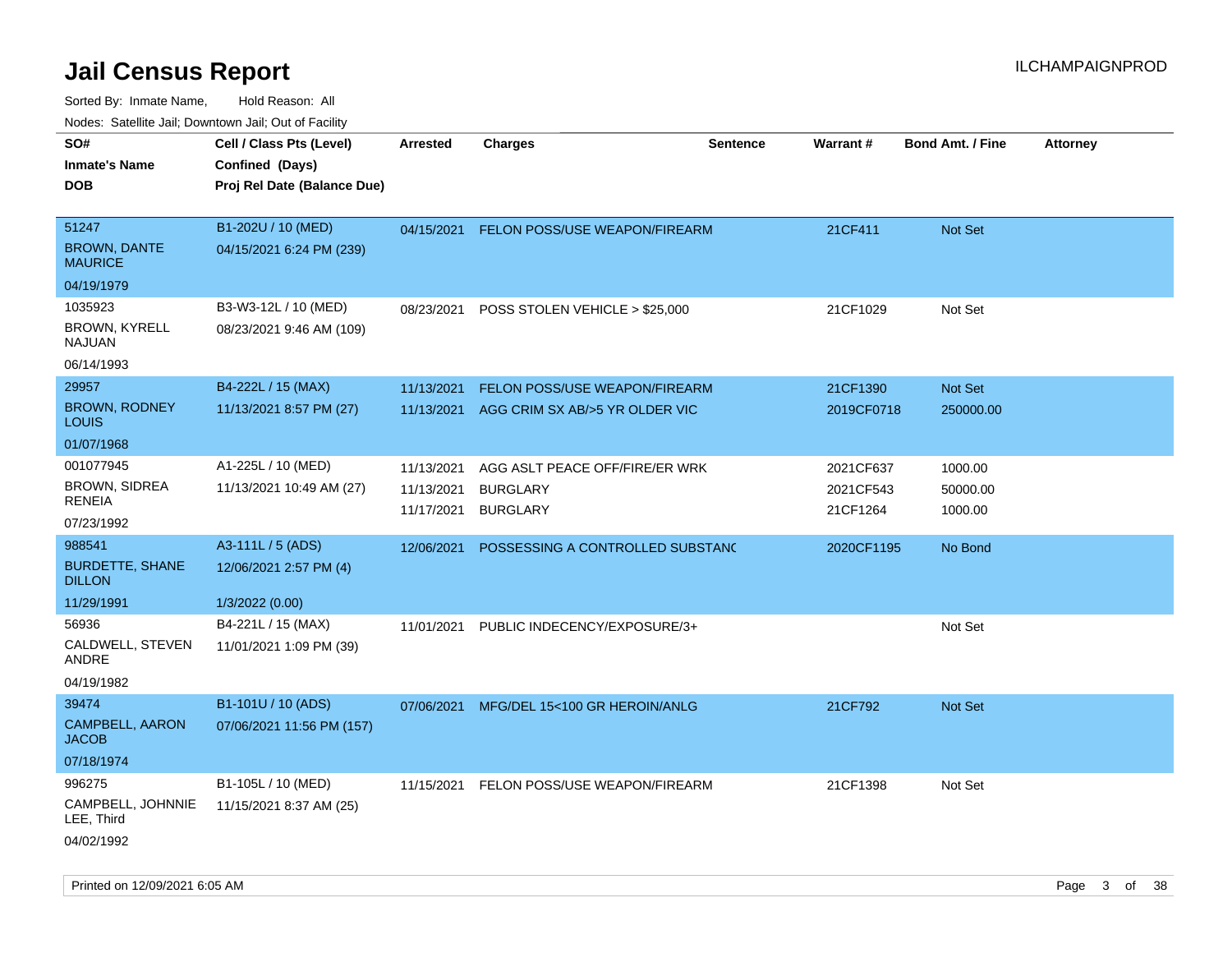| SO#                                    | Cell / Class Pts (Level)                    | <b>Arrested</b>   | <b>Charges</b>                            | <b>Sentence</b> | Warrant#   | <b>Bond Amt. / Fine</b> | <b>Attorney</b> |
|----------------------------------------|---------------------------------------------|-------------------|-------------------------------------------|-----------------|------------|-------------------------|-----------------|
| <b>Inmate's Name</b>                   | Confined (Days)                             |                   |                                           |                 |            |                         |                 |
| <b>DOB</b>                             | Proj Rel Date (Balance Due)                 |                   |                                           |                 |            |                         |                 |
|                                        |                                             |                   |                                           |                 |            |                         |                 |
| 958898                                 | B4-123L / 15 (MAX)                          |                   | 11/18/2021 AGGRAVATED DOMESTIC BATTERY    |                 | 21CF1409   | Not Set                 |                 |
| <b>CHAMBERS, GARY</b><br><b>DANTE</b>  | 11/18/2021 5:10 AM (22)                     |                   |                                           |                 |            |                         |                 |
| 05/24/1973                             |                                             |                   |                                           |                 |            |                         |                 |
| 960551                                 | B4-227L / 10 (MED)                          | 08/26/2021        | DOMESTIC BATTERY/HARM/VIO O/P             |                 | 21CF1035   | 100000.00               |                 |
| COFFIN, KYLE LAIR                      | 08/26/2021 4:43 AM (106)                    |                   |                                           |                 |            |                         |                 |
|                                        |                                             |                   |                                           |                 |            |                         |                 |
| 09/21/1988                             |                                             |                   |                                           |                 |            |                         |                 |
| 34805                                  | B1-106U / 15 (MAX)                          | 10/01/2021        | <b>DOMESTIC BATTERY</b>                   |                 | 21CF1183   | Not Set                 |                 |
|                                        | CONERLY, KIN JOSEPH 10/01/2021 1:53 AM (70) | 10/01/2021        | <b>ARMED HABITUAL CRIMINAL</b>            |                 | 21CF1184   | Not Set                 |                 |
|                                        |                                             | 10/06/2021        | POSS STOLEN VEHICLE > \$25,000            |                 | 19CF1786   | Not Set                 |                 |
| 11/16/1971                             |                                             |                   |                                           |                 |            |                         |                 |
| 1074319                                | B2-DR / 15 (SPH)                            | 10/12/2021        | AGGRAVATED CRUELTY TO ANIMALS             |                 | 21CF1238   | Not Set                 |                 |
| <b>CRAIG, DAVUCCI</b><br><b>DAVION</b> | 10/12/2021 11:36 AM (59)                    | 10/14/2021 MURDER |                                           |                 | 21CF1239   | Not Set                 |                 |
| 08/02/2001                             |                                             |                   |                                           |                 |            |                         |                 |
| 001077549                              | B2-T3-10L / 10 (SPH)                        | 12/22/2020        | PRED CRIM SEX ASLT/VICTIM <13             |                 | 2020CF1469 | Not Set                 |                 |
| CRISTOBAL-MATEO,<br><b>CRISTOBAL</b>   | 12/22/2020 1:17 PM (353)                    |                   |                                           |                 |            |                         |                 |
| 12/02/1988                             |                                             |                   |                                           |                 |            |                         |                 |
| 1023587                                | B1-203U / 15 (MAX)                          | 09/24/2021        | MFG/DEL CANNABIS/2.5-10 GRAMS             |                 | 21CF1155   | Not Set                 |                 |
| DAVIS, MARTIN<br><b>DENNIS</b>         | 09/24/2021 9:38 PM (77)                     | 09/24/2021        | ARMED HABITUAL CRIMINAL                   |                 | 2021-CF681 | 500000.00               |                 |
| 12/02/1994                             |                                             |                   |                                           |                 |            |                         |                 |
| 001077634                              | A2-223L / 5 (ADS)                           |                   | 09/23/2021 OBSTRUCT JUST/DESTROY EVIDENCE |                 | 21CF887    | 25000.00                |                 |
| DAVIS, TAMIKA                          | 09/23/2021 12:30 AM (78)                    |                   |                                           |                 |            |                         |                 |
| 03/11/1974                             |                                             |                   |                                           |                 |            |                         |                 |
| 001078538                              | B1-107U / 10 (MED)                          | 10/26/2021        | CRIM SEX ASSAULT/FORCE                    |                 | 21CF1301   | Not Set                 |                 |
| DAWKINS, LEN                           | 10/26/2021 8:18 PM (45)                     |                   |                                           |                 |            |                         |                 |
|                                        |                                             |                   |                                           |                 |            |                         |                 |
| 03/23/1987                             |                                             |                   |                                           |                 |            |                         |                 |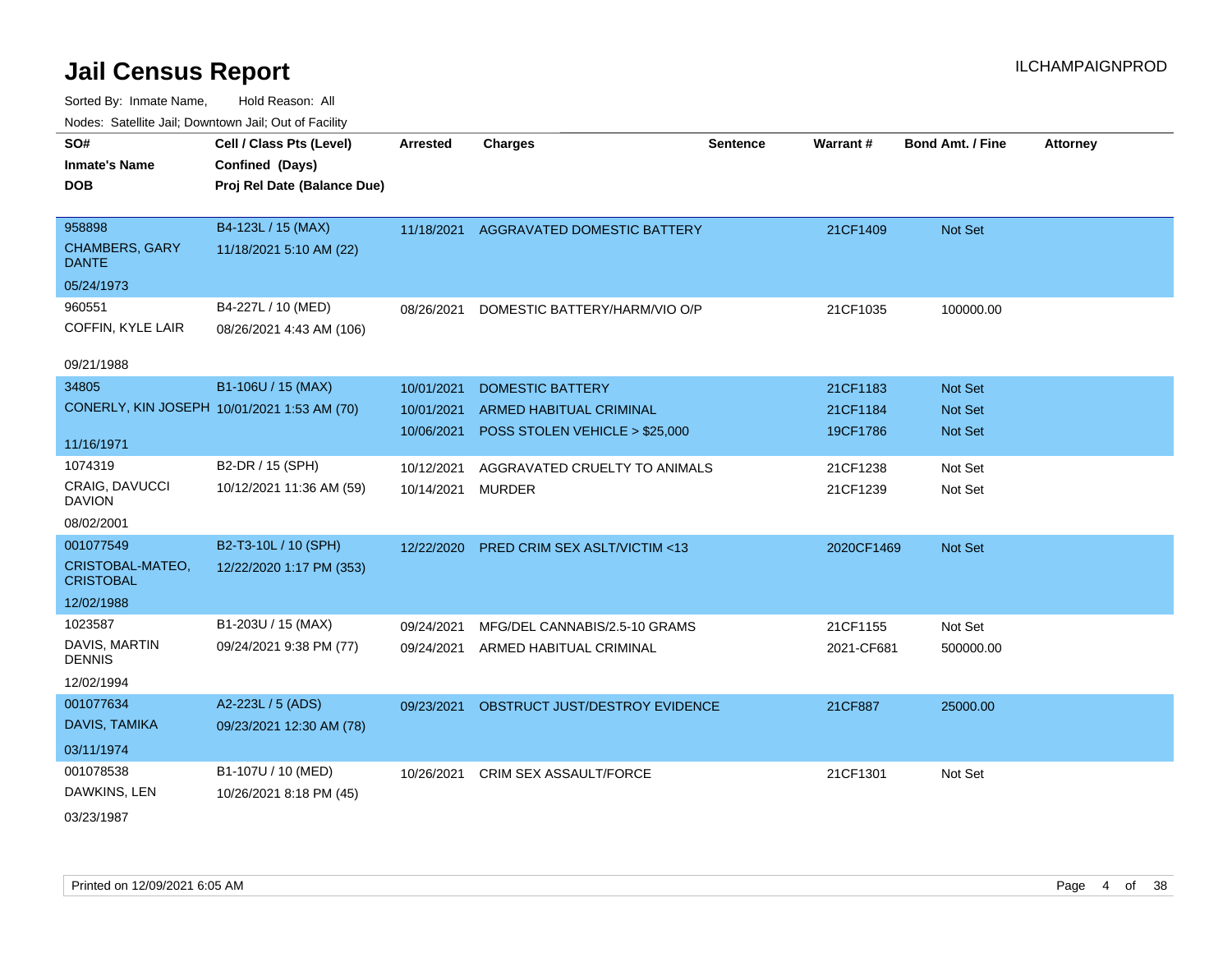Sorted By: Inmate Name, Hold Reason: All Nodes: Satellite Jail; Downtown Jail; Out of Facility

| SO#                                        | Cell / Class Pts (Level)                       | <b>Arrested</b>   | <b>Charges</b>                 | <b>Sentence</b> | Warrant#    | <b>Bond Amt. / Fine</b> | <b>Attorney</b> |
|--------------------------------------------|------------------------------------------------|-------------------|--------------------------------|-----------------|-------------|-------------------------|-----------------|
| <b>Inmate's Name</b><br><b>DOB</b>         | Confined (Days)<br>Proj Rel Date (Balance Due) |                   |                                |                 |             |                         |                 |
|                                            |                                                |                   |                                |                 |             |                         |                 |
| 56972                                      | B3-W8-32L / 10 (MED)                           | 08/30/2021        | POSS STOLEN VEHICLE > \$25,000 |                 | 21CF1044    | Not Set                 |                 |
| DAY, DANIEL JOSEPH                         | 08/30/2021 3:07 PM (102)                       | 09/04/2021        | <b>BURGLARY</b>                |                 | 21CF1054    | Not Set                 |                 |
| 10/16/1982                                 |                                                |                   |                                |                 |             |                         |                 |
| 989143                                     | B3-W2-06L / 10 (MED)                           | 09/27/2021        | STALKING/CAUSE PERSON DISTRESS | 2y (DOC)        | 21CF1149    | 50000.00                |                 |
| DIAL, CLAYTON COLE                         | 09/27/2021 4:12 PM (74)                        | 09/27/2021        | POSSESSION OF METH< 5 GRAMS    | 3y (DOC)        |             | 9430.00                 |                 |
| 07/28/1991                                 |                                                |                   |                                |                 |             |                         |                 |
| 515892                                     | B4-224U / 15 (MAX)                             | 11/18/2021        | AGG DOMESTIC BATTERY/STRANGLE  | 4y (DOC)        | 15CF1432    | No Bond                 |                 |
| <b>DISHMAN, BYRON</b><br><b>EUJEAN</b>     | 11/18/2021 2:33 PM (22)                        |                   |                                |                 |             |                         |                 |
| 07/30/1983                                 |                                                |                   |                                |                 |             |                         |                 |
| 25659                                      | B4-125L / 15 (MAX)                             | 06/15/2021        | <b>RESIDENTIAL BURGLARY</b>    |                 | 2020CF1218  | 50000.00                |                 |
| DORRIS, LORENZO                            | 06/15/2021 6:17 AM (178)                       | 06/15/2021        | <b>BURGLARY</b>                |                 | 21CF689     | Not Set                 |                 |
| 07/19/1966                                 |                                                |                   |                                |                 |             |                         |                 |
| 45194                                      | B3-W1-01U / 10 (MED)                           | 10/20/2021        | DOMESTIC BATTERY/OTHER PRIOR   |                 | 21CF1265    | Not Set                 |                 |
| <b>FALLS, ANDREW</b>                       | 10/20/2021 12:59 AM (51)                       |                   |                                |                 |             |                         |                 |
| 08/15/1976                                 |                                                |                   |                                |                 |             |                         |                 |
| 527081                                     | B3-W6-24L / 10 (MED)                           | 09/06/2021        | ARSON/REAL/PERSONAL PROP>\$150 |                 | 2021 CF 797 | 25000.00                |                 |
| FERGUSON,<br><b>CHRISTOPHER</b>            | 09/06/2021 1:18 PM (95)                        |                   |                                |                 |             |                         |                 |
| 12/21/1981                                 |                                                |                   |                                |                 |             |                         |                 |
| 1039744                                    | A3-113L / 15 (ADS)                             | 12/06/2021 MURDER |                                |                 | 20CF959     | 1000000.00              |                 |
| <b>FONVILLE, TREVOY</b><br><b>JERMAINE</b> | 12/06/2021 10:52 AM (4)                        |                   |                                |                 |             |                         |                 |
| 01/13/1996                                 |                                                |                   |                                |                 |             |                         |                 |
| 518395                                     | B2-T3-12L / 15 (SPH)                           | 07/07/2020        | <b>CRIMINAL SEXUAL ASSAULT</b> |                 | 2020-CF735  | 250000.00               |                 |
|                                            | FRANDLE, MARK RYAN 07/07/2020 3:42 PM (521)    |                   |                                |                 |             |                         |                 |

09/10/1985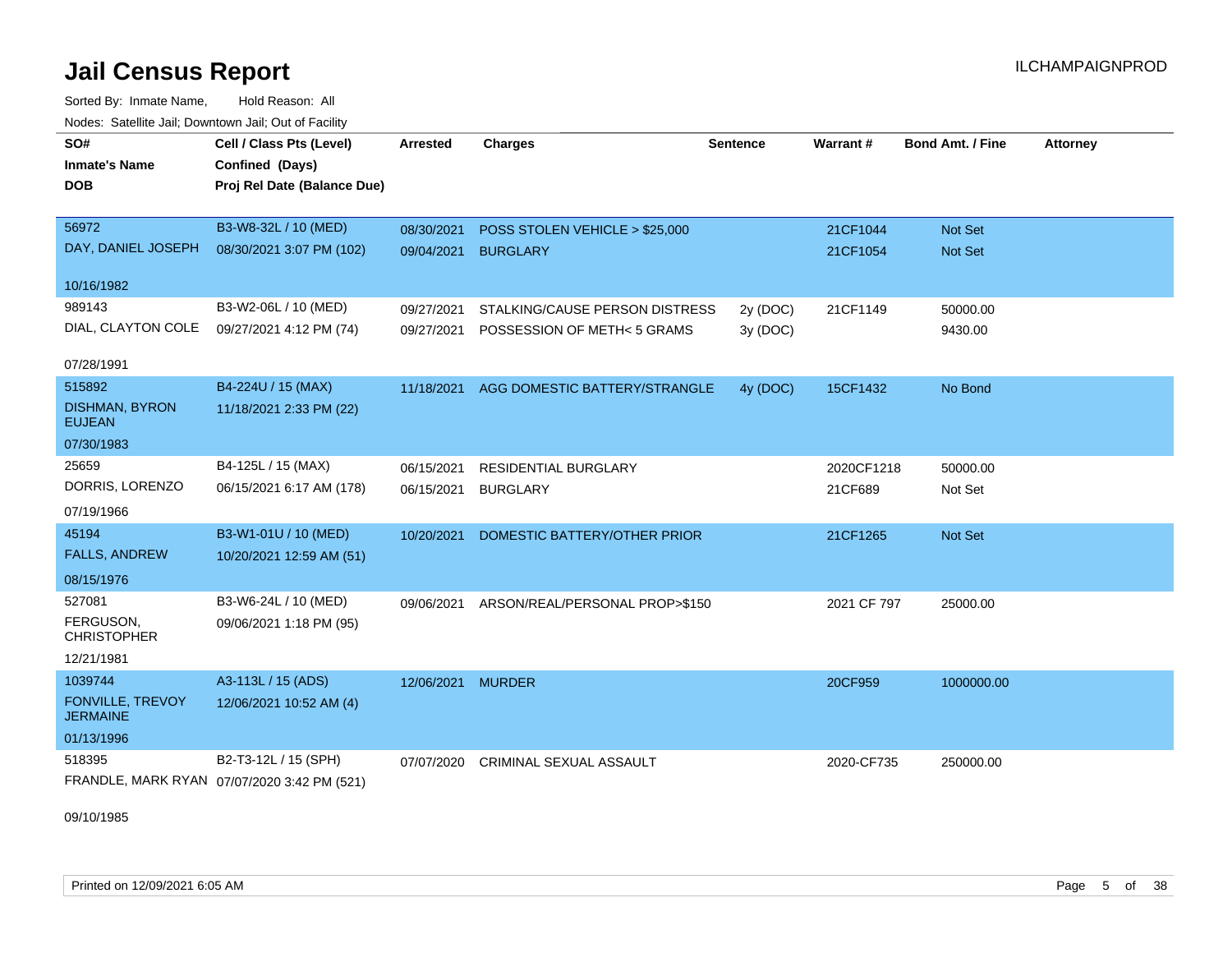| roaco. Catolino dall, Downtown dall, Out of Fability |                                                                            |                 |                                |                 |                 |                         |                 |
|------------------------------------------------------|----------------------------------------------------------------------------|-----------------|--------------------------------|-----------------|-----------------|-------------------------|-----------------|
| SO#<br><b>Inmate's Name</b><br><b>DOB</b>            | Cell / Class Pts (Level)<br>Confined (Days)<br>Proj Rel Date (Balance Due) | <b>Arrested</b> | <b>Charges</b>                 | <b>Sentence</b> | <b>Warrant#</b> | <b>Bond Amt. / Fine</b> | <b>Attorney</b> |
|                                                      |                                                                            |                 |                                |                 |                 |                         |                 |
| 975482                                               | A4-201L / 10 (MED)                                                         | 12/07/2021      | <b>DOMESTIC BATTERY</b>        |                 | 2021CF1255      | 50000.00                |                 |
| FRAZER, CHRISTIAN<br><b>LAMAHL</b>                   | 12/07/2021 11:14 PM (3)                                                    |                 |                                |                 |                 |                         |                 |
| 12/28/1989                                           |                                                                            |                 |                                |                 |                 |                         |                 |
| 001078583                                            | B1-107L / 15 (MAX)                                                         | 11/14/2021      | AGG UNLAWFUL USE WEAPON/PERSON |                 | 21CF1392        | Not Set                 |                 |
| FRAZIER, RICHARD<br><b>EMOND</b>                     | 11/14/2021 3:12 AM (26)                                                    |                 |                                |                 |                 |                         |                 |
| 04/19/2001                                           |                                                                            |                 |                                |                 |                 |                         |                 |
| 001077934                                            | A1-224L / 10 (MED)                                                         | 08/22/2021      | <b>DOMESTIC BATTERY</b>        |                 | 21 CM 172       | 10000.00                |                 |
| <b>FREED, LOGAN</b><br><b>SUZANNE</b>                | 08/22/2021 11:45 PM (110)                                                  | 08/22/2021      | AGG DUI/ACCIDENT/DEATH         |                 | 21CF1024        | Not Set                 |                 |
| 08/18/1996                                           |                                                                            |                 |                                |                 |                 |                         |                 |
| 001078290                                            | A1-125U / 10 (ADS)                                                         | 08/19/2021      | MACHINE GUN/AUTO WEAPON/VEH    |                 | 21CF1012        | Not Set                 |                 |
| FREEMAN, ANGEL<br>JANILA KAY                         | 08/19/2021 1:26 AM (113)                                                   |                 |                                |                 |                 |                         |                 |
| 12/25/1995                                           |                                                                            |                 |                                |                 |                 |                         |                 |
| 55731                                                | A3-213L / 15 (ADS)                                                         | 12/07/2021      | THEFT CONTROL INTENT \$500<10K |                 | 2019CF1448      | No Bond                 |                 |
| FULLILOVE,<br><b>CHRISTOPHER</b>                     | 12/07/2021 3:44 PM (3)                                                     |                 |                                |                 |                 |                         |                 |
| 09/25/1980                                           |                                                                            |                 |                                |                 |                 |                         |                 |
| 001078450                                            | B3-W1-04L / 10 (MED)                                                       | 10/26/2021      | AGGRAVATED BATTERY             |                 |                 | Not Set                 |                 |
| GAMBLE, HAKEEM<br><b>DARION</b>                      | 10/26/2021 1:01 PM (45)                                                    | 10/26/2021      | BURGLARY W/O CAUSING DAMAGE    |                 |                 | No Bond                 |                 |
| 12/17/1999                                           | 12/23/2021 (0.00)                                                          |                 |                                |                 |                 |                         |                 |
| 001078633                                            | A4-205L / 15 (MAX)                                                         | 12/01/2021      | PRED CRIM SEX ASLT/VICTIM <13  |                 | 21CF1416        | 250000.00               |                 |
| GONZALEZ-GUILLEN,<br><b>EDWARD</b>                   | 12/01/2021 12:08 PM (9)                                                    |                 |                                |                 |                 |                         |                 |
| 08/25/2002                                           |                                                                            |                 |                                |                 |                 |                         |                 |
| 001078607                                            | B4-122U / 15 (MAX)                                                         | 11/22/2021      | FELON POSS/USE FIREARM/PAROLE  |                 | 21CF1437        | Not Set                 |                 |
| GRAY, WILLIAM<br>DA'VON                              | 11/22/2021 2:57 PM (18)                                                    | 11/22/2021      | ATTEMPT (FIRST DEGREE MURDER)  |                 | 21CF1435        | Not Set                 |                 |
| 04/18/1984                                           |                                                                            |                 |                                |                 |                 |                         |                 |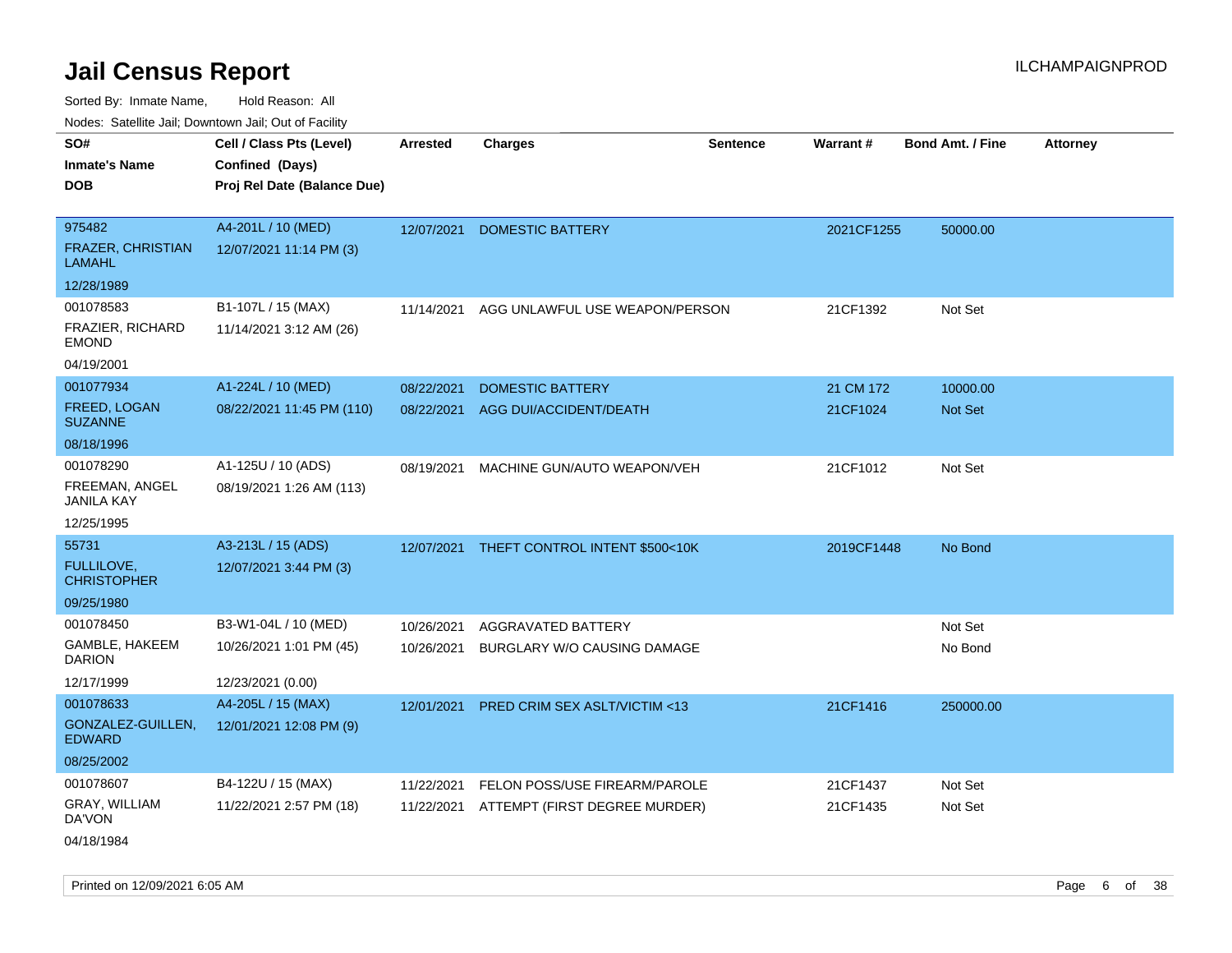| SO#                                    | Cell / Class Pts (Level)                   | <b>Arrested</b> | <b>Charges</b>                          | <b>Sentence</b> | Warrant#   | <b>Bond Amt. / Fine</b> | <b>Attorney</b> |
|----------------------------------------|--------------------------------------------|-----------------|-----------------------------------------|-----------------|------------|-------------------------|-----------------|
| <b>Inmate's Name</b>                   | Confined (Days)                            |                 |                                         |                 |            |                         |                 |
| <b>DOB</b>                             | Proj Rel Date (Balance Due)                |                 |                                         |                 |            |                         |                 |
|                                        |                                            |                 |                                         |                 |            |                         |                 |
| 56342                                  | B1-104L / 10 (MED)                         | 10/21/2021      | <b>ARMED HABITUAL CRIMINAL</b>          |                 | 21CF1279   | Not Set                 |                 |
| <b>GRIFFIN, NATHAN</b>                 | 10/21/2021 4:20 PM (50)                    | 10/21/2021      | THEFT CONTROL INTENT <\$500             |                 | 17CF1451   | 10000.00                |                 |
| <b>EUGENE</b>                          |                                            | 10/21/2021      | DRIVING ON REVOKED LICENSE              |                 | 20TR1979   | 3000.00                 |                 |
| 02/24/1969                             |                                            |                 |                                         |                 |            |                         |                 |
| 32913                                  | A3-116L / 15 (ADS)                         | 12/03/2021      | PRED CRIM SEX ASLT/VICTIM <13           |                 | 21CF1481   | Not Set                 |                 |
| GROB, WARREN A,<br>Junior              | 12/03/2021 4:24 PM (7)                     |                 |                                         |                 |            |                         |                 |
| 12/07/1950                             |                                            |                 |                                         |                 |            |                         |                 |
| 977825                                 | A3-211U / 5 (ADS)                          | 11/25/2021      | RET THEFT/DISP MERCH/>\$300             | 4y (DOC)        | 21CF203    | Not Set                 |                 |
| <b>GWIN, RAYMOND</b><br><b>CHARLES</b> | 11/25/2021 2:23 PM (15)                    |                 |                                         |                 |            |                         |                 |
| 09/30/1989                             |                                            |                 |                                         |                 |            |                         |                 |
| 1071098                                | B1-201U / 15 (MAX)                         | 11/06/2021      | AGG CRIM SEX ASSAULT/FIREARM            |                 | 21CF1368   | Not Set                 |                 |
| <b>HARRIS, SHEMAR</b><br><b>HARLEM</b> | 11/06/2021 8:22 AM (34)                    |                 |                                         |                 |            |                         |                 |
| 07/22/2000                             |                                            |                 |                                         |                 |            |                         |                 |
| 1038973                                | B3-W2-05U / 10 (MED)                       | 11/05/2021      | AGG DOMESTIC BATTERY/STRANGLE           |                 | 21CF1365   | Not Set                 |                 |
|                                        | HAYS, DAMIEN CLYDE 11/05/2021 8:59 PM (35) |                 |                                         |                 |            |                         |                 |
|                                        |                                            |                 |                                         |                 |            |                         |                 |
| 03/19/1994                             |                                            |                 |                                         |                 |            |                         |                 |
| 965829                                 | BOOKH-4 / 10 (ADS)                         | 09/09/2021      | HRSMT/NO CONVERSATION/KILL              |                 | 2021CF1072 | 25000.00                |                 |
| HEINZ, ANDREW<br><b>MICHAEL</b>        | 09/09/2021 5:21 PM (92)                    | 09/13/2021      | PROBATION VIOLATION                     |                 | 21CF7      | Not Set                 |                 |
| 07/01/1987                             |                                            |                 |                                         |                 |            |                         |                 |
| 001078488                              | B2-T3-11U / 15 (SPH)                       | 10/14/2021      | <b>PRED CRIM SEX ASLT/VICTIM &lt;13</b> |                 | 21CF1232   | 500000.00               |                 |
| HERNANDEZ-LOPEZ,<br><b>ERNESTO</b>     | 10/14/2021 3:15 PM (57)                    | 10/14/2021      | <b>FUGITIVE FROM JUSTICE</b>            |                 | 21CF1246   | <b>Not Set</b>          |                 |
| 11/28/1975                             |                                            |                 |                                         |                 |            |                         |                 |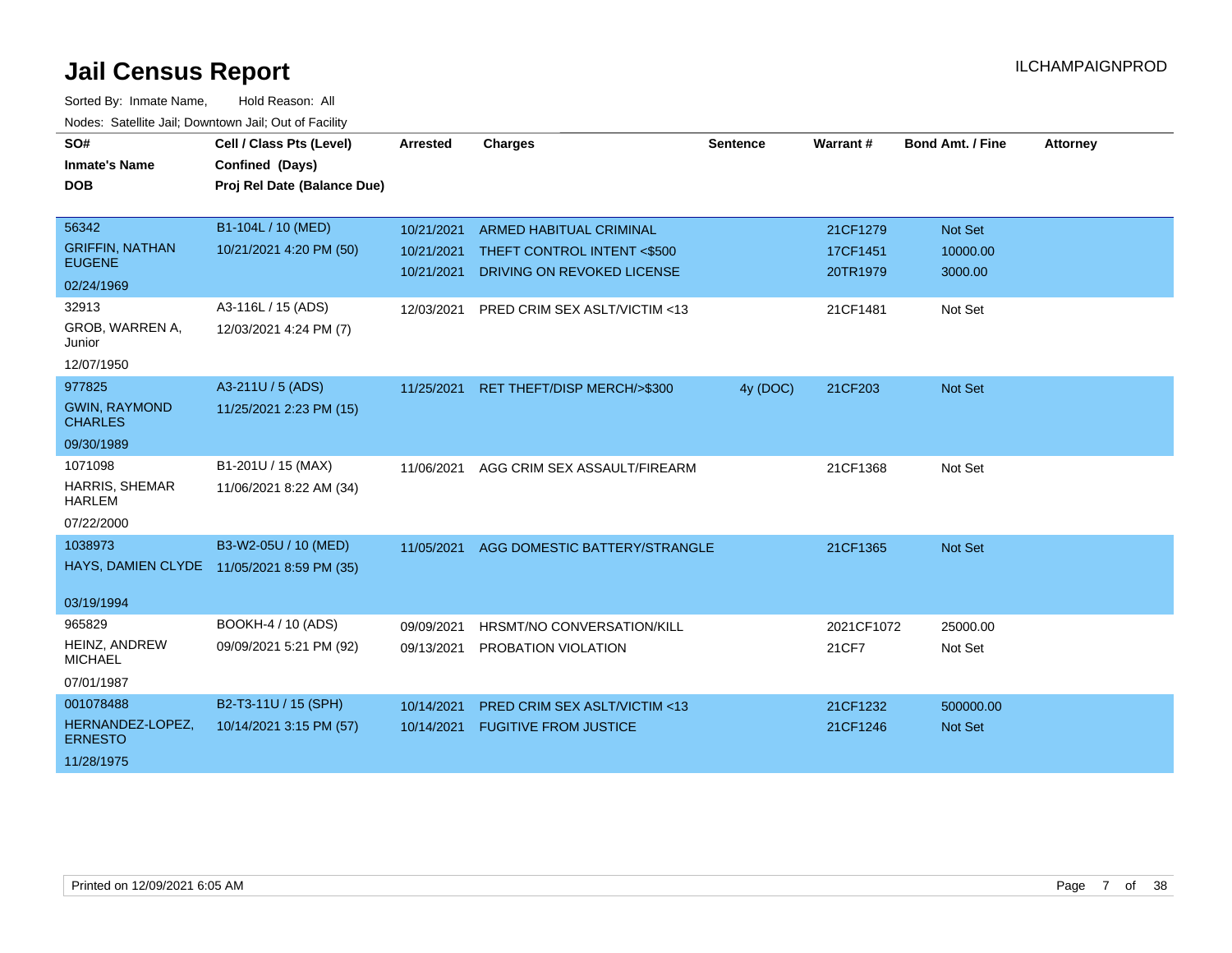| SO#<br><b>Inmate's Name</b><br><b>DOB</b>           | Cell / Class Pts (Level)<br>Confined (Days)<br>Proj Rel Date (Balance Due) | Arrested                               | <b>Charges</b>                                                                                    | <b>Sentence</b>       | <b>Warrant#</b>                   | <b>Bond Amt. / Fine</b>                     | <b>Attorney</b> |
|-----------------------------------------------------|----------------------------------------------------------------------------|----------------------------------------|---------------------------------------------------------------------------------------------------|-----------------------|-----------------------------------|---------------------------------------------|-----------------|
| 975293<br><b>HILL, JACOB MILES</b><br>02/06/1988    | B2-T4-14L / 10 (SPH)<br>07/21/2021 8:43 PM (142)                           | 07/21/2021<br>07/21/2021<br>07/25/2021 | <b>STALKING</b><br>VIO ORDER/PRIOR VIO OF ORDER<br><b>PAROLE REVOCATION</b>                       |                       | 2021CF863<br>21CF914<br>CH2104646 | <b>Not Set</b><br>No Bond<br><b>Not Set</b> |                 |
|                                                     |                                                                            | 08/18/2021<br>09/09/2021               | <b>HARASS WITNESS/FAMILY MBR/REP</b><br>AGG STALKING/BODILY HARM                                  |                       | 21CF992<br>21CF1073               | <b>Not Set</b><br>Not Set                   |                 |
| 48471<br>HILL, RAMESH<br><b>JERMAINE</b>            | B1-207L / 15 (MAX)<br>08/08/2021 4:45 AM (124)                             | 08/08/2021                             | AGG BATTERY/DISCHARGE FIREARM                                                                     |                       | 21CF946                           | Not Set                                     |                 |
| 12/11/1978                                          |                                                                            |                                        |                                                                                                   |                       |                                   |                                             |                 |
| 1043704<br><b>HOUSTON, STEVEN</b><br><b>CORDELL</b> | B4-223L / 15 (MAX)<br>07/13/2021 5:56 AM (150)                             | 07/13/2021<br>07/13/2021<br>07/13/2021 | PROBATION VIOLATION<br>PROBATION VIOLATION<br>ARMED ROBBERY/ARMED W/FIREARM                       |                       | 18CF1697<br>19CF1295<br>21CF815   | 25000.00<br>25000.00<br><b>Not Set</b>      |                 |
| 01/24/1989                                          |                                                                            |                                        |                                                                                                   |                       |                                   |                                             |                 |
| 999198<br>HOWARD, BRION LIN                         | A4-206L / 15 (MAX)<br>11/30/2021 10:41 AM (10)                             | 11/30/2021                             | FELON POSS/USE FIREARM PRIOR                                                                      |                       | 21CF1377                          | 500000.00                                   |                 |
| 06/10/1992                                          |                                                                            |                                        |                                                                                                   |                       |                                   |                                             |                 |
| 1061996<br>HUBBARD, REBEKIAH<br><b>DIONA</b>        | A1-124L / 5 (MIN)<br>10/30/2021 1:37 PM (41)                               | 10/30/2021<br>10/30/2021<br>10/31/2021 | DRVG UNDER INFLUENCE OF DRUG<br>RETAIL THEFT/DISP MERCH/<\$300<br>USE FORGED CR/DEBIT CARD/<\$300 | 180d (CJ)<br>2y (DOC) | 2018CF1302                        | No Bond<br>20000.00<br>No Bond              |                 |
| 04/08/1998                                          |                                                                            |                                        |                                                                                                   |                       |                                   |                                             |                 |
| 953555<br>HUNT, TAVARIS EARL                        | B4-122L / 15 (MAX)<br>03/10/2021 4:58 AM (275)                             | 03/10/2021<br>04/14/2021               | <b>CRIM TRESPASS TO RESIDENCE</b><br>AGG FLEEING POLICE/21 MPH OVER                               | 3y(DOC)               | 21CF272<br>2020CF94               | Not Set<br>10000.00                         |                 |
| 12/29/1987                                          |                                                                            |                                        |                                                                                                   |                       |                                   |                                             |                 |
| 001078639<br>JACKSON, GREGORY<br><b>LYNN</b>        | A4-103L / 10 (ADS)<br>12/02/2021 3:43 AM (8)                               | 12/02/2021                             | <b>FUGITIVE FROM JUSTICE</b>                                                                      |                       | 21CF1465                          | <b>Not Set</b>                              |                 |
| 11/22/1994                                          |                                                                            |                                        |                                                                                                   |                       |                                   |                                             |                 |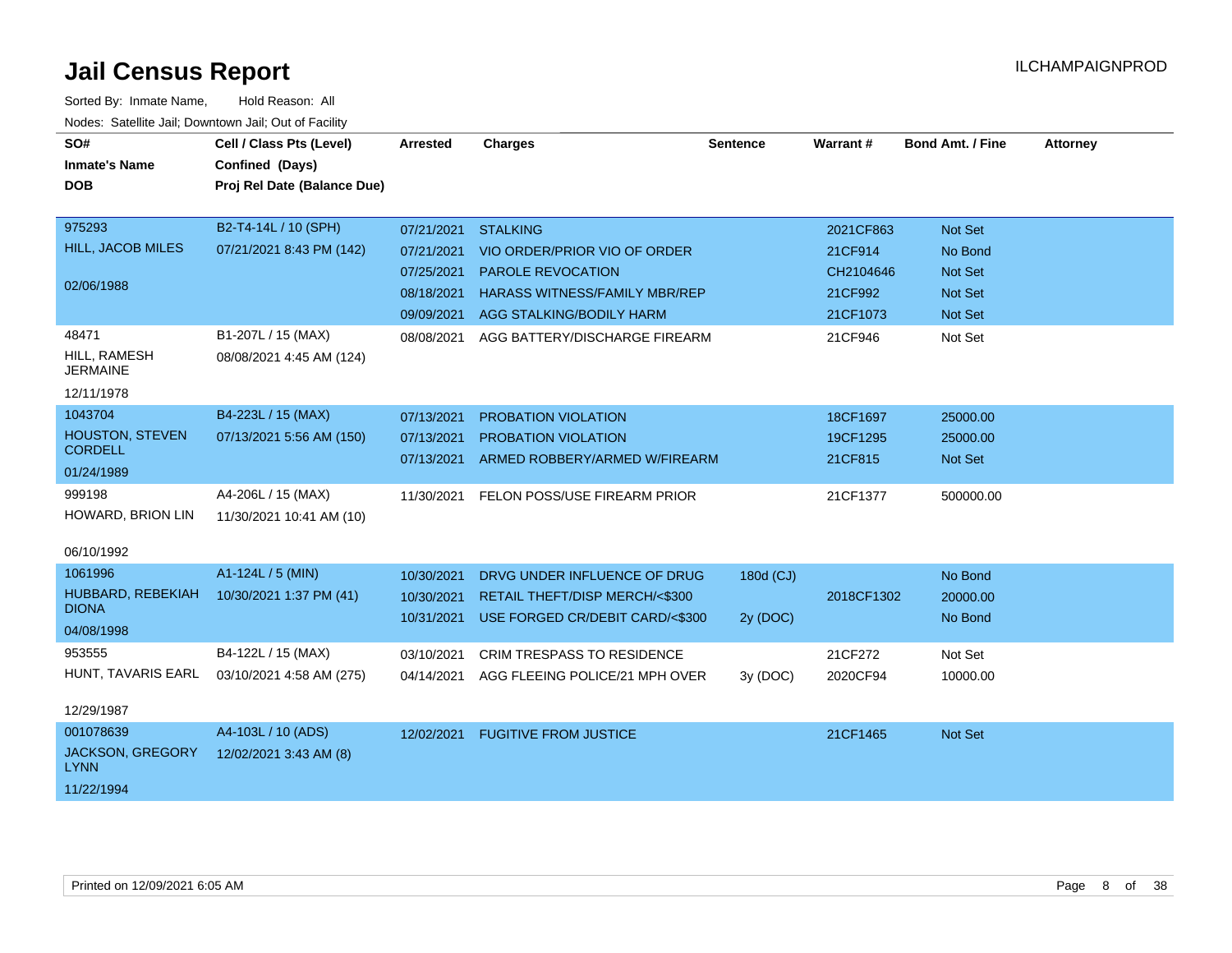Sorted By: Inmate Name, Hold Reason: All Nodes: Satellite Jail; Downtown Jail; Out of Facility

| roaco. Catolino cali, Domntonn cali, Out of Facility |                                            |                          |                                          |                 |                       |                         |                 |
|------------------------------------------------------|--------------------------------------------|--------------------------|------------------------------------------|-----------------|-----------------------|-------------------------|-----------------|
| SO#                                                  | Cell / Class Pts (Level)                   | Arrested                 | <b>Charges</b>                           | <b>Sentence</b> | Warrant#              | <b>Bond Amt. / Fine</b> | <b>Attorney</b> |
| <b>Inmate's Name</b>                                 | Confined (Days)                            |                          |                                          |                 |                       |                         |                 |
| <b>DOB</b>                                           | Proj Rel Date (Balance Due)                |                          |                                          |                 |                       |                         |                 |
|                                                      |                                            |                          |                                          |                 |                       |                         |                 |
| 38993                                                | B4-126L / 15 (MAX)                         |                          | 02/13/2021 ATTEMPT (FIRST DEGREE MURDER) |                 | 21CF181               | Not Set                 |                 |
| JACKSON, LAMONT<br><b>JEREMIE</b>                    | 02/13/2021 7:45 AM (300)                   |                          |                                          |                 |                       |                         |                 |
| 07/31/1973                                           |                                            |                          |                                          |                 |                       |                         |                 |
| 001077487                                            | B3-W8-30L / 10 (MED)                       | 12/03/2020               | FELON POSS/USE WEAPON/FIREARM            |                 | 20CF1377              | Not Set                 |                 |
| <b>JACKSON, TERREL</b><br><b>DANDRE</b>              | 12/03/2020 10:18 AM (372)                  | 11/09/2021               | AGG DISCHARGE FIREARM/OCC VEH            |                 | 21CR0331401           | No Bond                 |                 |
| 08/11/1990                                           |                                            |                          |                                          |                 |                       |                         |                 |
| 001077864                                            | B1-103L / 15 (MAX)                         | 04/18/2021               | <b>FELON POSS/USE WEAPON/FIREARM</b>     |                 | 21CF428               | Not Set                 |                 |
| D                                                    | JAMERSON, ANTHONY 04/18/2021 7:21 PM (236) |                          |                                          |                 |                       |                         |                 |
| 01/26/1990                                           |                                            |                          |                                          |                 |                       |                         |                 |
| 001077437                                            | B3-W4-16L / 10 (MED)                       | 08/23/2021               | DOM BTRY/CONTACT/1-2 PRECONV             |                 | 21CF1025              | Not Set                 |                 |
| JOHNSON, ANTONIO<br>LASHAUN                          | 08/23/2021 7:48 PM (109)                   |                          |                                          |                 |                       |                         |                 |
| 01/06/1980                                           |                                            |                          |                                          |                 |                       |                         |                 |
| 1071536                                              | B1-206U / 15 (MED)                         | 06/17/2021               | ATTEMPT (FIRST DEGREE MURDER)            |                 | 21CF702               | Not Set                 |                 |
| JOHNSON, ZACHERY<br><b>EDWARD</b>                    | 06/17/2021 2:00 AM (176)                   |                          |                                          |                 |                       |                         |                 |
| 10/30/1987                                           |                                            |                          |                                          |                 |                       |                         |                 |
| 001078645                                            | A4-104U / 10 (ADS)                         | 12/02/2021               | AGG DISCHARGE FIREARM                    |                 | 21CF1478              | No Bond                 |                 |
| JONES, KELVIN<br><b>KHYRIC</b>                       | 12/02/2021 6:56 PM (8)                     |                          |                                          |                 |                       |                         |                 |
| 02/27/2001                                           |                                            |                          |                                          |                 |                       |                         |                 |
| 956822                                               | A4-203L / 15 (MAX)                         | 11/25/2021               | AGGRAVATED DOMESTIC BATTERY              |                 | 21CF1442              | Not Set                 |                 |
| JONES, MARIO<br><b>NATHANIEL</b>                     | 11/25/2021 10:37 AM (15)                   | 11/25/2021<br>11/25/2021 | PAROLE REVOCATION<br>UNLAWFUL RESTRAINT  |                 | CH2106361<br>21CF1443 | No Bond<br>Not Set      |                 |
| 10/27/1987                                           |                                            |                          |                                          |                 |                       |                         |                 |
| 1008468                                              | A3-114L                                    | 12/01/2021               | FELON POSS/USE WEAPON/FIREARM            |                 | 21CF1472              | Not Set                 |                 |
| JONES, MARTEZ<br><b>LAMONTE</b>                      | 12/01/2021 1:28 PM (9)                     | 12/02/2021               | PROBATION VIOLATION                      |                 | 20CF1151              | Not Set                 |                 |
| 06/22/1993                                           |                                            |                          |                                          |                 |                       |                         |                 |

Printed on 12/09/2021 6:05 AM **Page 9 of 38**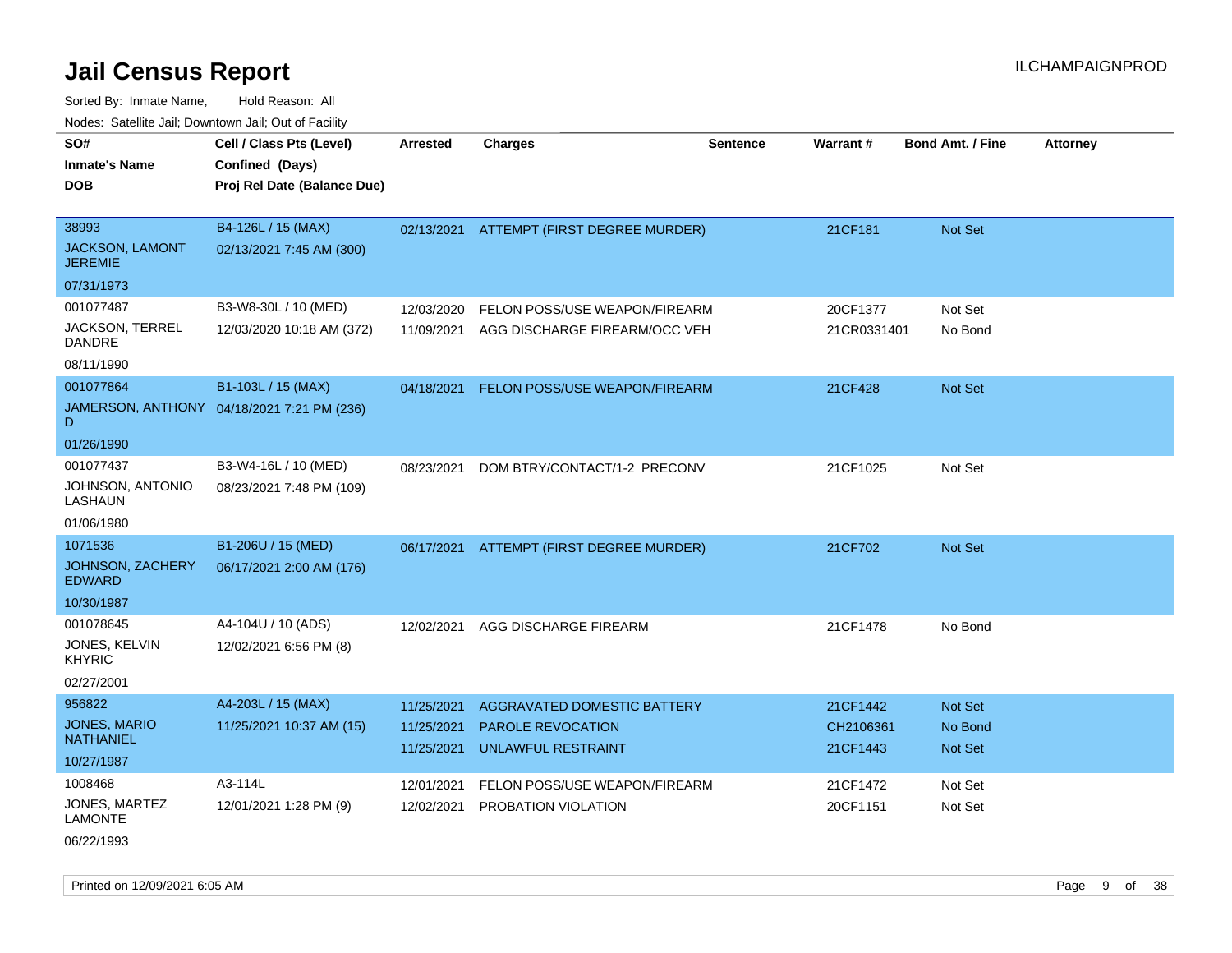Sorted By: Inmate Name, Hold Reason: All Nodes: Satellite Jail; Downtown Jail; Out of Facility

| rouce. Calcinic Jan, Downtown Jan, Out or Facility                                                    |                                                                                     |                                                                    |                                                                                                                                                             |                 |                                                              |                                                     |                 |
|-------------------------------------------------------------------------------------------------------|-------------------------------------------------------------------------------------|--------------------------------------------------------------------|-------------------------------------------------------------------------------------------------------------------------------------------------------------|-----------------|--------------------------------------------------------------|-----------------------------------------------------|-----------------|
| SO#<br>Inmate's Name<br>DOB                                                                           | Cell / Class Pts (Level)<br>Confined (Days)<br>Proj Rel Date (Balance Due)          | <b>Arrested</b>                                                    | <b>Charges</b>                                                                                                                                              | <b>Sentence</b> | <b>Warrant#</b>                                              | <b>Bond Amt. / Fine</b>                             | <b>Attorney</b> |
| 506244<br>JOSLIN, JASON LEE<br>12/22/1985                                                             | B1-204L / 15 (MAX)<br>07/15/2021 4:38 AM (148)                                      | 07/15/2021                                                         | ARMED ROBBERY/ARMED W/FIREARM                                                                                                                               |                 | 2021CF791                                                    | 250000.00                                           |                 |
| 66662<br>KINTNER, WESLEY J<br>04/15/1986                                                              | A3-112L / 10 (ADS)<br>12/05/2021 1:57 PM (5)                                        | 12/05/2021                                                         | POSS AMT CON SUB EXCEPT(A)/(D)                                                                                                                              |                 | 18CF597                                                      | 200000.00                                           |                 |
| 1001760<br>KNIGHT, CASEY ERIC<br>10/10/1991<br>1070011<br>LAWS, WILLIAM<br>ZARAK, Third<br>07/06/1999 | BOOKH-6<br>12/09/2021 2:00 AM (1)<br>B4-124U / 15 (MAX)<br>08/03/2021 3:53 PM (129) | 12/09/2021<br>12/09/2021<br>12/09/2021<br>12/09/2021<br>08/03/2021 | POSSESSION OF METH< 5 GRAMS<br>OBSTRUCT JUST/DESTROY EVIDENCE<br><b>CIVIL FTA WARRANT</b><br><b>WARRANT OUT OF COUNTY</b><br>AGG DISCH FIREARM/1ST AID PERS |                 | 21CF348<br>21CF606<br>19F37<br>19CF619<br>21CF929            | 7500.00<br>7500.00<br>2500.00<br>No Bond<br>Not Set |                 |
| 548089<br>LEWIS, LAWRENCE<br>PAUL, Third<br>02/08/1993                                                | B1-204U / 15 (MAX)<br>12/04/2020 4:42 AM (371)                                      | 12/04/2020<br>12/04/2020<br>12/04/2020                             | ATTEMPT (FIRST DEGREE MURDER)<br>METH DELIVERY/100<400 GRAMS<br>AGG DOMESTIC BATTERY/STRANGLE                                                               |                 | 20CF1378<br>20CF1481<br>18CF1507                             | Not Set<br>Not Set<br>10000.00                      |                 |
| 001077524<br>LEWIS, TREVOR<br><b>DANIEL</b><br>06/03/2002                                             | B2-T4-15U / 10 (SPH)<br>12/14/2020 5:16 PM (361)                                    | 12/14/2020<br>12/14/2020<br>12/14/2020<br>12/14/2020               | <b>RESIDENTIAL ARSON</b><br>AGG BATTERY/PUBLIC PLACE<br>AGG BATTERY/PEACE OFFICER<br>AGG BATTERY/JUDGE/EMT                                                  |                 | 2020-CF-1388<br>2020-CF-1231<br>2020-CF-1211<br>2020-CF-1212 | 150000.00<br>50000.00<br>10000.00<br>10000.00       |                 |
| 001077621<br>LINDSEY, DONALD RAY 12/05/2021 10:23 AM (5)<br>08/19/1996                                | A3-112U / 10 (ADS)                                                                  | 12/05/2021<br>12/05/2021                                           | DRIVING ON SUSPENDED LICENSE<br>AGG ASLT PEACE OFF/FIRE/ER WRK                                                                                              |                 | 2021TR6246<br>2021CF64                                       | 1500.00<br>100000.00                                |                 |
| 542800<br>LOVE, REGINALD<br><b>MONTEAS</b><br>11/11/1985                                              | A4-104L / 15 (ADS)<br>12/03/2021 10:00 AM (7)                                       | 12/03/2021<br>12/03/2021                                           | RECKLESS CONDUCT/BODILY HARM<br>MFG/DEL CANNABIS/>5,000 GRAMS                                                                                               | 54m (DOC)       | 18CM187<br>20-CF-917                                         | 1000.00<br>No Bond                                  |                 |

Printed on 12/09/2021 6:05 AM **Page 10** of 38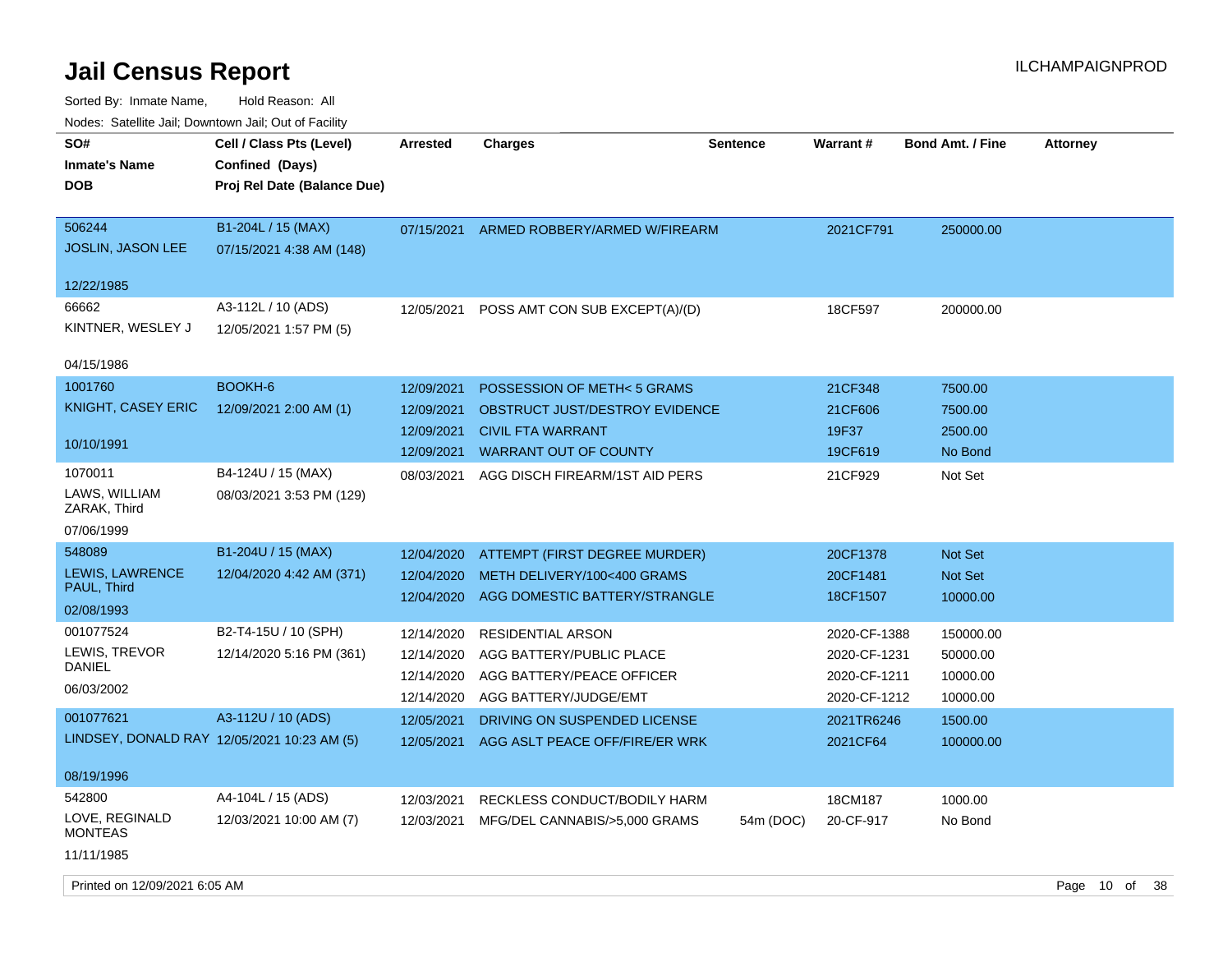Sorted By: Inmate Name, Hold Reason: All Nodes: Satellite Jail; Downtown Jail; Out of Facility

| SO#                                     | Cell / Class Pts (Level)                   | <b>Arrested</b> | <b>Charges</b>                           | <b>Sentence</b> | Warrant#              | <b>Bond Amt. / Fine</b> | <b>Attorney</b> |
|-----------------------------------------|--------------------------------------------|-----------------|------------------------------------------|-----------------|-----------------------|-------------------------|-----------------|
| <b>Inmate's Name</b>                    | Confined (Days)                            |                 |                                          |                 |                       |                         |                 |
| <b>DOB</b>                              | Proj Rel Date (Balance Due)                |                 |                                          |                 |                       |                         |                 |
|                                         |                                            |                 |                                          |                 |                       |                         |                 |
| 1065002                                 | B3-W4-13U / 10 (MED)                       | 11/16/2021      | DOMESTIC BTRY/CONTACT/VIO O/P            |                 | 2019CF001781          | 25000.00                |                 |
| LOVELESS, DUSTIN<br>DEE.                | 11/16/2021 11:41 AM (24)                   | 11/16/2021      | DOM BTRY/CONTACT/1-2 PRECONV             |                 | 2021CF000494          | 25000.00                |                 |
| 06/17/1982                              |                                            |                 |                                          |                 |                       |                         |                 |
| 1072891                                 | A4-202L / 5 (ADS)                          | 11/29/2021      | AGG CRIM SEX ABUSE/BODILY HARM           |                 | 3y/0m/0d (DO: 19CF664 | No Bond                 |                 |
| MALAK, ATILCAN                          | 11/29/2021 8:57 AM (11)                    |                 |                                          |                 |                       |                         |                 |
| 02/17/1997                              |                                            |                 |                                          |                 |                       |                         |                 |
| 1000869                                 | B1-106L / 15 (MAX)                         |                 | 09/11/2021 FELON POSS/USE WEAPON/FIREARM |                 | 21CF1102              | Not Set                 |                 |
| <b>MARTIN, MANNIX</b><br><b>TILMOND</b> | 09/12/2021 12:40 AM (89)                   |                 |                                          |                 |                       |                         |                 |
| 07/19/1991                              |                                            |                 |                                          |                 |                       |                         |                 |
| 48792                                   | B4-225U / 10 (MED)                         | 11/19/2021      | AGG BATTERY/DISCHARGE FIREARM            |                 | 21CF1425              | Not Set                 |                 |
| MCCLAIN, HURCHEL<br><b>JOSEPH</b>       | 11/20/2021 4:11 AM (20)                    |                 |                                          |                 |                       |                         |                 |
| 05/01/1979                              |                                            |                 |                                          |                 |                       |                         |                 |
| 001077404                               | A3-214L / 10 (ADS)                         | 12/07/2021      | AGGRAVATED ASSAULT                       |                 |                       | Not Set                 |                 |
| MCCULLOUGH,<br><b>DEMETRIUS</b>         | 12/07/2021 3:45 PM (3)                     |                 |                                          |                 |                       |                         |                 |
| 07/03/1994                              |                                            |                 |                                          |                 |                       |                         |                 |
| 001077938                               | BOOKH-2 / 15 (ADS)                         | 05/10/2021      | AGG KIDNAPING DISCH FIR/HARM             |                 | 21CF532               | Not Set                 |                 |
| MCGAHA,                                 | 05/10/2021 7:02 PM (214)                   | 05/11/2021      | <b>MURDER</b>                            |                 | 2021-CF-215           | No Bond                 |                 |
| <b>CHRISTOPHER D</b>                    |                                            | 05/27/2021      | ESCAPE FROM DEPT OF CORRECTION           |                 | 21CF600               | Not Set                 |                 |
| 07/27/1991                              |                                            |                 |                                          |                 |                       |                         |                 |
| 1043071                                 | A2-220L / 10 (MED)                         | 11/08/2021      | CRIM DMG/GOVT PROP/<\$500                |                 | 21CF1378              | Not Set                 |                 |
| MERRELL-<br>SUTHERLAND, ALICIA          | 11/08/2021 2:22 AM (32)                    | 11/08/2021      | <b>CRIM TRESPASS TO STATE LAND</b>       |                 | 2021CM208             | 25000.00                |                 |
| 11/26/1972                              |                                            |                 |                                          |                 |                       |                         |                 |
| 41584                                   | A4-103U / 15 (ADS)                         | 12/01/2021      | ARMED HABITUAL CRIMINAL                  |                 | 21CF1467              | Not Set                 |                 |
|                                         | MILLER, JOSE LOVELL 12/02/2021 1:04 AM (8) |                 |                                          |                 |                       |                         |                 |

10/07/1975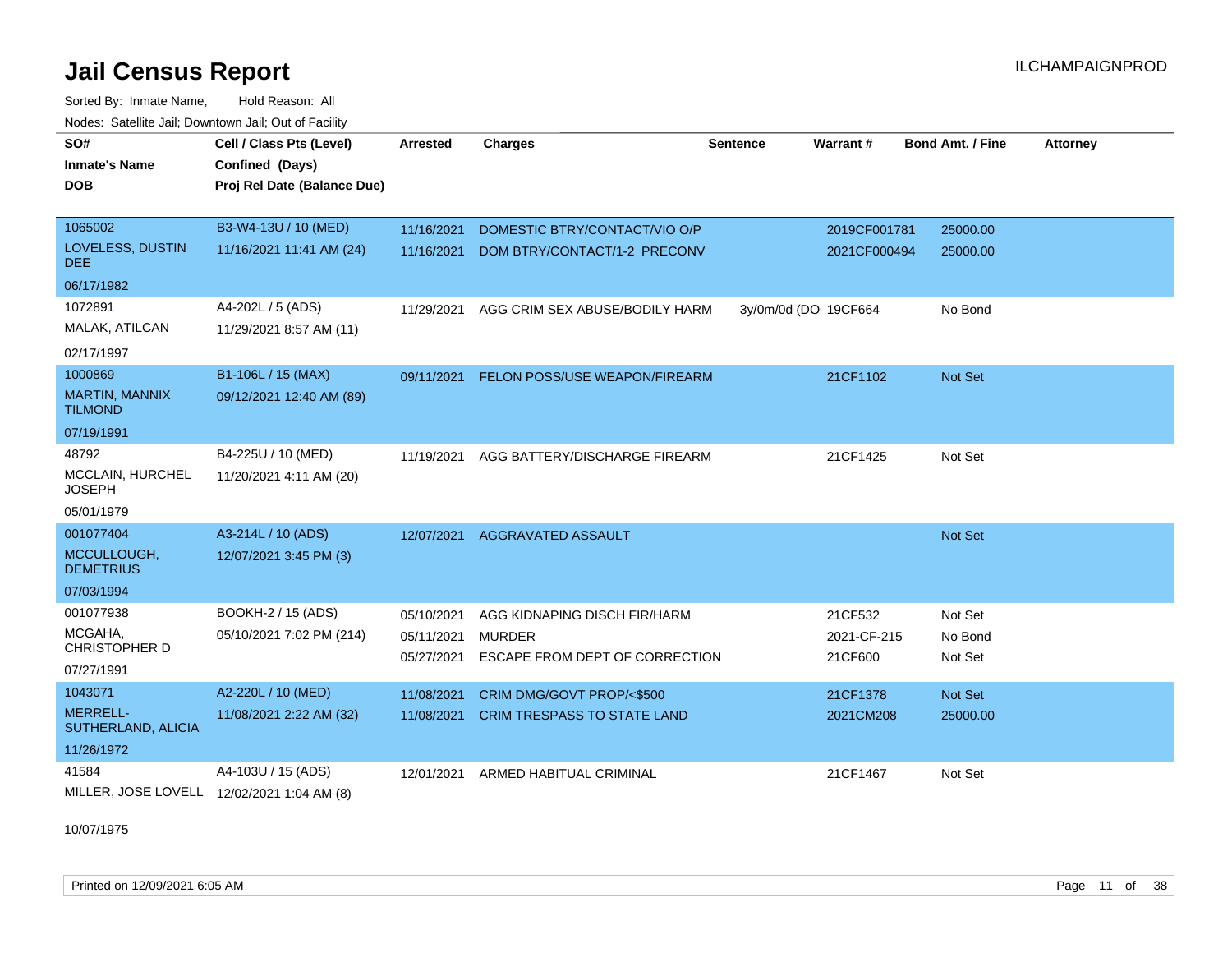| SO#                                                  | Cell / Class Pts (Level)                     | <b>Arrested</b> | <b>Charges</b>                            | <b>Sentence</b> | Warrant#     | <b>Bond Amt. / Fine</b> | <b>Attorney</b> |
|------------------------------------------------------|----------------------------------------------|-----------------|-------------------------------------------|-----------------|--------------|-------------------------|-----------------|
| <b>Inmate's Name</b>                                 | Confined (Days)                              |                 |                                           |                 |              |                         |                 |
| <b>DOB</b>                                           | Proj Rel Date (Balance Due)                  |                 |                                           |                 |              |                         |                 |
|                                                      |                                              |                 |                                           |                 |              |                         |                 |
| 001077902                                            | A2-123L / 5 (ADS)                            | 11/21/2021      | CRIM DAMAGE TO PROPERTY <\$500            |                 | 21CF1427     | Not Set                 |                 |
| MOFFETT, CAROLYN<br><b>REENE</b>                     | 11/21/2021 10:31 AM (19)                     | 11/23/2021      | <b>BATTERY/CAUSE BODILY HARM</b>          |                 | 21CM187      | Not Set                 |                 |
| 10/23/1988                                           |                                              |                 |                                           |                 |              |                         |                 |
| 39106                                                | B4-121L / 10 (MED)                           | 10/12/2021      | DOMESTIC BATTERY/OTHER PRIOR              |                 | 21CF1217     | Not Set                 |                 |
| MOORE, ANDREW LEE, 10/12/2021 1:02 AM (59)<br>Junior |                                              |                 |                                           |                 |              |                         |                 |
| 04/12/1973                                           |                                              |                 |                                           |                 |              |                         |                 |
| 48033                                                | <b>BOOKH-8 / 5 (ADS)</b>                     | 12/04/2021      | DOMESTIC BATTERY/OTHER PRIOR              |                 | 21CF1482     | Not Set                 |                 |
| MOORE,                                               | 12/04/2021 4:38 PM (6)                       | 12/06/2021      | AGG DUI/LIC SUSP OR REVOKED               |                 | 19CF354      | 50000.00                |                 |
| <b>CHRISTOPHER ALLEN</b>                             |                                              | 12/06/2021      | DRIVING ON REVOKED LICENSE                |                 | 21CF854      | 50000.00                |                 |
| 07/02/1976                                           |                                              |                 |                                           |                 |              |                         |                 |
| 1076384                                              | A1-227L / 5 (MIN)                            |                 | 10/28/2021 RETAIL THEFT/DISP MERCH/<\$300 |                 | 21CM149      | 12500.00                |                 |
|                                                      | MURPHY, AZIA CIMONE 10/29/2021 12:49 AM (42) |                 |                                           |                 |              |                         |                 |
| 09/23/1995                                           |                                              |                 |                                           |                 |              |                         |                 |
| 001077355                                            | <b>BOOKF-1 / 15 (MAX)</b>                    | 12/08/2021      | <b>AGGRAVATED BATTERY</b>                 |                 | 21CF324      | Not Set                 |                 |
| NEAL, DAWAUN                                         | 12/08/2021 5:56 PM (2)                       | 12/08/2021      | CRIMINAL DAMAGE <\$500/SCHOOL             |                 | 21CF324      | Not Set                 |                 |
| 10/05/2001                                           |                                              | 12/08/2021      | <b>DOMESTIC BATTERY</b>                   |                 | 20CM673      | 5000.00                 |                 |
|                                                      |                                              | 12/08/2021      | <b>DISORDERLY CONDUCT</b>                 |                 | 20-100200201 | 5000.00                 |                 |
|                                                      |                                              | 12/08/2021      | BATTERY/CAUSE BODILY HARM                 |                 | 20-02462     | 5000.00                 |                 |
| 001078517                                            | B2-T1-02L / 15 (SPH)                         | 10/19/2021      | ATTEMPT (FIRST DEGREE MURDER)             |                 | 21CF1267     | Not Set                 |                 |
| NELSON, RORY<br><b>DEMOND</b>                        | 10/19/2021 3:55 AM (52)                      |                 |                                           |                 |              |                         |                 |
| 08/14/1984                                           |                                              |                 |                                           |                 |              |                         |                 |
| 1064664                                              | A4-205U / 10 (MED)                           | 12/01/2021      | <b>DOMESTIC BATTERY</b>                   |                 | 20CF1443     | No Bond                 |                 |
| NEVAREZ, OSCAR<br><b>DEWEY</b>                       | 12/01/2021 4:46 PM (9)                       |                 |                                           |                 |              |                         |                 |
| 09/26/1996                                           | 12/29/2021 (0.00)                            |                 |                                           |                 |              |                         |                 |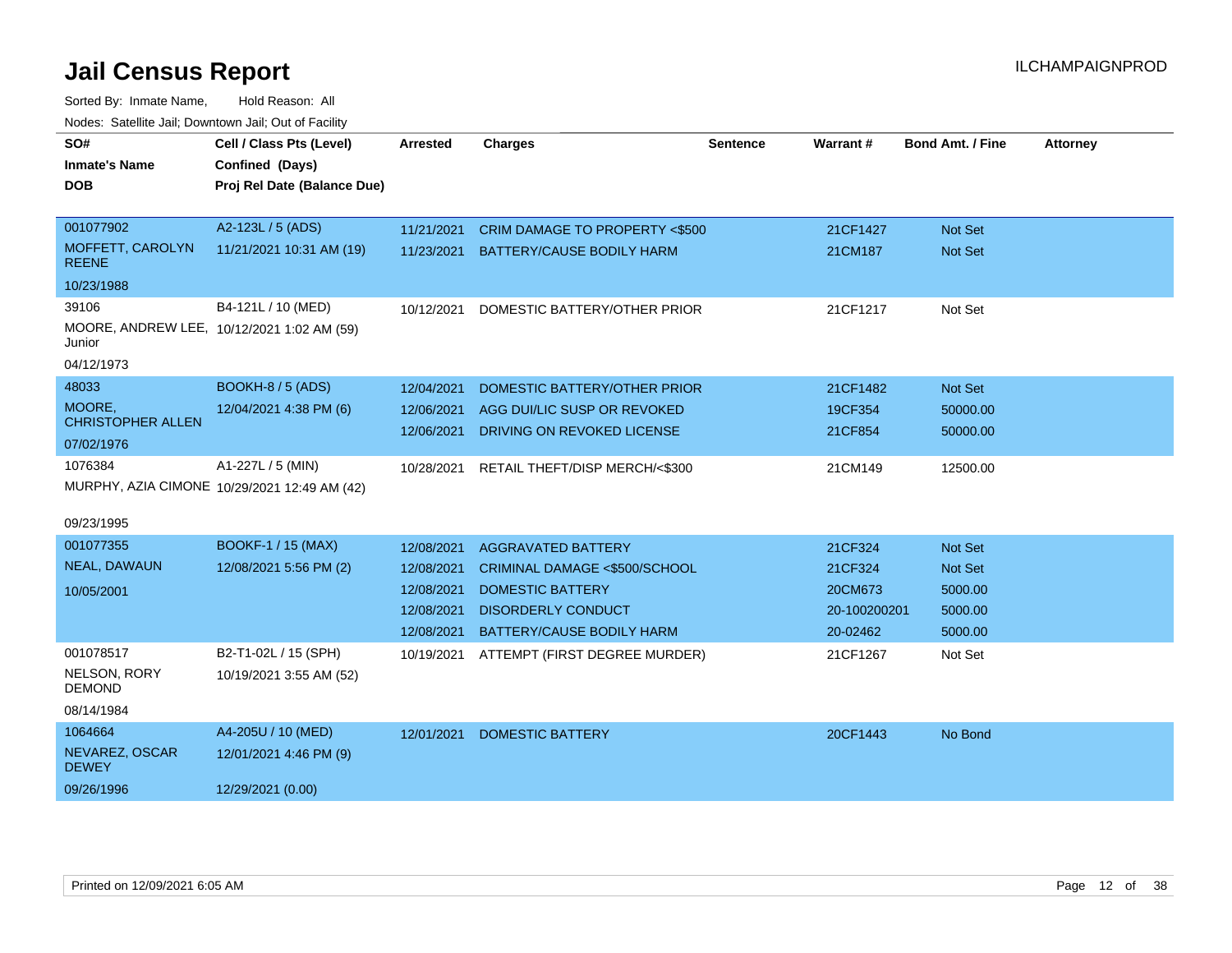| SO#                                       | Cell / Class Pts (Level)    | <b>Arrested</b> | <b>Charges</b>                            | <b>Sentence</b> | Warrant#             | <b>Bond Amt. / Fine</b> | <b>Attorney</b> |
|-------------------------------------------|-----------------------------|-----------------|-------------------------------------------|-----------------|----------------------|-------------------------|-----------------|
| <b>Inmate's Name</b>                      | Confined (Days)             |                 |                                           |                 |                      |                         |                 |
| <b>DOB</b>                                | Proj Rel Date (Balance Due) |                 |                                           |                 |                      |                         |                 |
|                                           |                             |                 |                                           |                 |                      |                         |                 |
| 1009176                                   | A4-105U / 10 (ADS)          | 12/04/2021      | <b>RESIST/OBSTRUCTING A PEACE OFFICEF</b> |                 | 21CM294              | 1000.00                 |                 |
| <b>OVERMAN, ZACHARY</b><br><b>WILLIAM</b> | 12/04/2021 1:46 PM (6)      | 12/04/2021      | AGGRAVATED ASSAULT                        |                 | 2020CM78             | No Bond                 |                 |
| 11/01/1992                                |                             |                 |                                           |                 |                      |                         |                 |
| 1064809                                   | B4-127L / 10 (MED)          | 11/03/2021      | <b>CRIMINAL TRESPASS TO LAND</b>          |                 | 21CF1318             | 50000.00                |                 |
| PARKER, ALVIN<br><b>JARELL</b>            | 11/03/2021 2:39 PM (37)     | 11/08/2021      | FELON POSS/USE FIREARM PRIOR              |                 | 21CF635              | 25000.00                |                 |
| 08/24/1982                                |                             |                 |                                           |                 |                      |                         |                 |
| 1063325                                   | BOOKH-3                     | 12/09/2021      | <b>DOMESTIC BATTERY</b>                   |                 | 2021 CM AWOW Not Set |                         |                 |
| PICKENS, JOSEPH<br><b>PARNELL</b>         | 12/09/2021 4:43 AM (1)      |                 |                                           |                 |                      |                         |                 |
| 04/27/1978                                |                             |                 |                                           |                 |                      |                         |                 |
| 965211                                    | B1-205U / 10 (MED)          | 11/23/2021      | VIOLATE SEX OFFENDER REGIS/2+             |                 | 21CF648              | 2410.00                 |                 |
| PINE, DUSTIN LAYNE                        | 11/23/2021 11:28 PM (17)    | 11/23/2021      | MFG/DISTRIB LOOK-ALIKE SUB                |                 | 19CF46               | 3000.00                 |                 |
|                                           |                             |                 |                                           |                 |                      |                         |                 |
| 11/30/1988                                |                             |                 |                                           |                 |                      |                         |                 |
| 999352                                    | B3-W5-20L / 10 (MED)        | 09/09/2021      | <b>VIOLATE OP/OTHER PRIOR</b>             |                 | 21CF1092             | Not Set                 |                 |
| PIRLOT, JUSTIN LEE                        | 09/09/2021 11:28 AM (92)    | 10/23/2021      | FALSE REPORT OF OFFENSE                   |                 | 2019CF836            | 5000.00                 |                 |
|                                           |                             |                 |                                           |                 |                      |                         |                 |
| 11/08/1982                                |                             |                 |                                           |                 |                      |                         |                 |
| 1069524                                   | B4-224L / 15 (MAX)          | 08/08/2021      | MFG/DEL CANNABIS/30-500 GRAMS             |                 | 21CF953              | Not Set                 |                 |
| RAY DAVIS, KAMARI<br><b>DAYVON</b>        | 08/09/2021 2:44 AM (123)    |                 |                                           |                 |                      |                         |                 |
| 03/30/2000                                |                             |                 |                                           |                 |                      |                         |                 |
| 45473                                     | B1-202L / 15 (MAX)          | 11/23/2021      | CHIL SEX OFFEN/RESIDE DAY CARE            |                 | 21CF1275             | 10000.00                |                 |
| REXROAD, CALVIN<br>ALLEN                  | 11/23/2021 6:27 PM (17)     | 11/23/2021      | <b>VIOLATE SEX OFFENDER REGIS</b>         |                 | 21CF546              | 50000.00                |                 |
| 10/04/1970                                |                             |                 |                                           |                 |                      |                         |                 |
| 001078602                                 | B4-226L / 10 (MED)          | 11/21/2021      | AGGRAVATED DOMESTIC BATTERY               |                 | 21CF1428             | Not Set                 |                 |
| RICHARDSON,<br><b>JOHNNY LINDAL</b>       | 11/21/2021 10:00 AM (19)    |                 |                                           |                 |                      |                         |                 |
| 06/27/2000                                |                             |                 |                                           |                 |                      |                         |                 |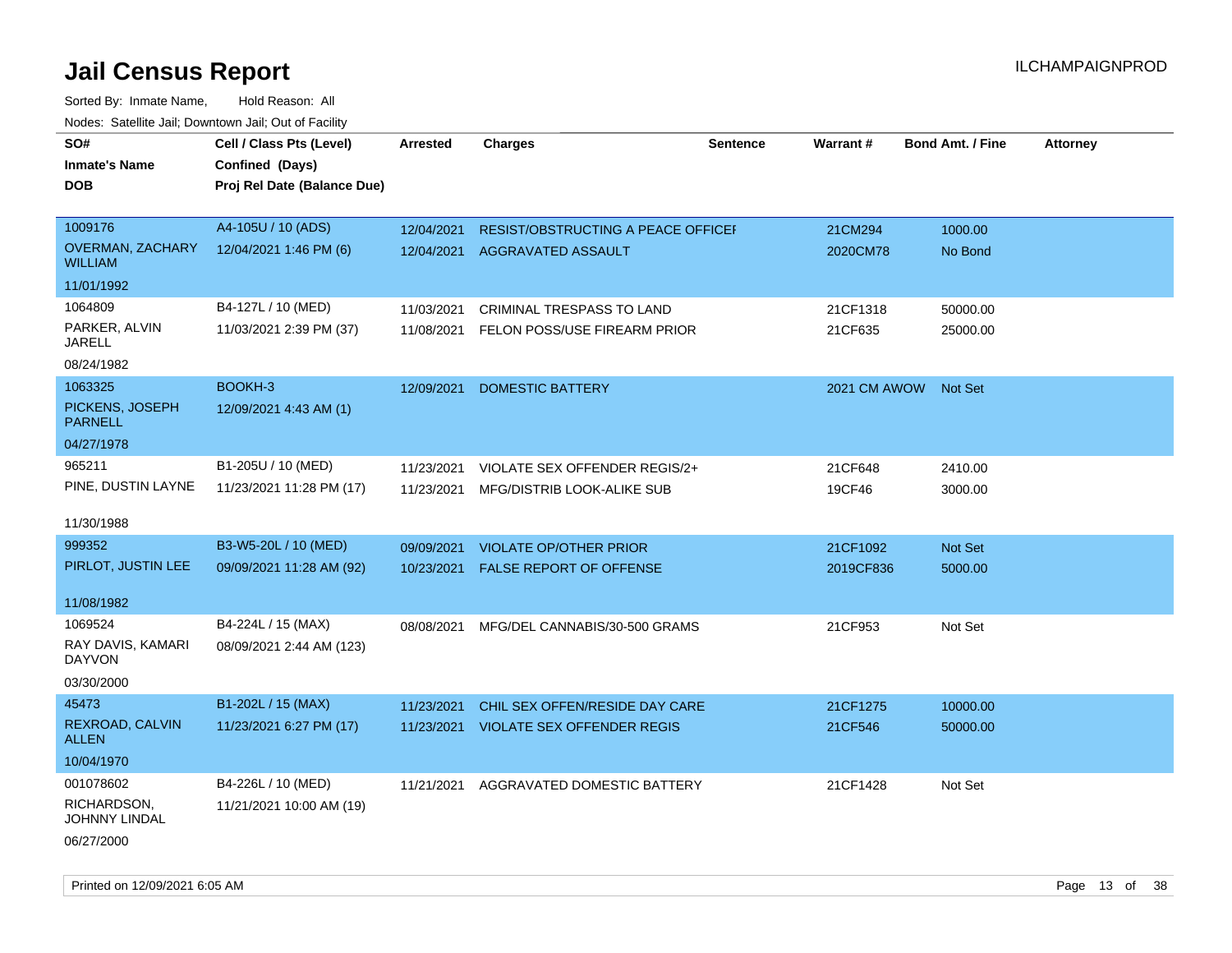| roacs. Catellite Jall, Downtown Jall, Out of Facility |                                              |                 |                                          |                 |           |                         |                 |
|-------------------------------------------------------|----------------------------------------------|-----------------|------------------------------------------|-----------------|-----------|-------------------------|-----------------|
| SO#                                                   | Cell / Class Pts (Level)                     | <b>Arrested</b> | <b>Charges</b>                           | <b>Sentence</b> | Warrant#  | <b>Bond Amt. / Fine</b> | <b>Attorney</b> |
| <b>Inmate's Name</b>                                  | Confined (Days)                              |                 |                                          |                 |           |                         |                 |
| <b>DOB</b>                                            | Proj Rel Date (Balance Due)                  |                 |                                          |                 |           |                         |                 |
|                                                       |                                              |                 |                                          |                 |           |                         |                 |
| 979485                                                | B2-T4-16L / 15 (ADS)                         |                 | 03/12/2021 PRED CRIM SEX ASLT/VICTIM <13 |                 | 21CF282   | Not Set                 |                 |
| RODRIGUEZ, JOSHUA<br><b>ANTHONY</b>                   | 03/12/2021 1:57 PM (273)                     |                 |                                          |                 |           |                         |                 |
| 04/06/1990                                            |                                              |                 |                                          |                 |           |                         |                 |
| 61330                                                 | A3-114U                                      | 12/01/2021      | ARMED HABITUAL CRIMINAL                  |                 | 21CF1473  | Not Set                 |                 |
| RUFFIN, JONATHON<br><b>CECIL</b>                      | 12/01/2021 5:34 AM (9)                       | 12/01/2021      | PAROLE REVOCATION                        |                 | CH2107545 | No Bond                 |                 |
| 05/10/1984                                            |                                              |                 |                                          |                 |           |                         |                 |
| 1071161                                               | B4-124L / 15 (MAX)                           | 08/18/2021      | DELIVERY OF OR POSSESSION OF W/INT       |                 | 21CF1008  | No Bond                 |                 |
| <b>SANDERS, MARKELL</b><br><b>LAMAR</b>               | 08/18/2021 6:18 PM (114)                     |                 |                                          |                 |           |                         |                 |
| 02/02/2000                                            |                                              |                 |                                          |                 |           |                         |                 |
| 1047469                                               | B3-W5-18L / 10 (MED)                         | 07/03/2021      | CRIMINAL SEX ASSAULT/CONSENT             |                 | 21CF773   | Not Set                 |                 |
| ALLEN                                                 | SCHINDLER, RICHARD 07/03/2021 10:25 PM (160) |                 |                                          |                 |           |                         |                 |
| 10/16/1979                                            |                                              |                 |                                          |                 |           |                         |                 |
| 001077488                                             | A3-216L / 5 (MIN)                            | 11/30/2021      | <b>RETAIL THEFT</b>                      | 4y (DOC)        | 20CF1376  | No Bond                 |                 |
|                                                       | SESSUM, NICHOLAS C 11/30/2021 6:56 AM (10)   |                 |                                          |                 |           |                         |                 |
| 06/22/1989                                            |                                              |                 |                                          |                 |           |                         |                 |
| 001078441                                             | BOOKF-3 / 15 (ADS)                           | 10/01/2021      | ARMED HABITUAL CRIMINAL                  |                 | 21CF1182  | Not Set                 |                 |
| SINGLETON, CORRIE<br><b>DERRELL</b>                   | 10/01/2021 12:36 PM (70)                     |                 |                                          |                 |           |                         |                 |
| 05/07/1983                                            |                                              |                 |                                          |                 |           |                         |                 |
| 38305                                                 | B2-T2-06L / 10 (SPH)                         | 03/18/2020      | <b>CRIMINAL SEXUAL ABUSE</b>             |                 | 20CF-343  | 500000.00               |                 |
| STOVER, JOSH<br><b>ANDREW</b>                         | 03/18/2020 10:24 AM (632)                    |                 |                                          |                 |           |                         |                 |
| 08/18/1973                                            |                                              |                 |                                          |                 |           |                         |                 |
| 001078436                                             | B2-T1-04L / 10 (SPH)                         | 09/30/2021      | CRIMINAL SEX ASSAULT/CONSENT             |                 | 20CF255   | 150000.00               |                 |
| STRONG, CORTEZ                                        | 09/30/2021 2:47 PM (71)                      |                 |                                          |                 |           |                         |                 |
| 04/13/1996                                            |                                              |                 |                                          |                 |           |                         |                 |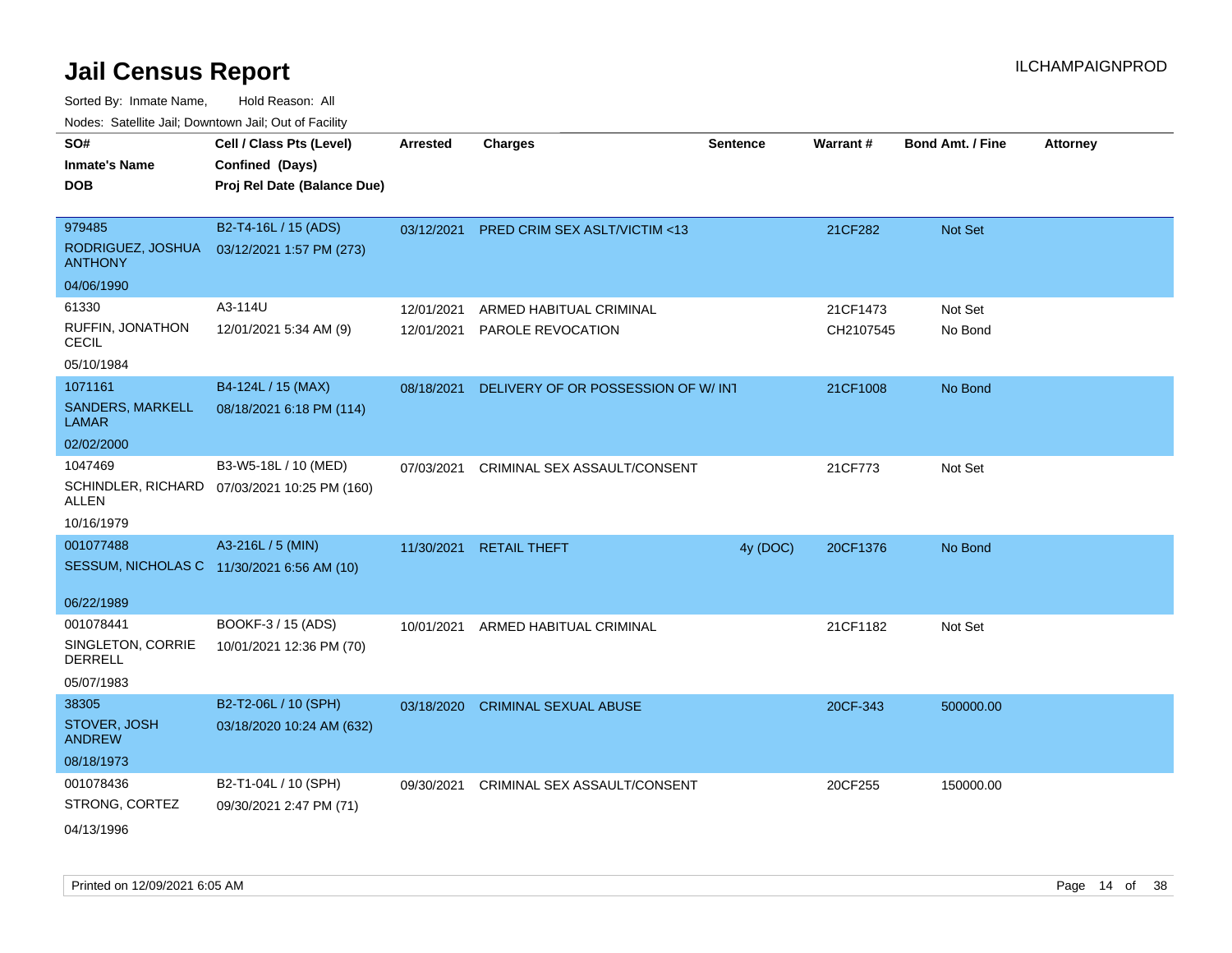| rouco. Calcillo Jali, Downtown Jali, Out of Facility |                                                                            |                          |                                                     |                 |                            |                         |                 |
|------------------------------------------------------|----------------------------------------------------------------------------|--------------------------|-----------------------------------------------------|-----------------|----------------------------|-------------------------|-----------------|
| SO#<br>Inmate's Name<br><b>DOB</b>                   | Cell / Class Pts (Level)<br>Confined (Days)<br>Proj Rel Date (Balance Due) | <b>Arrested</b>          | <b>Charges</b>                                      | <b>Sentence</b> | <b>Warrant#</b>            | <b>Bond Amt. / Fine</b> | <b>Attorney</b> |
| 1030307<br><b>SUTTON, FRANKIE</b>                    | A4-204L / 10 (MED)<br>11/28/2021 11:16 PM (12)                             | 11/28/2021               | DOMESTIC BATTERY/OTHER PRIOR                        |                 | 21CF1450                   | No Bond                 |                 |
| <b>DMARVIO</b>                                       |                                                                            |                          |                                                     |                 |                            |                         |                 |
| 07/03/1983                                           |                                                                            |                          |                                                     |                 |                            |                         |                 |
| 1066794                                              | B3-W2-07U / 5 (MIN)                                                        |                          | 09/07/2021 VIOLATE OP/OTHER PRIOR                   |                 | 21CF1061                   | Not Set                 |                 |
| TAYLOR, STANLEY<br>JAMES                             | 09/07/2021 7:01 AM (94)                                                    |                          |                                                     |                 |                            |                         |                 |
| 01/05/1994                                           |                                                                            |                          |                                                     |                 |                            |                         |                 |
| 53437                                                | BOOKF-2 / 10 (MED)                                                         | 12/08/2021               | <b>FELON POSS/USE WEAPON/FIREARM</b>                |                 | 21CF1496                   | <b>Not Set</b>          |                 |
| TAYLOR-SMITH,<br>DEBRA ANN                           | 12/08/2021 3:47 AM (2)                                                     |                          |                                                     |                 |                            |                         |                 |
| 07/04/1981                                           |                                                                            |                          |                                                     |                 |                            |                         |                 |
| 001078471                                            | B4-127U / 10 (MED)                                                         | 10/11/2021               | AGG UUW/VEHICLE/<21                                 |                 | 21CF1210                   | 100.00                  |                 |
| THATCH, OMARION<br>DIAMONTE                          | 10/11/2021 1:26 AM (60)                                                    |                          |                                                     |                 |                            |                         |                 |
| 09/05/2003                                           |                                                                            |                          |                                                     |                 |                            |                         |                 |
| 21252                                                | B4-121U / 15 (MAX)                                                         | 10/18/2021               | MFG/DEL 1<15 GR COCAINE/ANLG                        |                 | 2021CF172                  | 25000.00                |                 |
| THOMAS, ELIJAH                                       | 10/18/2021 12:35 AM (53)                                                   |                          |                                                     |                 |                            |                         |                 |
| 07/31/1962                                           |                                                                            |                          |                                                     |                 |                            |                         |                 |
| 32058                                                | B4-123U / 15 (MAX)                                                         | 06/14/2021               | <b>AGG DISCH FIREARM</b>                            |                 | 21CF690                    | Not Set                 |                 |
| THOMPSON, STEVEN<br>ONEAL                            | 06/14/2021 6:44 AM (179)                                                   |                          |                                                     |                 |                            |                         |                 |
| 03/14/1969                                           |                                                                            |                          |                                                     |                 |                            |                         |                 |
| 32910                                                | B3-W4-14L / 10 (MED)                                                       | 10/04/2021               | DOM BTRY/HARM/1-2 PRECONV                           |                 | 21CF1189                   | <b>Not Set</b>          |                 |
| TULL, CHRISTOPHER<br><b>MICHAEL</b>                  | 10/04/2021 10:53 PM (67)                                                   |                          |                                                     |                 |                            |                         |                 |
| 04/02/1971                                           |                                                                            |                          |                                                     |                 |                            |                         |                 |
| 961786                                               | BOOKH-3                                                                    | 12/09/2021               | CIVIL FTA WARRANT                                   |                 | 2009F305                   | 50000.00                |                 |
| WARREN, DESIE<br>ARNEZ                               | 12/09/2021 3:51 AM (1)                                                     | 12/09/2021<br>12/09/2021 | <b>UNLICENSED</b><br>DISREG OFFL TRAFFIC-CON DEVICE |                 | 2021TRAWOW<br>2021 TR AWOW | 2500.00<br>Not Set      |                 |
| 04/28/1988                                           |                                                                            |                          |                                                     |                 |                            |                         |                 |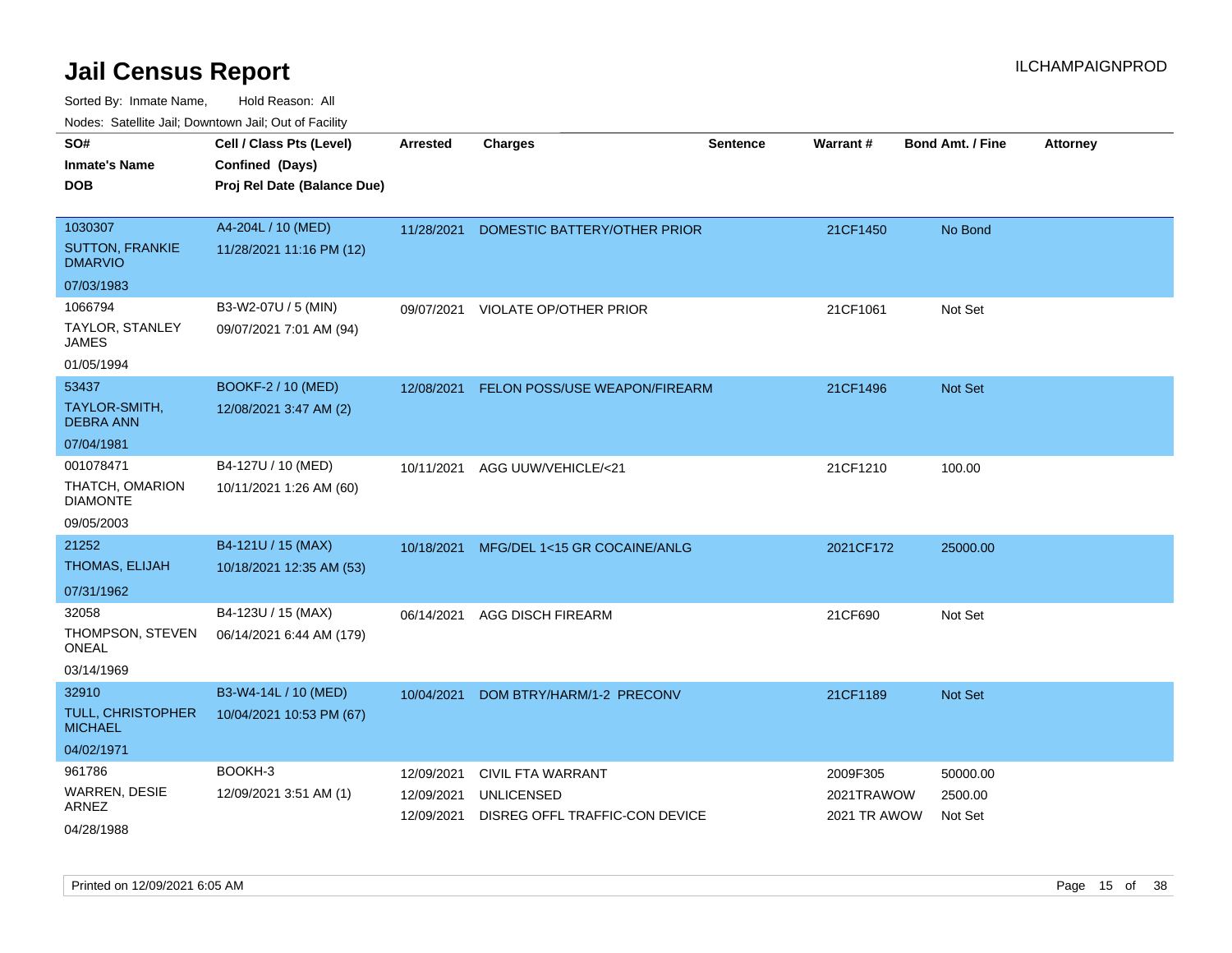| ivouss. Satellite Jali, Downtown Jali, Out of Facility |                             |                 |                                 |                 |             |                         |                 |
|--------------------------------------------------------|-----------------------------|-----------------|---------------------------------|-----------------|-------------|-------------------------|-----------------|
| SO#                                                    | Cell / Class Pts (Level)    | <b>Arrested</b> | <b>Charges</b>                  | <b>Sentence</b> | Warrant#    | <b>Bond Amt. / Fine</b> | <b>Attorney</b> |
| Inmate's Name                                          | Confined (Days)             |                 |                                 |                 |             |                         |                 |
| <b>DOB</b>                                             | Proj Rel Date (Balance Due) |                 |                                 |                 |             |                         |                 |
|                                                        |                             |                 |                                 |                 |             |                         |                 |
| 1070737                                                | A1-126L / 15 (MAX)          | 10/14/2021      | AGG KIDNAPG/<13/INTEL DISABL    |                 | 2020CF418   | 250000.00               |                 |
| <b>WASHINGTON</b><br><b>JASTINA VIRGINIA</b>           | 10/14/2021 12:02 PM (57)    |                 |                                 |                 |             |                         |                 |
| 04/11/2000                                             |                             |                 |                                 |                 |             |                         |                 |
| 977140                                                 | B1-203L / 10 (MED)          | 10/24/2021      | ARMED HABITUAL CRIMINAL         |                 | 21CF1289    | Not Set                 |                 |
| WEBSTER, DERRIAL<br>DEVON                              | 10/24/2021 2:46 AM (47)     |                 |                                 |                 |             |                         |                 |
| 01/14/1990                                             |                             |                 |                                 |                 |             |                         |                 |
| 1070971                                                | A3-217U / 5 (ADS)           | 12/07/2021      | <b>IDENTITY THEFT/&lt;\$300</b> |                 | 20CF922     | <b>Not Set</b>          |                 |
| <b>WEIR, CLINTON</b><br><b>HOWARD</b>                  | 12/08/2021 3:45 AM (2)      | 12/07/2021      | <b>RECKLESS DRIVING</b>         |                 | 19TR2348    | <b>Not Set</b>          |                 |
| 03/15/1983                                             |                             |                 |                                 |                 |             |                         |                 |
| 001078328                                              | B1-207U / 15 (MAX)          | 08/30/2021      | FELON POSS/USE WEAPON/FIREARM   |                 | 21CF1045    | Not Set                 |                 |
| WHITE, JUSTIN<br>STEVEN                                | 08/30/2021 10:48 AM (102)   |                 |                                 |                 |             |                         |                 |
| 10/25/1995                                             |                             |                 |                                 |                 |             |                         |                 |
| 503631                                                 | B4-223U / 10 (MED)          | 11/10/2021      | AGG BATTERY/USE DEADLY WEAPON   |                 | 20CF1340    | 25000.00                |                 |
| <b>WILLIAMS, DOUGLAS</b><br>LAMAR                      | 11/10/2021 1:11 PM (30)     |                 |                                 |                 |             |                         |                 |
| 03/01/1991                                             |                             |                 |                                 |                 |             |                         |                 |
| 638552                                                 | B2-DR / 5 (SPH)             | 10/07/2021      | CHILD PORNOGRAPHY/PHOTOGRAPH    |                 | 2021CF1207  | No Bond                 |                 |
| WILLIAMS, MICHAEL<br>JAMES                             | 10/07/2021 12:20 PM (64)    |                 |                                 |                 |             |                         |                 |
| 03/29/1964                                             |                             |                 |                                 |                 |             |                         |                 |
| 1066370                                                | B1-101L / 15 (MAX)          | 07/28/2021      | ARMED VIOLENCE/CATEGORY III     |                 | 2021 CF 882 | <b>Not Set</b>          |                 |
| <b>WILLIAMS, REONTE</b><br>REMIR                       | 07/28/2021 5:40 AM (135)    |                 |                                 |                 |             |                         |                 |
| 05/14/1999                                             |                             |                 |                                 |                 |             |                         |                 |
| 972160                                                 | A3-115U / 10 (ADS)          | 12/06/2021      | VIO BAIL BOND/CLASS A OFFENSE   |                 | 21CM559     | 100.00                  |                 |
| WOOD, ANTONIO                                          | 12/06/2021 2:08 AM (4)      |                 |                                 |                 |             |                         |                 |
| 10/16/1981                                             |                             |                 |                                 |                 |             |                         |                 |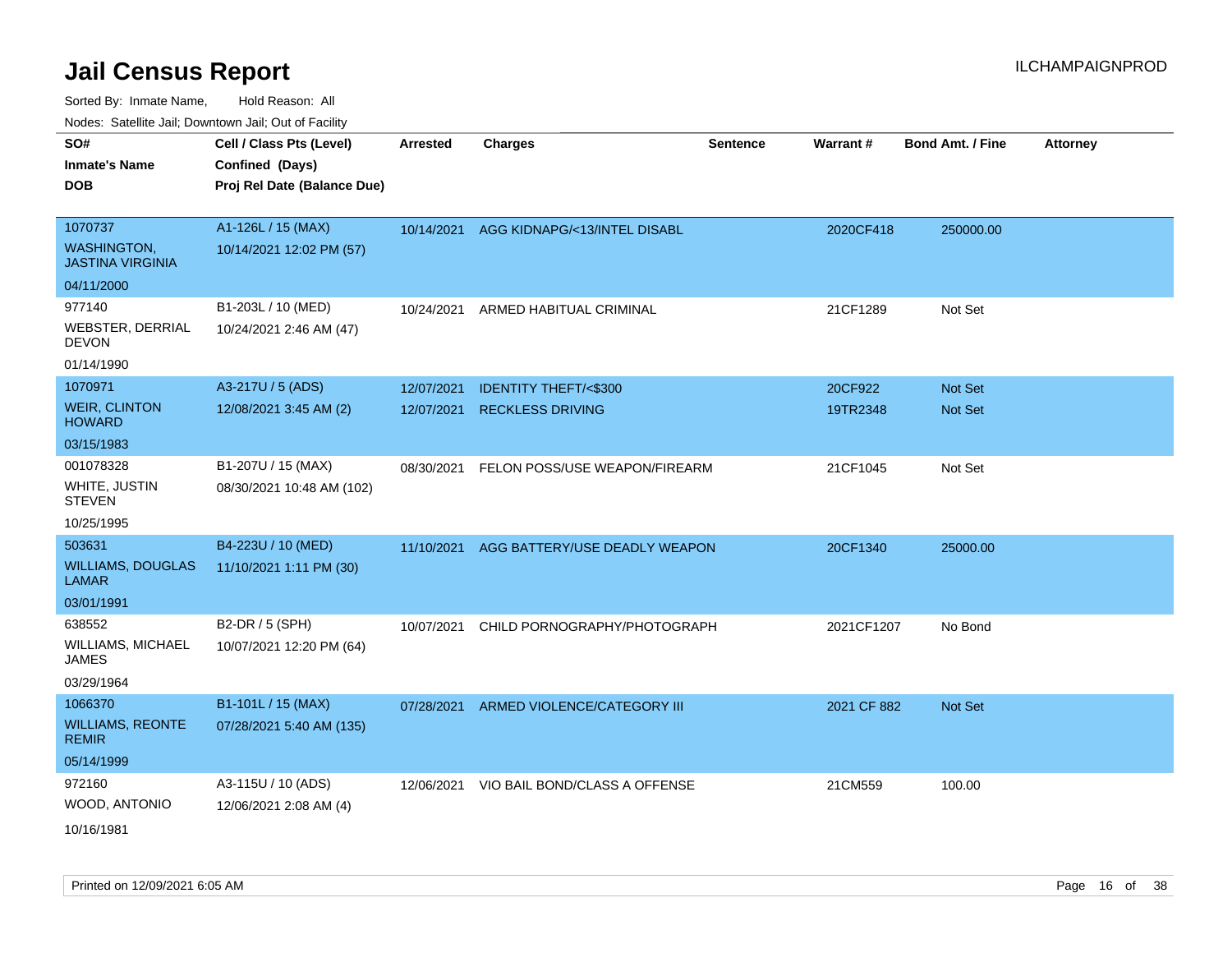Sorted By: Inmate Name, Hold Reason: All Nodes: Satellite Jail; Downtown Jail; Out of Facility

**Total Satellite Jail: 124 Males: 110 Females: 14 Unknown: 0**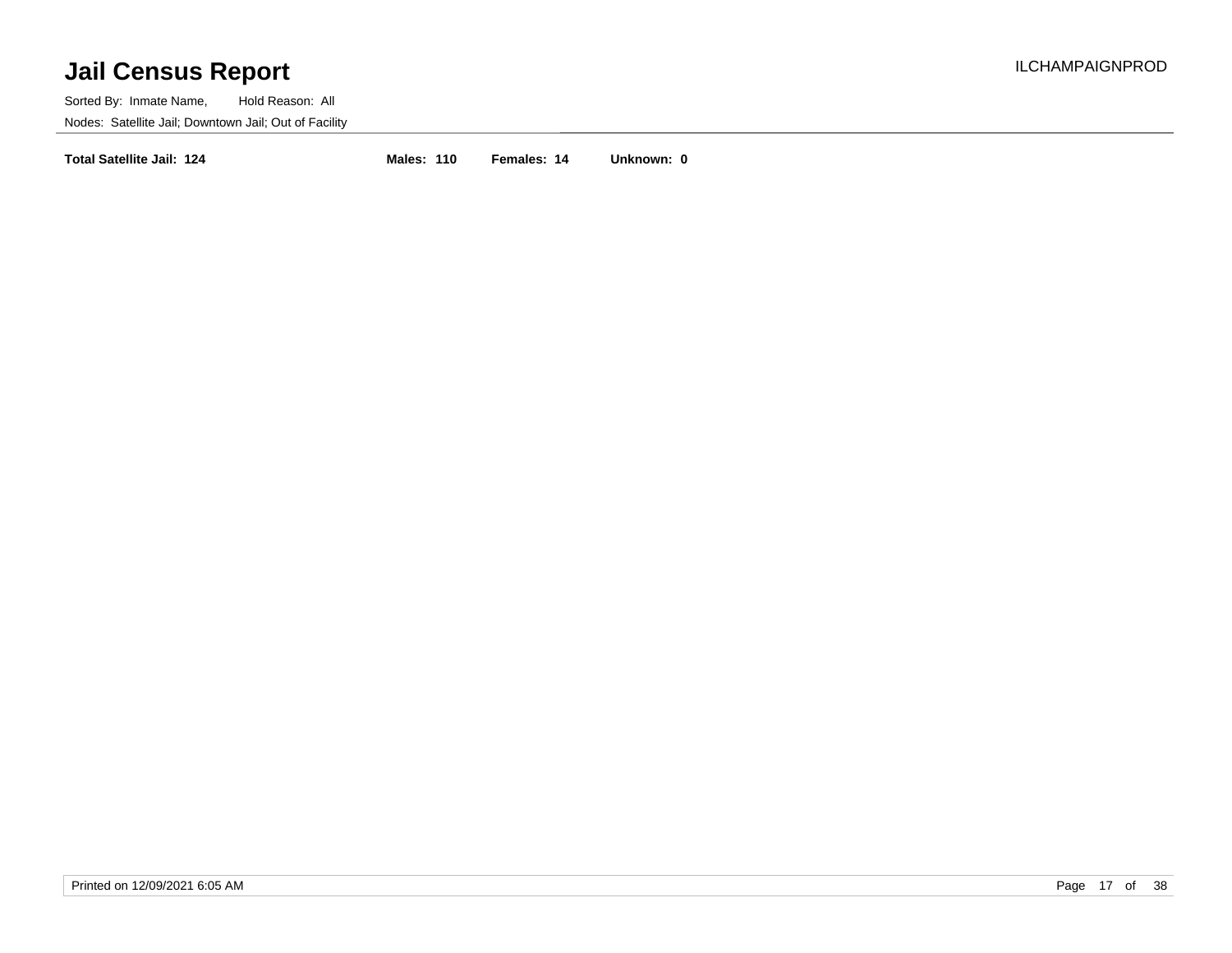| <b>Downtown Jail</b><br>SO#<br><b>Inmate's Name</b><br><b>DOB</b>                             | Cell / Class Pts (Level)<br>Confined (Days)<br>Proj Rel Date (Balance Due)              | <b>Arrested</b>                                                                  | <b>Charges</b>                                                                                                                                                                   | <b>Sentence</b>       | Warrant#                                                             | <b>Bond Amt. / Fine</b>                                                 | <b>Attorney</b> |
|-----------------------------------------------------------------------------------------------|-----------------------------------------------------------------------------------------|----------------------------------------------------------------------------------|----------------------------------------------------------------------------------------------------------------------------------------------------------------------------------|-----------------------|----------------------------------------------------------------------|-------------------------------------------------------------------------|-----------------|
| 1073165<br><b>ACKERMAN, CODY</b><br><b>JAMES</b><br>02/01/1989<br>1059371<br>BECKETT, ANQWAUN | G4L / 5 (MIN)<br>04/30/2021 4:48 PM (224)<br>F5U / 15 (MAX)<br>11/15/2021 11:01 AM (25) | 04/30/2021<br>04/30/2021<br>04/30/2021<br>05/03/2021<br>11/15/2021<br>11/15/2021 | UNLWFL POSS/DRIVER/VEH/STOLEN<br>FORGERY/ISSUE/DELIVER DOCUMENT<br><b>BURGLARY</b><br>FORGERY/ISSUE/DELIVER DOCUMENT<br><b>RESIDENTIAL BURGLARY</b><br>AGG BATTERY/PEACE OFFICER | 10y (DOC)<br>5y (DOC) | 21CF486<br>19CF143<br>21CF516<br>2018CF689<br>2021CF154<br>2021CF154 | Not Set<br>75000.00<br>Not Set<br>2500.00 / 75.00<br>No Bond<br>No Bond |                 |
| <b>JAWAUN</b><br>11/14/1996                                                                   |                                                                                         |                                                                                  |                                                                                                                                                                                  |                       |                                                                      |                                                                         |                 |
| 517915<br><b>BOXLEY, CHARLES</b><br><b>OMAR</b><br>01/10/1985                                 | G8U / 5 (MIN)<br>08/03/2021 2:18 PM (129)                                               | 08/03/2021<br>08/03/2021<br>08/03/2021                                           | <b>BURGLARY</b><br><b>BURGLARY</b><br>FORGERY/ISSUE/DELIVER DOCUMENT                                                                                                             |                       | 21CF289<br>21CF679                                                   | 20000.00<br>20000.00<br>No Bond                                         |                 |
| 1067476<br><b>BROWN, JAMES</b><br><b>BRONELL</b><br>01/08/1996                                | F5L / 10 (MED)<br>11/13/2021 2:35 AM (27)                                               | 11/13/2021<br>11/13/2021                                                         | AGG DOMESTIC BATTERY/STRANGLE<br><b>RESIDENTIAL BURGLARY</b>                                                                                                                     |                       | 20CF575<br>21CF385                                                   | 5000.00<br>25000.00                                                     |                 |
| 1075941<br><b>BROWN, LIONEL</b><br><b>TERRELL</b><br>10/19/1981                               | G2L / 5 (MIN)<br>10/08/2021 5:16 PM (63)                                                | 10/08/2021                                                                       | <b>HARASS WITNESS/FAMILY MBR/REP</b>                                                                                                                                             |                       | 2021CF1188                                                           | 500000.00                                                               |                 |
| 1071534<br>BRYANT, KETONE<br><b>LEVELL</b><br>04/07/2000                                      | C4L / 15 (ADS)<br>09/18/2020 1:19 PM (448)                                              | 09/18/2020                                                                       | AGG BATTERY/DISCHARGE FIREARM                                                                                                                                                    |                       | 20CF1049                                                             | Not Set                                                                 |                 |
| 61904<br><b>BURNETT, TIMOTHY</b><br><b>LYNN</b><br>09/09/1983                                 | D <sub>4</sub> / 15 (ADS)<br>10/23/2021 5:43 PM (48)                                    | 10/23/2021                                                                       | <b>ROBBERY</b>                                                                                                                                                                   |                       | 21CF1287                                                             | <b>Not Set</b>                                                          |                 |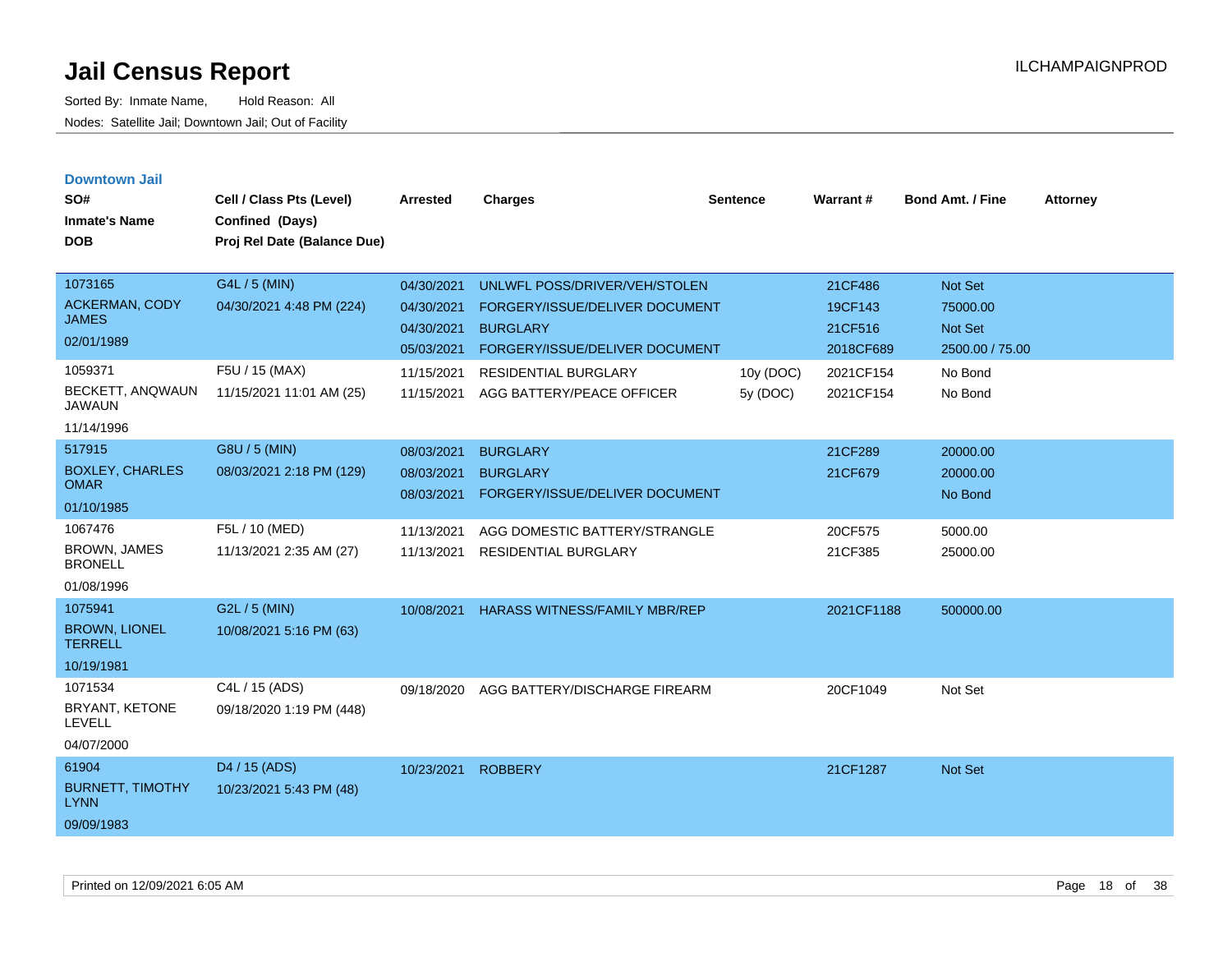Sorted By: Inmate Name, Hold Reason: All

Nodes: Satellite Jail; Downtown Jail; Out of Facility

| SO#<br><b>Inmate's Name</b><br><b>DOB</b>                              | Cell / Class Pts (Level)<br>Confined (Days)<br>Proj Rel Date (Balance Due) | <b>Arrested</b>                        | <b>Charges</b>                                                                                 | <b>Sentence</b> | Warrant#                         | <b>Bond Amt. / Fine</b>         | <b>Attorney</b> |
|------------------------------------------------------------------------|----------------------------------------------------------------------------|----------------------------------------|------------------------------------------------------------------------------------------------|-----------------|----------------------------------|---------------------------------|-----------------|
|                                                                        |                                                                            |                                        |                                                                                                |                 |                                  |                                 |                 |
| 1075361<br><b>COWART, TORREY</b><br>BENJAMEN, Junior                   | J6L / 5 (ADS)<br>04/16/2021 9:17 PM (238)                                  | 04/16/2021                             | <b>BURGLARY</b>                                                                                |                 | 21CF414                          | Not Set                         |                 |
| 11/22/1987                                                             |                                                                            |                                        |                                                                                                |                 |                                  |                                 |                 |
| 34111<br>CROSSLAND, KEVIN<br><b>SHAWN</b><br>10/02/1967                | G6L / 5 (MIN)<br>10/29/2021 10:15 PM (42)                                  | 10/29/2021                             | OBSTRUCT JUST/DESTROY EVIDENCE                                                                 |                 | 2018CF1243                       | 50000.00                        |                 |
| 1067370<br>DAVIS, AUSTIN<br><b>CHRISTOPHER</b>                         | E3L / 15 (MAX)<br>11/06/2021 12:23 AM (34)                                 | 11/05/2021                             | FIREARM/FOID INVALID/NOT ELIG                                                                  |                 | 21CF1370                         | <b>Not Set</b>                  |                 |
| 08/11/1997<br>56063<br>DAVIS, DAMIEN<br><b>DOMINIQUE</b><br>02/28/1977 | H4L / 10 (ADS)<br>09/18/2021 4:25 AM (83)                                  | 09/18/2021<br>09/19/2021<br>11/24/2021 | AGGRAVATED BATTERY<br><b>AGGRAVATED BATTERY</b><br><b>FUGITIVE FROM JUSTICE</b>                |                 | 21CF1127<br>21CF1132<br>21CF1454 | Not Set<br>Not Set<br>Not Set   |                 |
| 1066719<br>DAVIS, TAVEON<br><b>CORNELIUS</b><br>12/21/1997             | C5L / 10 (MED)<br>06/09/2021 10:50 PM (184)                                | 06/09/2021<br>06/09/2021<br>06/09/2021 | AGG DOMESTIC BATTERY/STRANGLE<br>RET THEFT/DISP MERCH/>\$300<br>RETAIL THEFT/DISP MERCH/<\$300 |                 | 21CF310<br>19CF959<br>19CM897    | 100000.00<br>5000.00<br>3000.00 |                 |
| 001078223<br>DIEGO-MATEO.<br><b>JOAQUIN</b><br>01/23/2002              | G9L / 5 (MIN)<br>11/09/2021 10:52 PM (31)                                  | 11/09/2021                             | AGG DUI/NO VALID DL                                                                            |                 | 21CF1382                         | Not Set                         |                 |
| 571307<br>DOMINGO-<br>CASTANEDA,<br>09/29/1989                         | J3L / 15 (ADS)<br>09/14/2020 11:19 PM (452)                                | 09/14/2020<br>09/14/2020               | <b>PRED CRIM SEX ASLT/VICTIM &lt;13</b><br>CRIM SEXUAL ABUSE/CONSENT                           |                 | 2020CF1025<br>2020CF1026         | <b>Not Set</b><br>Not Set       |                 |
| 527379<br>DRAKE, MARCELL<br><b>DEON</b>                                | C9U / 15 (ADS)<br>10/25/2021 5:05 PM (46)                                  | 10/25/2021<br>10/27/2021               | ARMED HABITUAL CRIMINAL<br>AGG DOMESTIC BATTERY/STRANGLE                                       |                 | 21CF1297<br>21CF1245             | Not Set<br>Not Set              |                 |

04/20/1987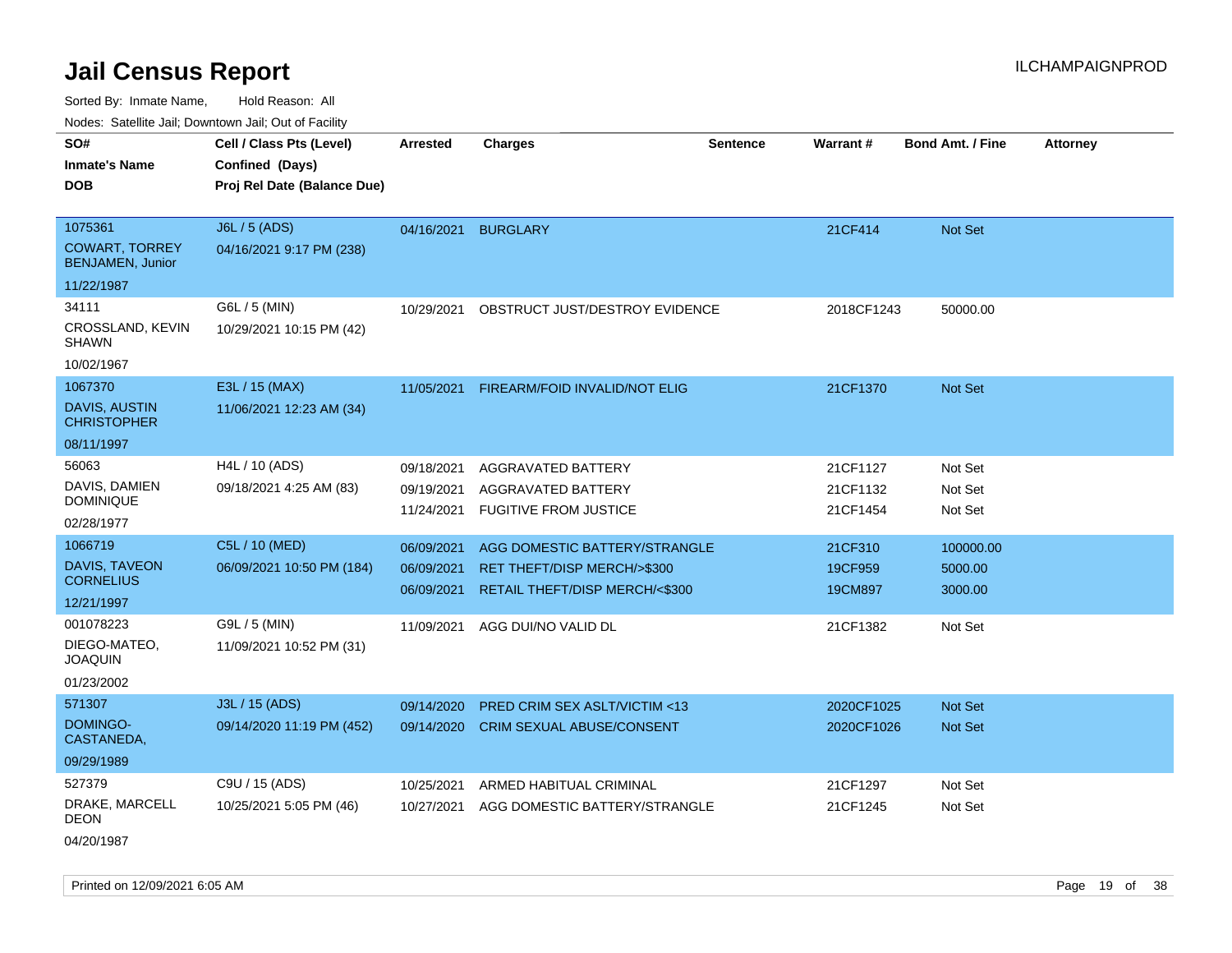| ivuutis. Galtiillit Jall, Duwilluwii Jall, Oul of Facility |                             |                 |                                          |                 |            |                         |                 |
|------------------------------------------------------------|-----------------------------|-----------------|------------------------------------------|-----------------|------------|-------------------------|-----------------|
| SO#                                                        | Cell / Class Pts (Level)    | <b>Arrested</b> | <b>Charges</b>                           | <b>Sentence</b> | Warrant#   | <b>Bond Amt. / Fine</b> | <b>Attorney</b> |
| <b>Inmate's Name</b>                                       | Confined (Days)             |                 |                                          |                 |            |                         |                 |
| <b>DOB</b>                                                 | Proj Rel Date (Balance Due) |                 |                                          |                 |            |                         |                 |
|                                                            |                             |                 |                                          |                 |            |                         |                 |
| 959292                                                     | K1 / 15 (ADS)               |                 | 04/01/2021 ATTEMPT (FIRST DEGREE MURDER) |                 | 2020CF565  | 2000000.00              |                 |
| <b>DUNCAN, COREYON</b><br><b>ANTHONY</b>                   | 04/01/2021 8:46 PM (253)    |                 |                                          |                 |            |                         |                 |
| 01/17/1989                                                 |                             |                 |                                          |                 |            |                         |                 |
| 1053207                                                    | K2 / 15 (SPH)               | 06/06/2019      | MURDER/INTENT TO KILL/INJURE             |                 | 2019-CF849 | 2000000.00              |                 |
| FAUST, JAQUAVEON<br>LAVELL                                 | 06/06/2019 2:24 PM (918)    |                 |                                          |                 |            |                         |                 |
| 07/25/1996                                                 |                             |                 |                                          |                 |            |                         |                 |
| 54397                                                      | F1L / 10 (MED)              | 11/23/2021      | <b>DISORDERLY CONDUCT</b>                |                 | 21CM538    | 100.00                  |                 |
| <b>FICKLIN, GORDON</b>                                     | 11/23/2021 10:22 AM (17)    | 11/23/2021      | FELON POSS/USE WEAPON/FIREARM            |                 | 21CF859    | 50000.00                |                 |
| <b>RAYMOND</b>                                             |                             | 11/23/2021      | <b>HRSMT/THREATEN PERSON/KILL</b>        |                 | 21CF767    | 50000.00                |                 |
| 11/03/1973                                                 |                             | 11/23/2021      | DRIVING ON SUSPENDED LICENSE             |                 | 21TR10075  | 2500.00                 |                 |
|                                                            |                             | 11/23/2021      | <b>RECKLESS DRIVING</b>                  |                 | 21TR10074  | <b>Not Set</b>          |                 |
|                                                            |                             | 11/23/2021      | CRIM DMG/GOVT PROP/>\$500-\$10K          |                 | 21CF1462   | Not Set                 |                 |
| 962759                                                     | E6L / 5 (ADS)               | 07/16/2021      | METH DELIVERY<5 GRAMS                    |                 | 21CF833    | Not Set                 |                 |
| FINLEY, KEVIN DANTE                                        | 07/16/2021 9:44 PM (147)    | 07/29/2021      | AGG CRIM SEX ASSAULT/FELONY              |                 | 21CF891    | No Bond                 |                 |
| 12/28/1988                                                 |                             |                 |                                          |                 |            |                         |                 |
| 524764                                                     | G3L / 5 (MIN)               |                 |                                          |                 |            |                         |                 |
| <b>FISCUS, ROBERT</b>                                      |                             | 09/18/2021      | METH DELIVERY/15<100 GRAMS               |                 | 21CF627    | 50000.00                |                 |
| <b>LOWELL</b>                                              | 09/18/2021 10:50 AM (83)    |                 |                                          |                 |            |                         |                 |
| 02/17/1986                                                 |                             |                 |                                          |                 |            |                         |                 |
| 1068917                                                    | $H1L / 5$ (MIN)             | 08/11/2021      | VIO ORDER/PRIOR VIO OF ORDER             |                 | 21CF965    | Not Set                 |                 |
| GARCIA, JUAN<br>CARLOS                                     | 08/11/2021 9:24 PM (121)    |                 |                                          |                 |            |                         |                 |
| 10/21/1997                                                 |                             |                 |                                          |                 |            |                         |                 |
| 1069726                                                    | G3U / 5 (MIN)               | 11/17/2021      | POSS AMT CON SUB EXCEPT(A)/(D)           |                 | 21CF472    | 10000.00                |                 |
| <b>GREER, CONNOR JAY</b>                                   | 11/17/2021 5:26 PM (23)     | 11/17/2021      | <b>BURGLARY W/O CAUSING DAMAGE</b>       |                 | 19CF1421   | 10000.00                |                 |
|                                                            |                             |                 |                                          |                 |            |                         |                 |
| 02/22/1994                                                 |                             |                 |                                          |                 |            |                         |                 |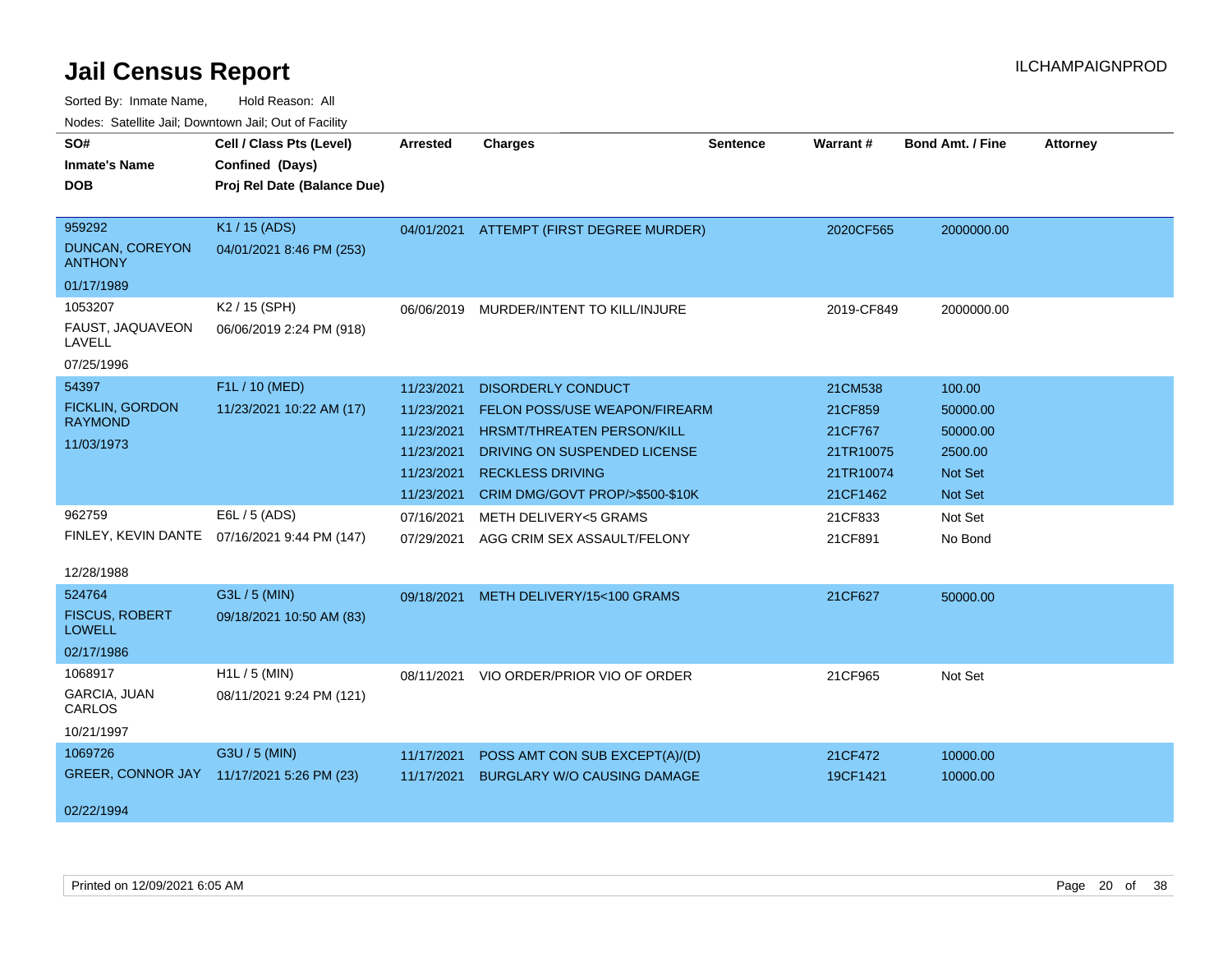Sorted By: Inmate Name, Hold Reason: All

| Nodes: Satellite Jail; Downtown Jail; Out of Facility |                             |                 |                                          |                 |             |                  |                 |  |
|-------------------------------------------------------|-----------------------------|-----------------|------------------------------------------|-----------------|-------------|------------------|-----------------|--|
| SO#                                                   | Cell / Class Pts (Level)    | <b>Arrested</b> | <b>Charges</b>                           | <b>Sentence</b> | Warrant#    | Bond Amt. / Fine | <b>Attorney</b> |  |
| <b>Inmate's Name</b>                                  | Confined (Days)             |                 |                                          |                 |             |                  |                 |  |
| <b>DOB</b>                                            | Proj Rel Date (Balance Due) |                 |                                          |                 |             |                  |                 |  |
|                                                       |                             |                 |                                          |                 |             |                  |                 |  |
| 1073611                                               | G5L / 5 (MIN)               | 02/09/2021      | MFG 15>100 GR ECSTASY/ANALOG             |                 | 21CF121     | 500000.00        |                 |  |
| <b>HAYES, CAMERON</b><br><b>TAYLOR MALEEK</b>         | 02/09/2021 3:10 PM (304)    | 02/09/2021      | DELIVERY OF OR POSSESSION OF W/INT       |                 | 21CF160     | Not Set          |                 |  |
| 08/10/1998                                            |                             |                 |                                          |                 |             |                  |                 |  |
| 544770                                                | F6L / 10 (MED)              | 08/14/2021      | AGGRAVATED DOMESTIC BATTERY              |                 | 21CF977     | No Bond          |                 |  |
| HAYES, DEVON<br><b>JERMAINE</b>                       | 08/14/2021 2:56 AM (118)    | 08/14/2021      | AGG DOMESTIC BATTERY/STRANGLE            |                 | 2021CF514   | 25000.00         |                 |  |
| 11/07/1987                                            |                             |                 |                                          |                 |             |                  |                 |  |
| 1015002                                               | J1L / 10 (ADS)              | 07/22/2021      | <b>AGGRAVATED BATTERY</b>                |                 | 2021CF861   | Not Set          |                 |  |
| HERRERA, ANDREW<br><b>WESLEY</b>                      | 07/22/2021 9:17 PM (141)    |                 |                                          |                 |             |                  |                 |  |
| 12/17/1993                                            |                             |                 |                                          |                 |             |                  |                 |  |
| 1024228                                               | K3 / 15 (SPH)               | 04/24/2018      | *MURDER/INTENT TO KILL/INJURE            |                 | 2018-CF1170 | 5000000.00       |                 |  |
| HILL, JAMONTE<br><b>RASHAD</b>                        | 04/24/2018 4:07 PM (1,326)  |                 |                                          |                 |             |                  |                 |  |
| 05/23/1994                                            |                             |                 |                                          |                 |             |                  |                 |  |
| 49618                                                 | J7L / 5 (ADS)               | 10/26/2021      | CRIM DAMAGE TO PROPERTY <\$500           |                 | 2021CF1300  | 100.00           |                 |  |
| <b>HITES, STEVEN</b><br><b>WAYNE</b>                  | 10/26/2021 7:42 AM (45)     |                 | 11/24/2021 FLEEING/ATTEMPT ELUDE OFFICER |                 | 2021TR9315  | 1000.00          |                 |  |
| 12/31/1979                                            |                             |                 |                                          |                 |             |                  |                 |  |
| 1063119                                               | F4L / 10 (MED)              | 11/05/2021      | <b>BURGLARY</b>                          |                 | 2018CF877   | 10000.00         |                 |  |
| HUNT, KHALLEEL<br>MALIK                               | 11/05/2021 7:47 AM (35)     |                 |                                          |                 |             |                  |                 |  |
| 03/28/1999                                            |                             |                 |                                          |                 |             |                  |                 |  |
| 29206                                                 | $11 / 15$ (MAX)             | 11/09/2021      | <b>AGGRAVATED BATTERY</b>                |                 | 21CF1381    | No Bond          |                 |  |
| JOHNSON, REUBEN<br><b>MONTE</b>                       | 11/09/2021 11:30 AM (31)    | 11/16/2021      | PROBATION VIOLATION                      |                 | 20CF987     | Not Set          |                 |  |
| 04/07/1956                                            |                             |                 |                                          |                 |             |                  |                 |  |
| 1073894                                               | E4U / 10 (ADS)              | 09/09/2021      | VIOLATE SEX OFFENDER REGIS/2+            |                 | 2021CF920   | 10000.00         |                 |  |
| JOKICH, ANTON VEGO                                    | 09/09/2021 2:14 PM (92)     |                 |                                          |                 |             |                  |                 |  |

05/30/1969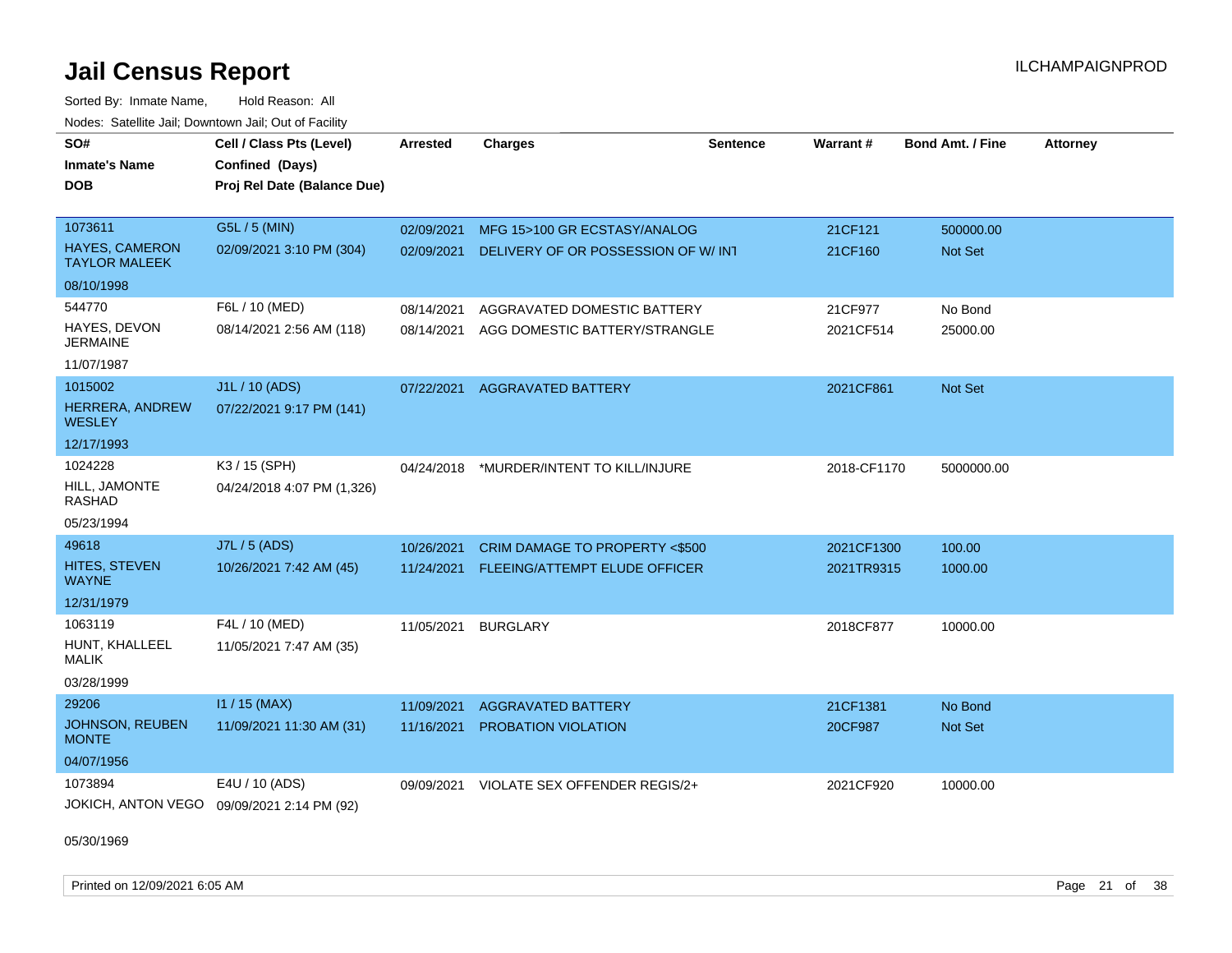Sorted By: Inmate Name, Hold Reason: All Nodes: Satellite Jail; Downtown Jail; Out of Facility

| Todoo. Catolino can, Bowritown can, Oat or I domt<br>SO#<br><b>Inmate's Name</b><br><b>DOB</b> | Cell / Class Pts (Level)<br>Confined (Days)<br>Proj Rel Date (Balance Due) | Arrested   | <b>Charges</b>                     | <b>Sentence</b> | <b>Warrant#</b> | <b>Bond Amt. / Fine</b> | <b>Attorney</b> |
|------------------------------------------------------------------------------------------------|----------------------------------------------------------------------------|------------|------------------------------------|-----------------|-----------------|-------------------------|-----------------|
| 23138                                                                                          | D1 / 15 (MAX)                                                              | 06/17/2021 | <b>STALKING/TRANSMITS THREAT</b>   |                 | 18CF1332        | <b>Not Set</b>          |                 |
| <b>JONES, GLENN</b><br><b>CLAYTON</b>                                                          | 06/17/2021 12:51 PM (176)                                                  | 06/17/2021 | AGG CRIM SEXUAL ABUSE/FELONY       |                 | 18-CF-1333      | Not Set                 |                 |
| 08/17/1958                                                                                     |                                                                            |            |                                    |                 |                 |                         |                 |
| 1017120                                                                                        | C7L / 5 (MIN)                                                              | 10/29/2021 | BATTERY/CAUSE BODILY HARM          |                 | 21CM498         | Not Set                 |                 |
|                                                                                                | JONES, JOSHUA LYNN 10/29/2021 3:15 AM (42)                                 | 10/29/2021 | AGG ASLT/USE DDLY WEAPON           |                 | 21CM452         | 2500.00                 |                 |
| 05/16/1993                                                                                     |                                                                            |            |                                    |                 |                 |                         |                 |
| 001077231                                                                                      | J5L / 10 (ADS)                                                             | 11/02/2021 | RECEIVE/POSS/SELL STOLEN VEH       | 6y (DOC)        |                 | 15000.00                |                 |
| KOLESAR, JEREMY J                                                                              | 11/02/2021 5:51 PM (38)                                                    | 12/03/2021 | VIOLATE SEX OFFENDER REGIS         |                 | 2020CF466       | 40000.00                |                 |
| 10/20/1979                                                                                     |                                                                            |            |                                    |                 |                 |                         |                 |
| 24308                                                                                          | D <sub>2</sub> / 15 (MAX)                                                  | 06/03/2021 | <b>ROBBERY</b>                     |                 | 21CF625         | No Bond                 |                 |
| KWIATKOWSKI,<br>ROBERT JOHN                                                                    | 06/03/2021 10:40 PM (190)                                                  |            |                                    |                 |                 |                         |                 |
| 08/08/1963                                                                                     |                                                                            |            |                                    |                 |                 |                         |                 |
| 29681                                                                                          | J2L / 15 (ADS)                                                             | 07/14/2020 | PREDATORY CRIMINAL SEX ASSLT/CHILD |                 | 20CF-781        | 250000.00               |                 |
| LENOIR, JOHN<br><b>CHRISTOPHER</b>                                                             | 07/14/2020 12:51 PM (514)                                                  |            |                                    |                 |                 |                         |                 |
| 04/20/1966                                                                                     |                                                                            |            |                                    |                 |                 |                         |                 |
| 001078320                                                                                      | F3L / 10 (MED)                                                             | 11/23/2021 | RESIST/OBSTRUCTING A PEACE OFFICEF |                 | 21CM539         | Not Set                 |                 |
| MARSH, PAUL<br>OLUFUNMILAYO                                                                    | 11/23/2021 2:32 PM (17)                                                    |            |                                    |                 |                 |                         |                 |
| 07/13/1994                                                                                     |                                                                            |            |                                    |                 |                 |                         |                 |
| 45113                                                                                          | E4L / 15 (MAX)                                                             | 11/20/2021 | ARMED HABITUAL CRIMINAL            |                 | 21CF1424        | No Bond                 |                 |
| MARTIN, JEREMIAH<br><b>FRANCIS</b>                                                             | 11/20/2021 1:18 AM (20)                                                    |            |                                    |                 |                 |                         |                 |
| 01/18/1977                                                                                     |                                                                            |            |                                    |                 |                 |                         |                 |
| 1066623                                                                                        | G6U / 5 (MIN)                                                              | 11/17/2021 | MFG/DEL 15<100 GR COCA/ANALOG      |                 | 17CF1093        | 75000.00                |                 |
| MATA-OROZCO,<br><b>OLEGARIO</b><br>03/06/1995                                                  | 11/17/2021 5:08 PM (23)                                                    |            |                                    |                 |                 |                         |                 |
|                                                                                                |                                                                            |            |                                    |                 |                 |                         |                 |

Printed on 12/09/2021 6:05 AM Page 22 of 38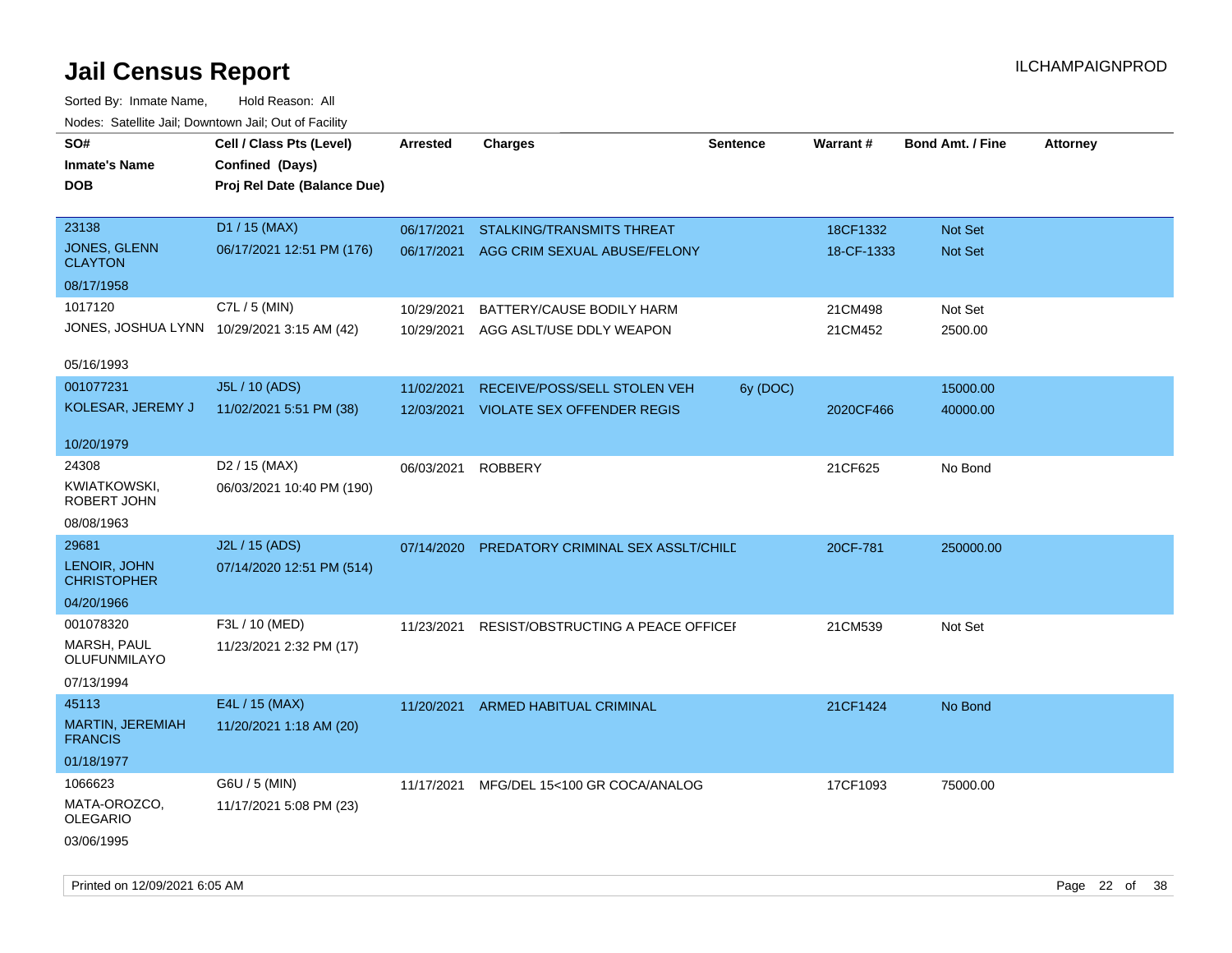Sorted By: Inmate Name, Hold Reason: All Nodes: Satellite Jail; Downtown Jail; Out of Facility

| Noues. Sateme Jan, Downtown Jan, Out or Facility |                             |                 |                                                          |          |              |                         |                 |
|--------------------------------------------------|-----------------------------|-----------------|----------------------------------------------------------|----------|--------------|-------------------------|-----------------|
| SO#                                              | Cell / Class Pts (Level)    | <b>Arrested</b> | <b>Charges</b>                                           | Sentence | Warrant#     | <b>Bond Amt. / Fine</b> | <b>Attorney</b> |
| <b>Inmate's Name</b>                             | Confined (Days)             |                 |                                                          |          |              |                         |                 |
| <b>DOB</b>                                       | Proj Rel Date (Balance Due) |                 |                                                          |          |              |                         |                 |
|                                                  |                             |                 |                                                          |          |              |                         |                 |
| 001078249                                        | B3 / 10 (MED)               | 08/07/2021      | FELON POSS/USE WEAPON/FIREARM                            |          | 21CF947      | <b>Not Set</b>          |                 |
| MCCLENDON, CALVIN<br>M                           | 08/07/2021 8:56 AM (125)    |                 |                                                          |          |              |                         |                 |
| 04/29/1990                                       |                             |                 |                                                          |          |              |                         |                 |
| 40235                                            | G9U / 5 (MIN)               | 10/04/2021      | AGG DUI/4                                                |          | 2021CF1145   | 35000.00                |                 |
| MERRIWEATHER,<br><b>MARCUS TODD</b>              | 10/04/2021 4:41 PM (67)     |                 |                                                          |          |              |                         |                 |
| 11/28/1967                                       |                             |                 |                                                          |          |              |                         |                 |
| 1040273                                          | E5U / 15 (ADS)              | 09/30/2021      | <b>PRED CRIM SEX ASLT/VICTIM &lt;13</b>                  |          | 21CF329      | 500000.00               |                 |
| METCALFE, LANELL<br><b>JARON</b>                 | 09/30/2021 11:32 PM (71)    |                 |                                                          |          |              |                         |                 |
| 09/22/1988                                       |                             |                 |                                                          |          |              |                         |                 |
| 1075635                                          | B <sub>2</sub> / 10 (ADS)   | 05/11/2021      | AGG DISCHARGE FIREARM/OCC VEH                            |          | 21CF538      | Not Set                 |                 |
| MILES, DEVLON VON,<br>Junior                     | 05/11/2021 10:39 PM (213)   | 05/11/2021      | MFG/DEL CANNABIS/30-500 GRAMS                            |          | 20CF1402     | 100000.00               |                 |
| 11/04/2000                                       |                             |                 |                                                          |          |              |                         |                 |
| 1069209                                          | H2L / 10 (ADS)              | 04/07/2021      | AGG BATTERY/GREAT BODILY HARM                            |          | 21CF376      | Not Set                 |                 |
| MOORE, DEVONTE<br>JAMAL                          | 04/07/2021 6:25 PM (247)    |                 |                                                          |          |              |                         |                 |
| 09/24/1995                                       |                             |                 |                                                          |          |              |                         |                 |
| 966887                                           | F7L / 15 (MAX)              | 11/05/2021      | DELIVERY OF OR POSSESSION OF W/IN110y/0m/0d (DC 19CF1425 |          |              | No Bond                 |                 |
| NELSON, DARRYL<br>WAYNE                          | 11/05/2021 11:00 AM (35)    |                 |                                                          |          |              |                         |                 |
| 01/16/1984                                       |                             |                 |                                                          |          |              |                         |                 |
| 001078357                                        | H6L / 15 (ADS)              | 09/17/2021      | ARMED ROBBERY/ARMED W/FIREARM                            |          | 21CF1230     | <b>Not Set</b>          |                 |
| PETTIGREW, CAREY                                 | 09/17/2021 9:56 AM (84)     | 09/17/2021      | ARMED ROBBERY/ARMED W/FIREARM                            |          | 21CF1128     | <b>Not Set</b>          |                 |
| <b>CORNITRIAS DEOBLO</b>                         |                             | 09/17/2021      | ARMED ROBBERY/ARMED W/FIREARM                            |          | 21CF1129     | Not Set                 |                 |
| 08/31/1986                                       |                             |                 |                                                          |          |              |                         |                 |
| 1022441                                          | H3L / 10 (ADS)              | 10/27/2021      | AGG BATTERY/PEACE OFFICER                                |          | 2021 CF 12   | No Bond                 |                 |
| PICKENS, DONTRELL<br>DEMAR                       | 10/27/2021 1:39 PM (44)     | 10/27/2021      | AGG BATTERY/PEACE OFFICER                                |          | 2020 CF 1488 | No Bond                 |                 |
| 12/10/1993                                       |                             |                 |                                                          |          |              |                         |                 |

Printed on  $12/09/2021$  6:05 AM Page 23 of 38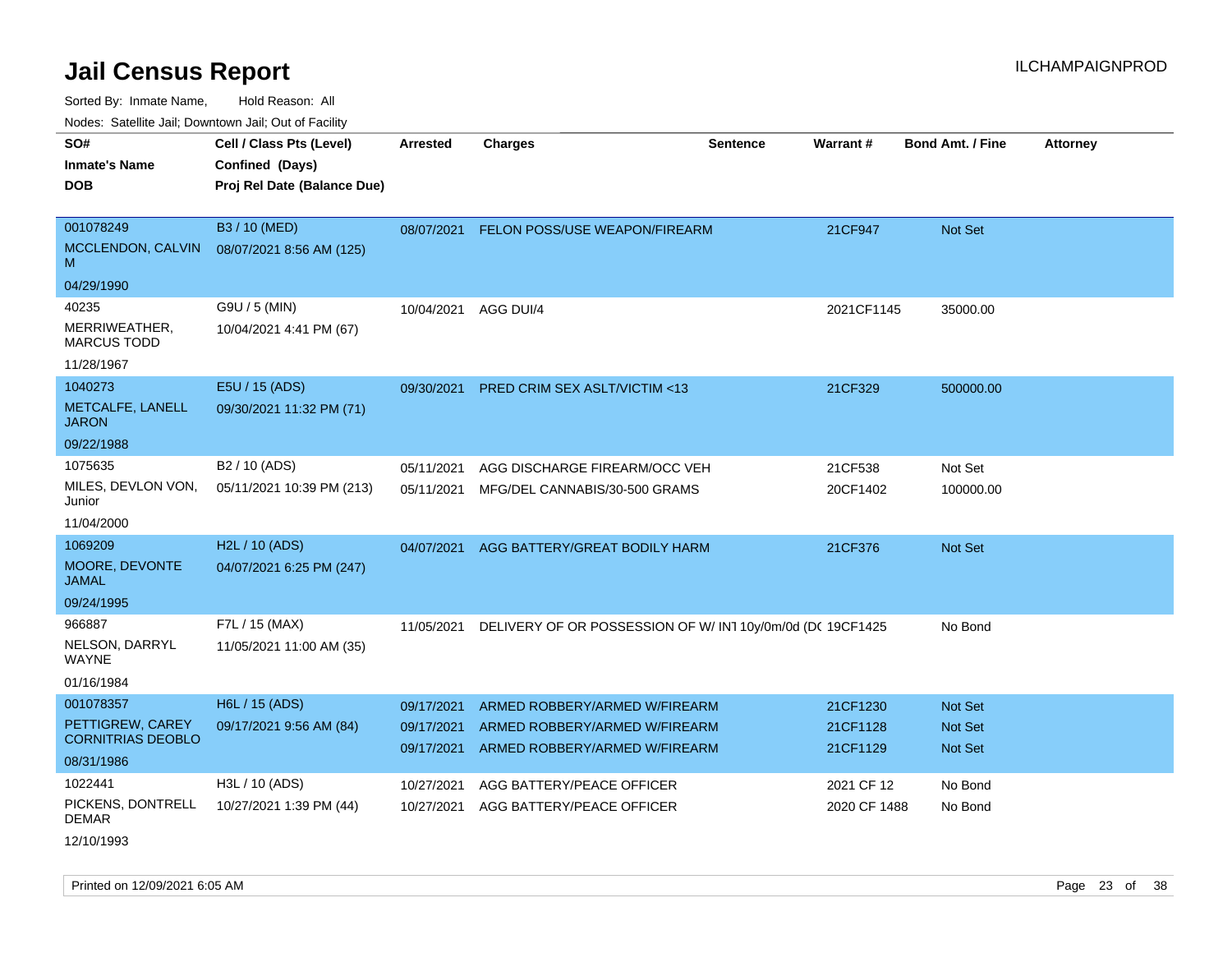| SO#<br><b>Inmate's Name</b><br><b>DOB</b>                        | Cell / Class Pts (Level)<br>Confined (Days)<br>Proj Rel Date (Balance Due) | Arrested                               | <b>Charges</b>                                                                         | <b>Sentence</b> | Warrant#                          | <b>Bond Amt. / Fine</b>          | <b>Attorney</b> |
|------------------------------------------------------------------|----------------------------------------------------------------------------|----------------------------------------|----------------------------------------------------------------------------------------|-----------------|-----------------------------------|----------------------------------|-----------------|
| 1072114<br>ROBINSON, DONNELL<br><b>LEVON</b><br>10/23/2000       | A1U / 15 (SPH)<br>01/17/2021 2:40 PM (327)                                 | 01/17/2021<br>01/17/2021<br>02/17/2021 | ATTEMPT (FIRST DEGREE MURDER)<br>ARMED ROBBERY/NO FIREARM<br><b>AGGRAVATED BATTERY</b> | 4y (DOC)        | 2021CF65<br>2020CF824             | Not Set<br>75000.00<br>250000.00 |                 |
| 980761<br>ROBINSON, LEON<br>SOLOMON<br>10/22/1983                | B1 / 10 (MED)<br>06/07/2021 1:53 AM (186)                                  | 06/07/2021                             | DOMESTIC BATTERY/OTHER PRIOR                                                           | 5y (DOC)        |                                   | Not Set                          |                 |
| 1006507<br>RODGERS, DYLAN<br><b>ROBERT</b><br>12/12/1991         | 14 / 10 (MED)<br>10/21/2021 12:34 AM (50)                                  | 10/21/2021<br>10/21/2021<br>10/21/2021 | DOMESTIC BATTERY/OTHER PRIOR<br>PROBATION VIOLATION<br>AGG ASLT/USE DDLY WEAPON        |                 | 21CF1269<br>2019CF1220<br>21CM123 | Not Set<br>10000.00<br>1000.00   |                 |
| 1068592<br>ROSS, TEVONTAE<br><b>TERRANCE</b><br>12/15/1998       | C8L / 15 (ADS)<br>11/12/2021 8:41 AM (28)                                  | 11/12/2021                             | <b>BURGLARY</b>                                                                        |                 | 21CF1393                          | Not Set                          |                 |
| 1069960<br>SHELTON, JOSIAH<br><b>TIMOTHY</b><br>02/23/1980       | G7L / 5 (MIN)<br>09/28/2021 2:04 AM (73)                                   | 09/28/2021                             | <b>IDENTITY THEFT/\$2K-\$10K</b>                                                       |                 | 21CF952                           | 10000.00                         |                 |
| 960772<br>STARK, FARON<br><b>MICHAEL</b><br>05/12/1988           | $G1L / 5$ (MIN)<br>11/11/2021 10:28 PM (29)                                | 11/11/2021                             | POSSESSION OF METH<5 GRAMS                                                             | 3y (DOC)        | 2020CF362                         | No Bond                          |                 |
| 1057312<br><b>STARKS, RAMEON</b><br><b>TAHZIER</b><br>12/18/1996 | G <sub>2U</sub><br>11/10/2021 9:51 PM (30)                                 | 11/10/2021<br>11/30/2021               | <b>HOME INVASION/FIREARM</b><br>THEFT                                                  |                 | 21CF1388<br>21CF1194              | <b>Not Set</b><br>100000.00      |                 |
| 1051104<br>STOVER, ANDREW<br>WADE<br>07/20/1994                  | G1U / 5 (MIN)<br>05/27/2021 12:59 AM (197)                                 | 05/26/2021<br>05/26/2021<br>05/26/2021 | METH DELIVERY/5<15 GRAMS<br><b>BURGLARY</b><br>DRIVING ON REVOKED LICENSE              |                 | 21CF598<br>21CF667<br>21TR4000    | Not Set<br>Not Set<br>Not Set    |                 |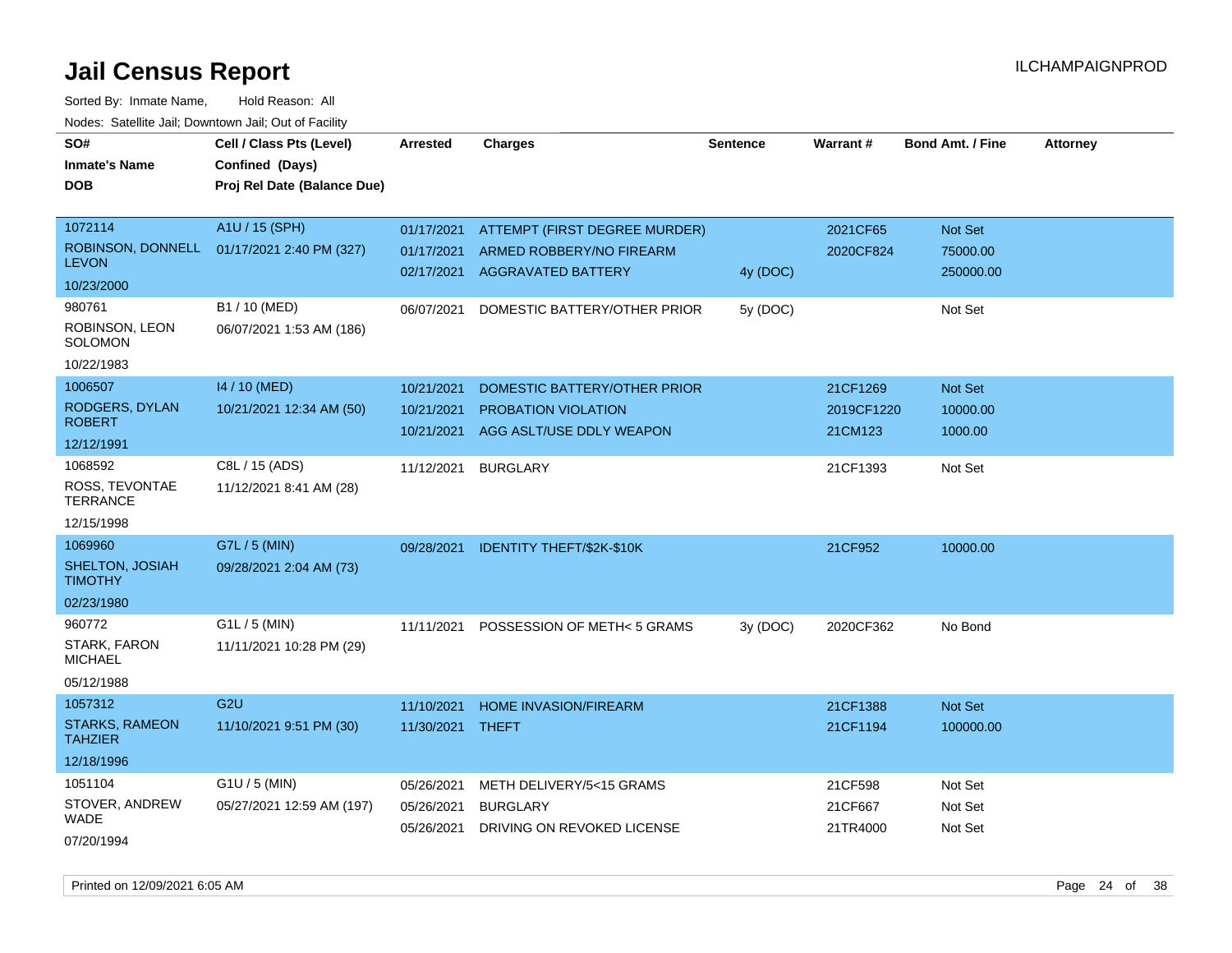Sorted By: Inmate Name, Hold Reason: All Nodes: Satellite Jail; Downtown Jail; Out of Facility

| roaco. Calcinio dan, Domnomi dan, Cal or Fability  |                                                                            |                          |                                                            |                 |                 |                         |                 |
|----------------------------------------------------|----------------------------------------------------------------------------|--------------------------|------------------------------------------------------------|-----------------|-----------------|-------------------------|-----------------|
| SO#<br><b>Inmate's Name</b><br><b>DOB</b>          | Cell / Class Pts (Level)<br>Confined (Days)<br>Proj Rel Date (Balance Due) | <b>Arrested</b>          | <b>Charges</b>                                             | <b>Sentence</b> | <b>Warrant#</b> | <b>Bond Amt. / Fine</b> | <b>Attorney</b> |
| 1024184<br><b>SULLIVAN, CODY</b><br><b>MICHAEL</b> | <b>H5L / 10 (ADS)</b><br>09/08/2021 3:28 PM (93)                           | 09/08/2021               | AGG ASLT PEACE OFF/FIRE/ER WRK                             |                 | 20CF1051        | No Bond                 |                 |
| 08/15/1994                                         |                                                                            |                          |                                                            |                 |                 |                         |                 |
| 1068839<br>TAYLOR, LONDON<br>JAVON<br>08/16/1999   | F8L / 15 (MAX)<br>08/07/2020 10:30 AM (490)                                | 08/07/2020 HOMICIDE      |                                                            |                 | 2020-CF851      | 1000000.00              |                 |
| 1004142                                            | F9L / 15 (MAX)                                                             |                          |                                                            |                 |                 |                         |                 |
| TOY, KAYON LARENZ                                  | 10/22/2021 1:01 PM (49)                                                    | 10/22/2021<br>10/27/2021 | <b>PAROLE REVOCATION</b><br>POSSESSION OF METH/15<100GRAMS |                 | 2021CF1298      | Not Set<br>1500000.00   |                 |
| 09/12/1991                                         |                                                                            |                          |                                                            |                 |                 |                         |                 |
| 1056971                                            | D6 / 10 (ADS)                                                              | 08/07/2021               | FELON POSS/USE WEAPON/FIREARM                              |                 | 21CF948         | No Bond                 |                 |
| TRAVIS, DENZEL<br>DANTRELL                         | 08/07/2021 7:36 AM (125)                                                   | 08/08/2021               | AGG BATTERY/PUBLIC PLACE                                   |                 | 2020CF647       | 25000.00                |                 |
| 03/21/1993                                         |                                                                            |                          |                                                            |                 |                 |                         |                 |
| 001078250                                          | F2L / 10 (MED)                                                             | 08/07/2021               | FELON POSS WEAPON/BODY ARMOR                               |                 | 21CF950         | Not Set                 |                 |
| <b>TRAVIS, JORDAN</b><br><b>TESHAUN</b>            | 08/07/2021 10:27 AM (125)                                                  |                          |                                                            |                 |                 |                         |                 |
| 03/03/1996                                         |                                                                            |                          |                                                            |                 |                 |                         |                 |
| 969709                                             | $13/5$ (MIN)                                                               | 10/29/2021               | DRIVING ON SUSPENDED LICENSE                               |                 | 20TR2181        | 5000.00                 |                 |
| TUFTE, BRYCE<br>MATTHEW                            | 10/29/2021 3:14 PM (42)                                                    | 10/29/2021               | CRIM DMG TO PROP \$500-10K                                 |                 |                 | Not Set                 |                 |
| 05/30/1988                                         | 12/20/2021 (0.00)                                                          |                          |                                                            |                 |                 |                         |                 |
| 30108                                              | J4L / 15 (ADS)                                                             | 07/30/2021               | <b>MURDER</b>                                              |                 | 21CF902         | 2000000.00              |                 |
| VANDYKE, DARYL<br><b>ANTHONY</b>                   | 07/30/2021 8:29 PM (133)                                                   |                          |                                                            |                 |                 |                         |                 |
| 10/04/1965                                         |                                                                            |                          |                                                            |                 |                 |                         |                 |
| 968681                                             | D5 / 15 (ADS)                                                              | 08/27/2021               | AGG CRIM SX AB/VIC 13<18/TRUST                             |                 | 2020CF499       | 250000.00               |                 |
| WADE, DEMETRIUS<br>DARYL                           | 08/27/2021 2:25 AM (105)                                                   | 08/27/2021               | INDIRECT CRIMINAL CONTEMPT                                 | 5y(DOC)         | 2021CC16        | No Bond                 |                 |

01/07/1987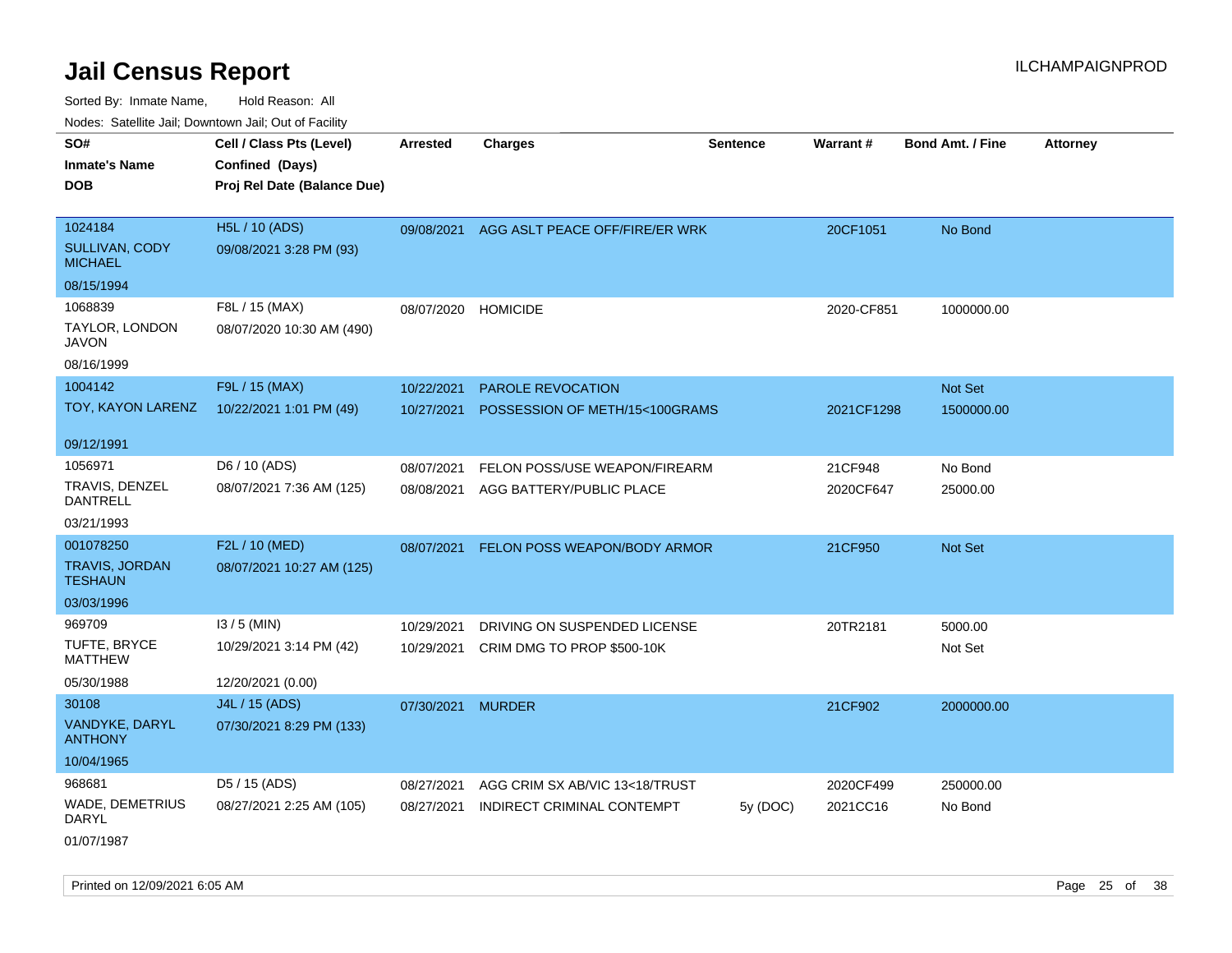Sorted By: Inmate Name, Hold Reason: All

| SO#                                       | Cell / Class Pts (Level)    | <b>Arrested</b> | <b>Charges</b>              | <b>Sentence</b> | Warrant#    | Bond Amt. / Fine | Attorney |
|-------------------------------------------|-----------------------------|-----------------|-----------------------------|-----------------|-------------|------------------|----------|
| <b>Inmate's Name</b>                      | Confined (Days)             |                 |                             |                 |             |                  |          |
|                                           |                             |                 |                             |                 |             |                  |          |
| <b>DOB</b>                                | Proj Rel Date (Balance Due) |                 |                             |                 |             |                  |          |
| 1070904                                   | G7U / 5 (MIN)               | 10/28/2021      | <b>BURGLARY</b>             |                 | 2021CF321   | 15000.00         |          |
| WANKEL, JONAH<br><b>JAMES</b>             | 10/28/2021 3:42 AM (43)     |                 |                             |                 |             |                  |          |
| 12/15/1993                                |                             |                 |                             |                 |             |                  |          |
| 44836                                     | E2L / 15 (ADS)              | 11/02/2021      | CRIM TRESPASS TO STATE LAND |                 | 21118875    | Not Set          |          |
| WESLEY, FRANK<br><b>LADELL</b>            | 11/02/2021 4:08 AM (38)     |                 |                             |                 |             |                  |          |
| 09/17/1977                                |                             |                 |                             |                 |             |                  |          |
| 001078511                                 | G5U / 5 (MIN)               | 10/18/2021      | WRIT                        |                 | 20CF1318    | No Bond          |          |
| <b>WILLIAMS, KANAAN</b><br><b>AUBREY</b>  | 10/18/2021 2:21 PM (53)     |                 |                             |                 |             |                  |          |
| 03/17/2000                                |                             |                 |                             |                 |             |                  |          |
| 1058072                                   | A2U / 15 (SPH)              | 02/25/2021      | ARMED HABITUAL CRIMINAL     |                 |             | Not Set          |          |
| WILLIAMS, KENNETH<br><b>BERNARD</b>       | 02/25/2021 3:24 PM (288)    |                 |                             |                 |             |                  |          |
| 10/04/1985                                |                             |                 |                             |                 |             |                  |          |
| 53518                                     | I5 / 15 (ADS)               | 08/19/2021      | <b>AGGRAVATED BATTERY</b>   |                 | 21CF1014    | Not Set          |          |
| <b>WILLIAMS, TORREY</b><br><b>TOSHIBA</b> | 08/19/2021 10:10 AM (113)   | 09/01/2021      | PROBATION VIOLATION         |                 | 20CF381     | Not Set          |          |
| 03/30/1975                                |                             |                 |                             |                 |             |                  |          |
| 9326                                      | $12/5$ (ADS)                | 06/14/2021      | <b>BURGLARY</b>             |                 | 2020-CF-625 | Not Set          |          |
| YOUNG, ANTHONY<br><b>PAUL</b>             | 06/14/2021 12:07 PM (179)   |                 |                             |                 |             |                  |          |
| 03/13/1954                                |                             |                 |                             |                 |             |                  |          |
| <b>Total Downtown Jail: 68</b>            |                             | Males: 68       | Females: 0<br>Unknown: 0    |                 |             |                  |          |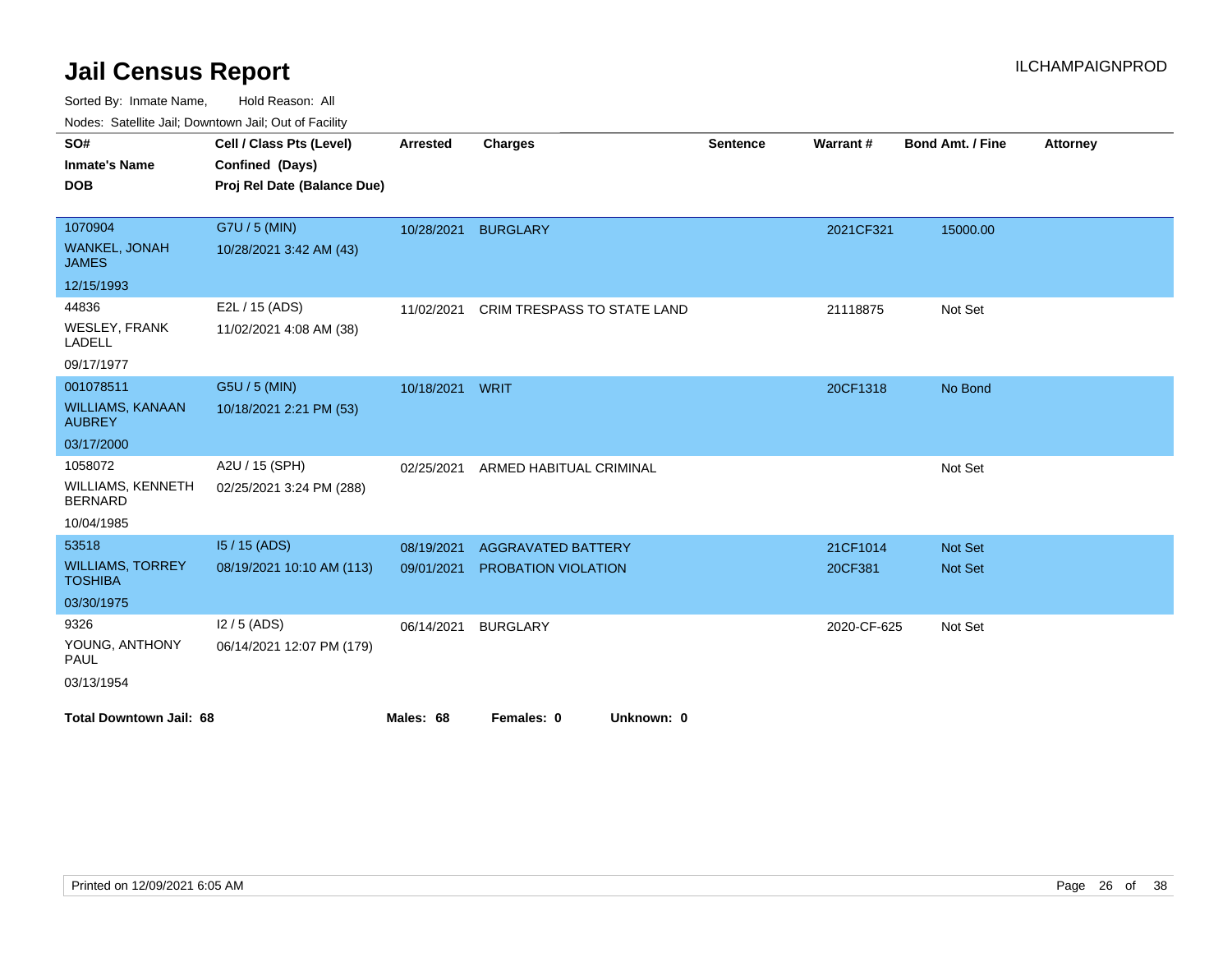| <b>Out of Facility</b> |  |  |
|------------------------|--|--|
|                        |  |  |

| SO#<br><b>Inmate's Name</b>             | Cell / Class Pts (Level)<br>Confined (Days)   | <b>Arrested</b> | <b>Charges</b>                    | <b>Sentence</b> | Warrant#   | <b>Bond Amt. / Fine</b> | <b>Attorney</b> |
|-----------------------------------------|-----------------------------------------------|-----------------|-----------------------------------|-----------------|------------|-------------------------|-----------------|
| <b>DOB</b>                              | Proj Rel Date (Balance Due)                   |                 |                                   |                 |            |                         |                 |
| 61095                                   | <b>DEW / 10 (ADS)</b>                         | 05/02/2021      | <b>HOME INVASION/CAUSE INJURY</b> |                 | 2021CF323  | 100000.00               |                 |
| <b>AMOS, DERRICK</b><br><b>JAMES</b>    | 05/02/2021 9:02 PM (222)                      |                 |                                   |                 |            |                         |                 |
| 06/12/1985                              |                                               |                 |                                   |                 |            |                         |                 |
| 19971                                   | EHD                                           | 11/09/2021      | DRIVING RVK/SUSP DUI/SSS 4-9      |                 | 2021CF968  | Not Set                 |                 |
| <b>LYNN</b>                             | BARNESKE, RAYMOND 11/09/2021 9:32 AM (31)     |                 |                                   |                 |            |                         |                 |
| 08/17/1961                              | 5/6/2022 (0.00)                               |                 |                                   |                 |            |                         |                 |
| 516062                                  | <b>DEW / 15 (MAX)</b>                         | 02/22/2021      | PHONE HARASSMENT/2+               |                 | 20CF194    | 5000.00                 |                 |
| <b>BENNETT, JOHN</b><br><b>MICHAEL</b>  | 02/22/2021 10:47 AM (291)                     | 02/22/2021      | AGG DISCH FIR/VEH/PC OFF/FRMAN    |                 | 21CF210    | No Bond                 |                 |
| 04/30/1986                              |                                               |                 |                                   |                 |            |                         |                 |
| 976538                                  | EHD                                           | 10/12/2021      | DOMESTIC BATTERY/OTHER PRIOR      |                 | 2020CF1095 | Not Set                 |                 |
|                                         | BLISSIT, WYATT TYRES 10/12/2021 10:05 AM (59) |                 |                                   |                 |            |                         |                 |
| 09/05/1989                              | 1/6/2022 (0.00)                               |                 |                                   |                 |            |                         |                 |
| 974830                                  | <b>EHD</b>                                    | 12/07/2021      | AGG DUI/3                         |                 | 2020CF791  | Not Set                 |                 |
| <b>BOOK, RORY ALAN</b>                  | 12/07/2021 9:37 AM (3)                        |                 |                                   |                 |            |                         |                 |
| 08/13/1988                              | 12/20/2021 (0.00)                             |                 |                                   |                 |            |                         |                 |
| 33993                                   | DEW / 10 (MED)                                | 06/14/2021      | POSSESSING A CONTROLLED SUBSTAND  |                 | 21CF657    | Not Set                 |                 |
| <b>BOOKER, STEPHON</b>                  | 06/14/2021 7:42 PM (179)                      | 06/14/2021      | AGGRAVATED DOMESTIC BATTERY       |                 | 21CF688    | Not Set                 |                 |
| <b>MONTELL</b>                          |                                               | 06/14/2021      | PAROLE REVOCATION                 |                 | CH2103612  | No Bond                 |                 |
| 06/11/1971                              |                                               |                 |                                   |                 |            |                         |                 |
| 1074315                                 | <b>DEW / 15 (MAX)</b>                         | 07/27/2021      | AGG DISCHARGE FIREARM/VEH/SCH     |                 | 21CF927    | Not Set                 |                 |
| <b>BRIGGS, PATRICK</b><br><b>MONTAY</b> | 08/03/2021 4:56 PM (129)                      |                 |                                   |                 |            |                         |                 |
| 08/05/2001                              |                                               |                 |                                   |                 |            |                         |                 |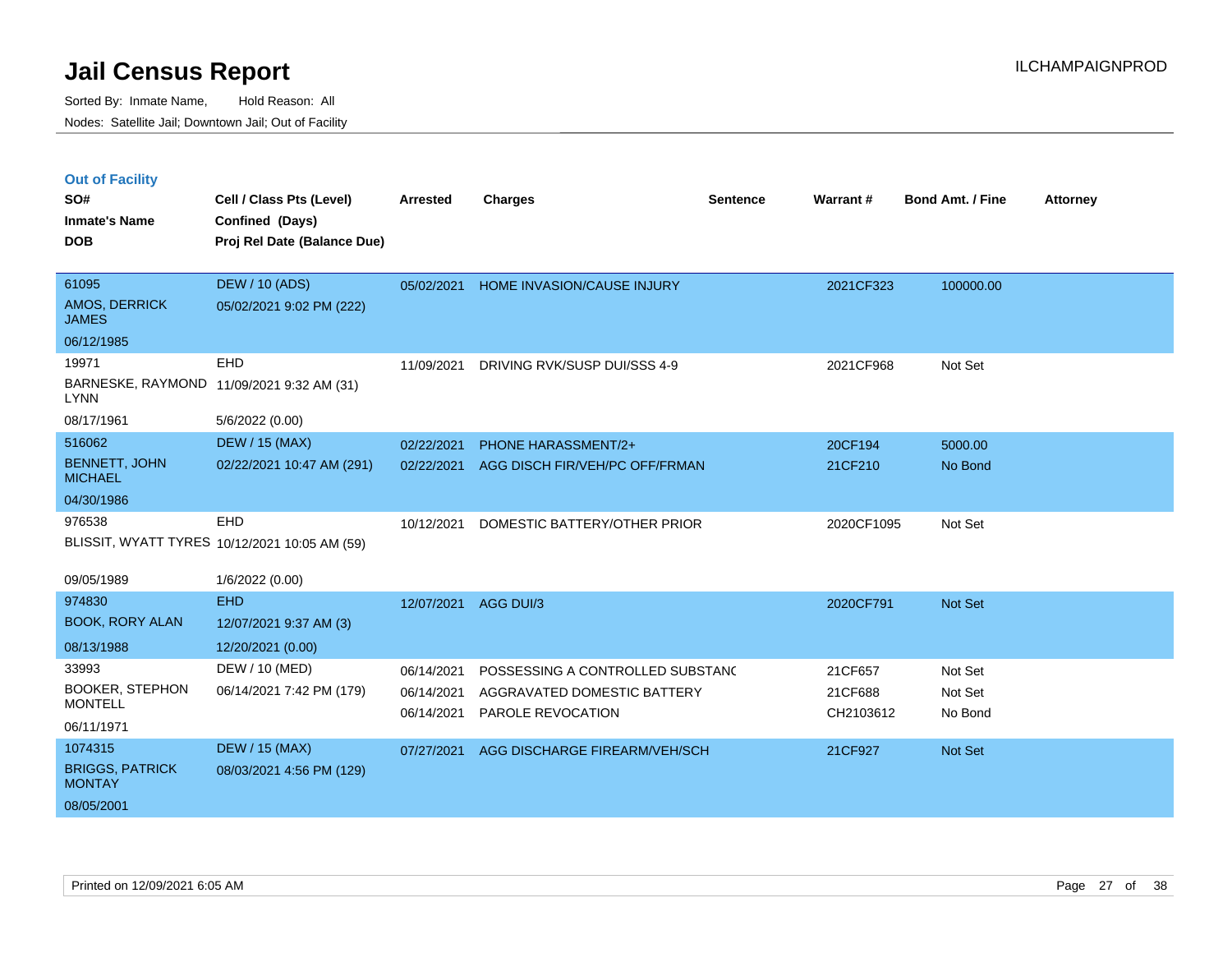| roaco. Catolino dall, Downtown dall, Out of Fability |                             |            |                                          |                 |                 |                         |                 |
|------------------------------------------------------|-----------------------------|------------|------------------------------------------|-----------------|-----------------|-------------------------|-----------------|
| SO#                                                  | Cell / Class Pts (Level)    | Arrested   | Charges                                  | <b>Sentence</b> | <b>Warrant#</b> | <b>Bond Amt. / Fine</b> | <b>Attorney</b> |
| <b>Inmate's Name</b>                                 | Confined (Days)             |            |                                          |                 |                 |                         |                 |
| <b>DOB</b>                                           | Proj Rel Date (Balance Due) |            |                                          |                 |                 |                         |                 |
|                                                      |                             |            |                                          |                 |                 |                         |                 |
| 001078065                                            | <b>KAN / 10 (ADS)</b>       | 06/17/2021 | AGG BATTERY/DISCHARGE FIREARM            |                 | 21CF704         | 1000000.00              |                 |
| <b>BROWN, CHARMAN</b><br><b>LAKEEF</b>               | 06/17/2021 12:32 PM (176)   |            |                                          |                 |                 |                         |                 |
| 11/30/2002                                           |                             |            |                                          |                 |                 |                         |                 |
| 1038554                                              | KAN / 15 (MAX)              | 08/18/2021 | ARMED HABITUAL CRIMINAL                  |                 | 21CF1162        | Not Set                 |                 |
| <b>BROWN, CORRION</b><br><b>DEVONTAE</b>             | 08/18/2021 5:40 PM (114)    | 08/18/2021 | DELIVERY OF OR POSSESSION OF W/INT       |                 | 21CF1009        | No Bond                 |                 |
| 04/19/1995                                           |                             |            |                                          |                 |                 |                         |                 |
| 1062585                                              | <b>EHD</b>                  | 11/30/2021 | AGG DUI/LIC SUSP OR REVOKED              |                 | 2020CF1152      | <b>Not Set</b>          |                 |
| <b>BROWN, ERRICK</b><br>LAMONT, Junior               | 11/30/2021 9:39 AM (10)     |            |                                          |                 |                 |                         |                 |
| 02/12/1994                                           | 12/20/2021 (0.00)           |            |                                          |                 |                 |                         |                 |
| 1071662                                              | KAN / 15 (MAX)              | 12/07/2020 | FELON POSS/USE FIREARM PRIOR             | 7y (DOC)        | 20CF1418        | 250000.00               |                 |
| BROWN, JAWON<br>EDWARD                               | 12/14/2020 6:02 PM (361)    |            |                                          |                 |                 |                         |                 |
| 04/21/2000                                           |                             |            |                                          |                 |                 |                         |                 |
| 1038579                                              | <b>KAN / 15 (MAX)</b>       | 08/18/2021 | <b>FELON POSS/USE WEAPON/FIREARM</b>     |                 | 21CF1010        | <b>Not Set</b>          |                 |
| <b>BROWN, MARKEL</b><br><b>RIKKI</b>                 | 08/18/2021 2:05 PM (114)    |            |                                          |                 |                 |                         |                 |
| 01/06/1995                                           |                             |            |                                          |                 |                 |                         |                 |
| 1003006                                              | KAN / 15 (MAX)              | 08/19/2021 | FELON POSS/USE MACHINE GUN               |                 | 21CF1011        | No Bond                 |                 |
| <b>BROWN, ROCKEITH</b><br><b>JAVONTE</b>             | 08/19/2021 12:55 AM (113)   |            |                                          |                 |                 |                         |                 |
| 07/23/1991                                           |                             |            |                                          |                 |                 |                         |                 |
| 987334                                               | <b>DEW / 15 (MAX)</b>       |            | 03/10/2021 ATTEMPT (FIRST DEGREE MURDER) |                 | 19CF689         | <b>Not Set</b>          |                 |
| CAIN, ISAIAH<br><b>DEPRIEST</b>                      | 03/10/2021 2:22 PM (275)    |            |                                          |                 |                 |                         |                 |
| 12/23/1990                                           |                             |            |                                          |                 |                 |                         |                 |
| 992962                                               | DEW / 15 (ADS)              | 05/25/2021 | MURDER/INTENT TO KILL/INJURE             |                 | 2018CF1045      | 1000000.00              |                 |
| CAMPBELL, KEITH<br><b>KNAQEEB</b>                    | 05/25/2021 1:19 PM (199)    |            |                                          |                 |                 |                         |                 |
| 07/22/1991                                           |                             |            |                                          |                 |                 |                         |                 |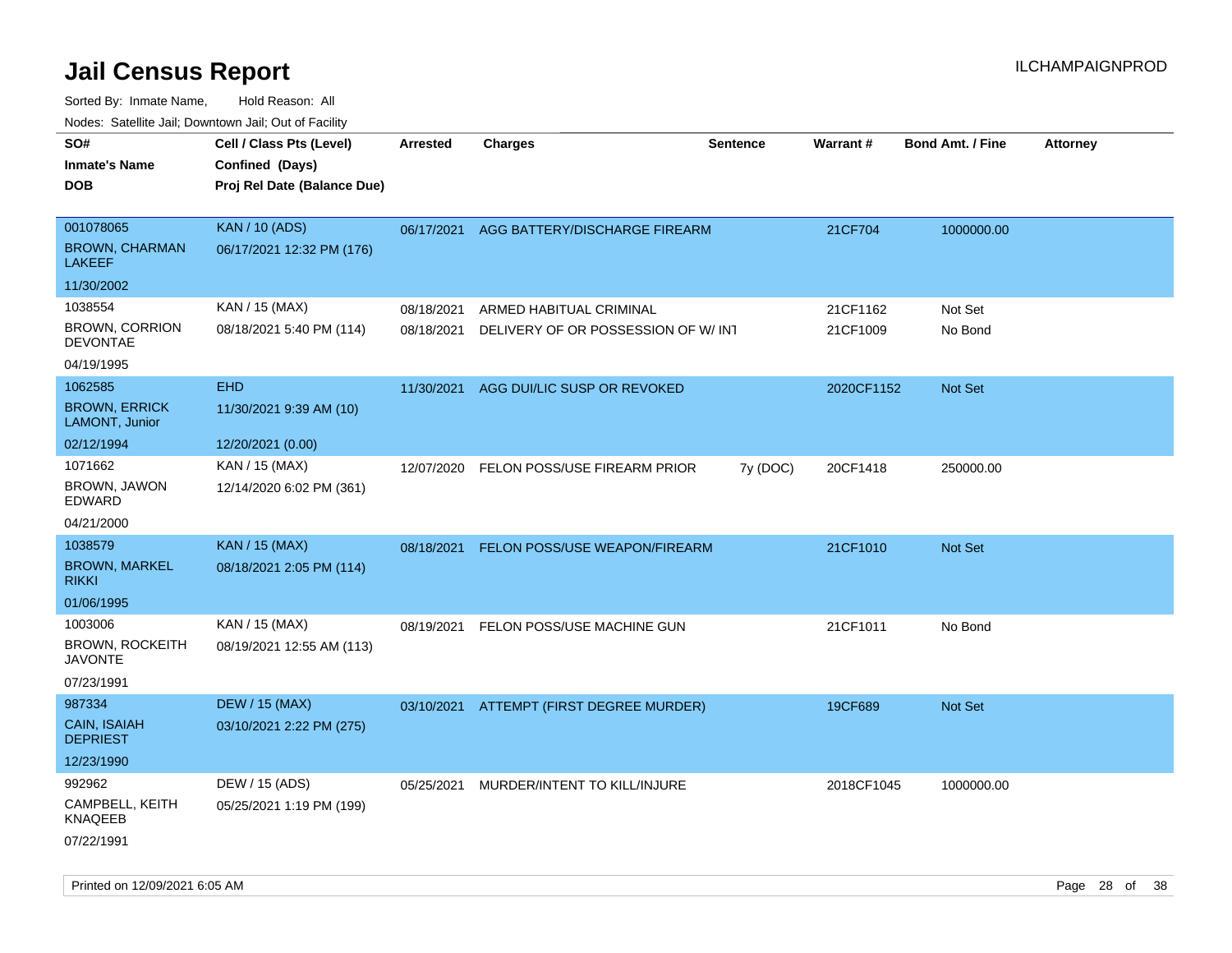Sorted By: Inmate Name, Hold Reason: All

Nodes: Satellite Jail; Downtown Jail; Out of Facility

| SO#                                | Cell / Class Pts (Level)    | <b>Arrested</b> | <b>Charges</b>                       | <b>Sentence</b> | <b>Warrant#</b> | <b>Bond Amt. / Fine</b> | <b>Attorney</b> |
|------------------------------------|-----------------------------|-----------------|--------------------------------------|-----------------|-----------------|-------------------------|-----------------|
| <b>Inmate's Name</b>               | Confined (Days)             |                 |                                      |                 |                 |                         |                 |
| <b>DOB</b>                         | Proj Rel Date (Balance Due) |                 |                                      |                 |                 |                         |                 |
|                                    |                             |                 |                                      |                 |                 |                         |                 |
| 001078576                          | <b>KAN / 15 (MAX)</b>       | 11/09/2021      | UNLAWFUL USE OF A WEAPON             |                 | 21CF1383        | Not Set                 |                 |
| CARTER, DEMONDRE<br><b>DAVON</b>   | 11/09/2021 6:01 PM (31)     |                 |                                      |                 |                 |                         |                 |
| 05/27/2001                         |                             |                 |                                      |                 |                 |                         |                 |
| 1064992                            | KAN / 15 (MAX)              | 09/20/2021      | ARMED VIOLENCE/CATEGORY I            |                 | 21CF1137        | Not Set                 |                 |
| CARTER, KEJUAN<br><b>JAVONTE</b>   | 09/20/2021 11:42 PM (81)    |                 |                                      |                 |                 |                         |                 |
| 06/27/1998                         |                             |                 |                                      |                 |                 |                         |                 |
| 959420                             | <b>EHD</b>                  | 11/16/2021      | AGG DUI/NO VALID DL                  |                 | 2021CF673       | Not Set                 |                 |
| CHAPPLE, RAYMOND<br><b>DEONTE</b>  | 11/16/2021 9:49 AM (24)     |                 |                                      |                 |                 |                         |                 |
| 06/30/1988                         | 12/29/2021 (0.00)           |                 |                                      |                 |                 |                         |                 |
| 1068848                            | KAN / 15 (MAX)              | 02/06/2020      | MURDER/INTENT TO KILL/INJURE         | 60y (DOC)       | 20CF-156        | No Bond                 |                 |
| CHATMAN, MICHAEL<br><b>DAISEAN</b> | 02/06/2020 5:22 PM (673)    |                 |                                      |                 |                 |                         |                 |
| 11/12/1999                         |                             |                 |                                      |                 |                 |                         |                 |
| 001078461                          | <b>KAN / 10 (MED)</b>       | 10/07/2021      | AGG UNLAWFUL USE WEAPON/PERSON       |                 | 2021CF1209      | No Bond                 |                 |
| COLE, ERIC JOSE                    | 10/08/2021 12:25 AM (63)    | 10/07/2021      | AGG DOMESTIC BATTERY/STRANGLE        |                 | 2021CF1208      | <b>Not Set</b>          |                 |
| 01/24/2002                         |                             | 10/08/2021      | <b>HARASS WITNESS/FAMILY MBR/REP</b> |                 | 21CF1218        | <b>Not Set</b>          |                 |
| 57733                              | KAN / 15 (SPH)              | 02/25/2020      | <b>HOMICIDE</b>                      |                 | 2020-CF250      | 2000000.00              |                 |
| <b>CRAIG, ANTOINE</b><br>DARRELL   | 02/25/2020 4:08 PM (654)    | 02/25/2020      | FELON POSS/USE WEAPON/FIREARM        |                 | 19CF-1827       | 80000.00                |                 |
| 10/09/1982                         |                             |                 |                                      |                 |                 |                         |                 |
| 001077939                          | <b>DEW / 10 (MED)</b>       | 05/10/2021      | FIREARM/FOID INVALID/NOT ELIG        |                 | 21CF526         | No Bond                 |                 |
| <b>CROSS, PATRICK</b>              | 05/10/2021 7:31 PM (214)    | 06/02/2021      | POSS STOLEN VEHICLE > \$25,000       |                 | 21CF612         | <b>Not Set</b>          |                 |
| <b>DONTRELLE</b>                   |                             |                 |                                      |                 |                 |                         |                 |
| 11/07/2001                         |                             |                 |                                      |                 |                 |                         |                 |
| 1061304                            | DEW / 15 (MAX)              | 10/11/2021      | ARMED HABITUAL CRIMINAL              |                 | 21CF1226        | No Bond                 |                 |
| DORRIS, KEMION                     | 10/11/2021 7:30 PM (60)     | 10/11/2021      | ARMED HABITUAL CRIMINAL              |                 | 21CF1227        | No Bond                 |                 |
| <b>DAETOCE</b>                     |                             | 10/11/2021      | <b>HOME INVASION/FIREARM</b>         |                 | 21CF1228        | No Bond                 |                 |
| 11/19/1997                         |                             |                 |                                      |                 |                 |                         |                 |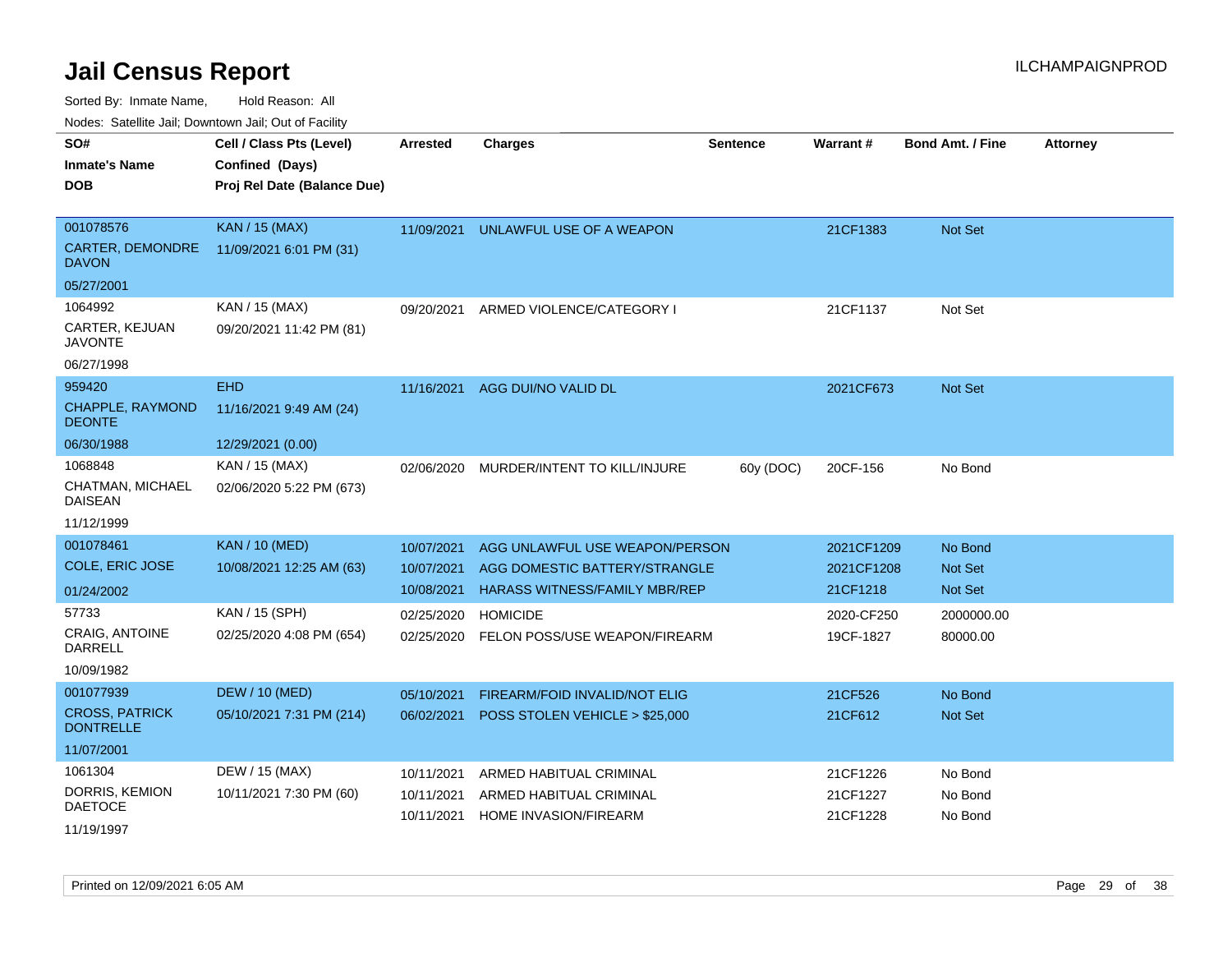Sorted By: Inmate Name, Hold Reason: All Nodes: Satellite Jail; Downtown Jail; Out of Facility

| Noucs. Calcillic Jail, Downtown Jail, Out of Facility |                                                    |                 |                                           |                 |                 |                         |                 |
|-------------------------------------------------------|----------------------------------------------------|-----------------|-------------------------------------------|-----------------|-----------------|-------------------------|-----------------|
| SO#<br><b>Inmate's Name</b>                           | Cell / Class Pts (Level)<br>Confined (Days)        | <b>Arrested</b> | <b>Charges</b>                            | <b>Sentence</b> | <b>Warrant#</b> | <b>Bond Amt. / Fine</b> | <b>Attorney</b> |
| DOB                                                   | Proj Rel Date (Balance Due)                        |                 |                                           |                 |                 |                         |                 |
| 1076663<br>DYE, KENNE YAKIEM                          | <b>DEW / 15 (MAX)</b><br>07/15/2020 11:49 AM (513) | 07/15/2020      | *ARMED HABITUAL CRIMINAL                  |                 | 2020-CF783      | 500000.00               |                 |
| 05/30/1988                                            |                                                    |                 |                                           |                 |                 |                         |                 |
| 995885                                                | <b>EHD</b>                                         | 11/30/2021      | DRIVING ON SUSPENDED LICENSE              |                 | 2021TR4222      | Not Set                 |                 |
| FINLEY, KENON<br><b>MARQUIS</b>                       | 11/30/2021 10:33 AM (10)                           |                 |                                           |                 |                 |                         |                 |
| 09/13/1991                                            | 12/29/2021 (0.00)                                  |                 |                                           |                 |                 |                         |                 |
| 27428                                                 | <b>EHD</b>                                         | 09/21/2021      | DRIVING RVK/SUSP DUI/SSS 3RD              |                 | 2020CF1368      | <b>Not Set</b>          |                 |
| FRANKLIN, TYRONE<br>Senior                            | 09/21/2021 9:27 AM (80)                            | 09/21/2021      | DRIVING RVK/SUSP DUI/SSS 3RD              |                 | 2021CF435       | Not Set                 |                 |
| 09/12/1966                                            | 12/19/2021 (0.00)                                  |                 |                                           |                 |                 |                         |                 |
| 60154                                                 | <b>EHD</b>                                         | 10/20/2021      | AGG DUI/LIC SUSP OR REVOKED               |                 | 2021cf261       | Not Set                 |                 |
| GARCIA-MEZA,<br>CARLOS                                | 10/20/2021 9:23 AM (51)                            |                 |                                           |                 |                 |                         |                 |
| 03/06/1983                                            | 1/16/2022 (0.00)                                   |                 |                                           |                 |                 |                         |                 |
| 001077363                                             | <b>KAN / 25 (SPH)</b>                              | 10/30/2020      | <b>HOME INVASION/FIREARM</b>              |                 | 20CF1202        | 500000.00               |                 |
| <b>GARY, DAKOTA</b><br><b>TREVON</b>                  | 10/30/2020 10:41 AM (406)                          |                 |                                           |                 |                 |                         |                 |
| 12/31/2001                                            |                                                    |                 |                                           |                 |                 |                         |                 |
| 1013012                                               | KAN / 15 (MAX)                                     | 07/08/2021      | FELON POSS/USE FIREARM PRIOR              |                 | 21CF798         | Not Set                 |                 |
|                                                       | GARY, XAVIER LAMAR  07/08/2021 9:24 AM (155)       | 07/08/2021      | ATTEMPT (FIRST DEGREE MURDER)             |                 | 2021CF790       | 1000000.00              |                 |
| 12/14/1991                                            |                                                    | 07/08/2021      | FELON POSS/USE FIREARM PRIOR              |                 | 2020CF650       | 25000.00                |                 |
| 1065946                                               | <b>KAN / 10 (MED)</b>                              | 09/04/2021      | AGG BATTERY/DISCHARGE FIREARM             |                 | 21CF1057        | 750000.00               |                 |
| <b>GODBOLT, DESMOND</b><br><b>DEVONTAE</b>            | 09/04/2021 1:17 AM (97)                            | 09/04/2021      | <b>RESIST/OBSTRUCTING A PEACE OFFICEF</b> |                 | 21CM407         | Not Set                 |                 |
| 11/15/1997                                            |                                                    |                 |                                           |                 |                 |                         |                 |
| 1070118                                               | KAN / 15 (MAX)                                     | 08/31/2021      | AGGRAVATED DOMESTIC BATTERY               |                 | 21CF1049        | No Bond                 |                 |
| GRAHAM, CORTEZ<br><b>LAMON</b>                        | 08/31/2021 9:32 PM (101)                           | 09/02/2021      | PROBATION VIOLATION                       |                 | 21CF55          | Not Set                 |                 |

03/31/1976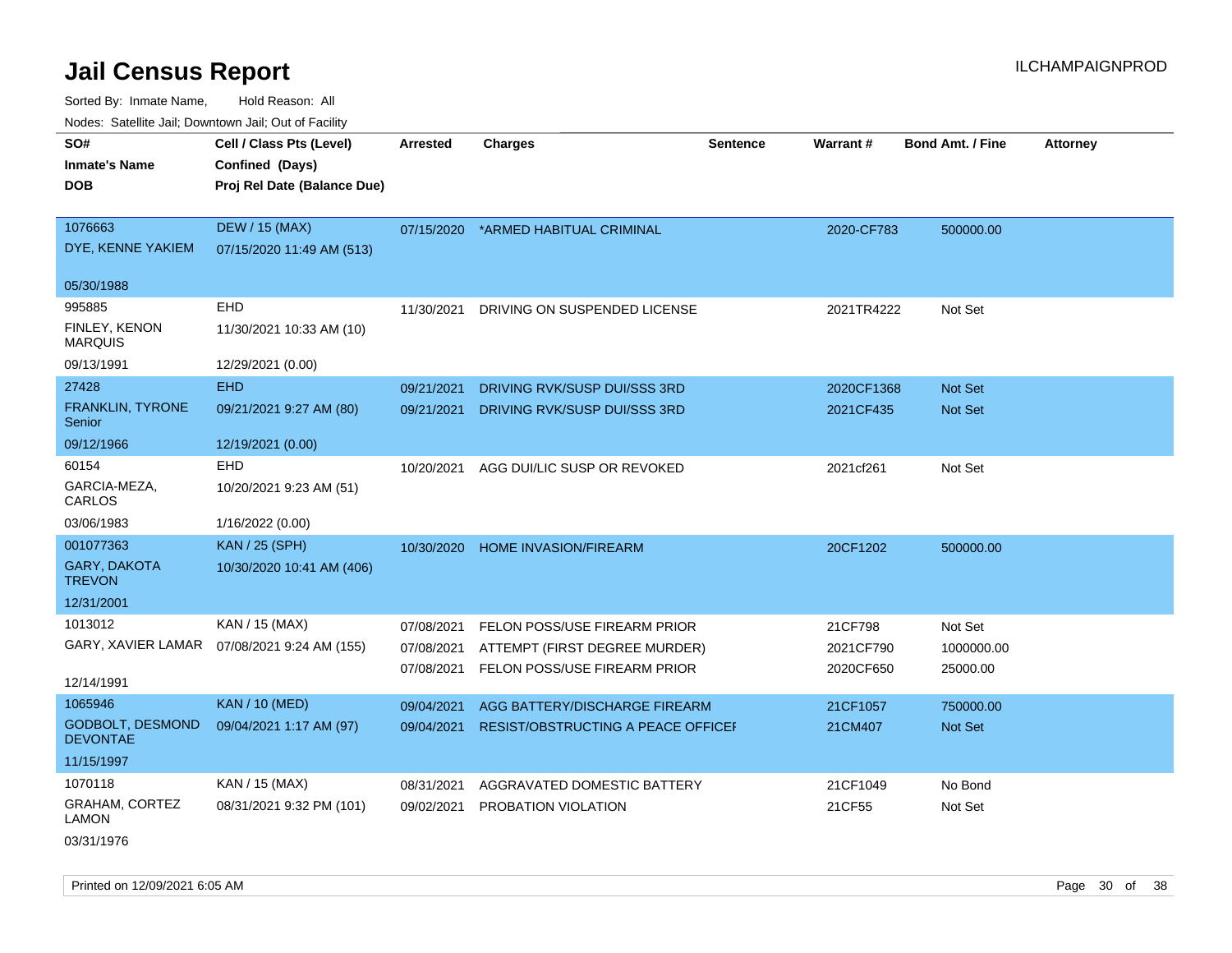Sorted By: Inmate Name, Hold Reason: All Nodes: Satellite Jail; Downtown Jail; Out of Facility

| roaco. Calcinio dan, Downtown dan, Oal or Fability |                                                                            |                          |                                                                 |                 |                    |                                  |                 |
|----------------------------------------------------|----------------------------------------------------------------------------|--------------------------|-----------------------------------------------------------------|-----------------|--------------------|----------------------------------|-----------------|
| SO#<br>Inmate's Name<br><b>DOB</b>                 | Cell / Class Pts (Level)<br>Confined (Days)<br>Proj Rel Date (Balance Due) | Arrested                 | <b>Charges</b>                                                  | <b>Sentence</b> | <b>Warrant#</b>    | <b>Bond Amt. / Fine</b>          | <b>Attorney</b> |
| 1000641<br><b>GRANT, CEDRIC</b><br><b>DYSHAWN</b>  | <b>KAN</b> / 10 (MED)<br>09/14/2021 6:32 PM (87)                           | 09/14/2021               | ARMED HABITUAL CRIMINAL                                         |                 | 21CF1116           | No Bond                          |                 |
| 01/03/1991                                         |                                                                            |                          |                                                                 |                 |                    |                                  |                 |
| 46548                                              | EHD                                                                        | 11/16/2021               | DRIVING RVK/SUSP DUI/SSS 2ND                                    |                 | 2021CF739          | Not Set                          |                 |
| GRAY, DEMARCO<br>COTESS                            | 11/16/2021 9:13 AM (24)                                                    |                          |                                                                 |                 |                    |                                  |                 |
| 10/19/1976                                         | 12/15/2021 (0.00)                                                          |                          |                                                                 |                 |                    |                                  |                 |
| 1076506                                            | <b>KAN / 15 (MAX)</b>                                                      | 09/17/2021               | AGG UUW/PERSON/CM THREAT VIOL                                   |                 | 21CF1131           | <b>Not Set</b>                   |                 |
|                                                    | GRAY, JAMARH EMERE 09/17/2021 10:41 AM (84)                                | 09/20/2021               | DOMESTIC BATTERY                                                |                 | 21CM430            | Not Set                          |                 |
| 06/21/2003                                         |                                                                            |                          |                                                                 |                 |                    |                                  |                 |
| 1041176                                            | DEW / 15 (MAX)                                                             | 10/05/2021               | PAROLE REVOCATION                                               |                 |                    | Not Set                          |                 |
| HART, DAVEON<br>LATTEEF                            | 10/05/2021 10:35 AM (66)                                                   | 10/06/2021               | AGGRAVATED DOMESTIC BATTERY                                     |                 |                    | Not Set                          |                 |
| 03/15/1996                                         |                                                                            |                          |                                                                 |                 |                    |                                  |                 |
| 1045186                                            | <b>DEW / 15 (MAX)</b>                                                      | 08/16/2021               | ARMED VIOLENCE/CATEGORY I                                       |                 | 21CF934            | 1000000.00                       |                 |
| HOLBROOK, JOHNNIE<br>MATHIS                        | 08/16/2021 11:07 AM (116)                                                  | 08/16/2021<br>08/16/2021 | FELON POSS/USE WEAPON/FIREARM<br>AGG FLEEING POLICE/21 MPH OVER |                 | 19CF968<br>21CF988 | <b>Not Set</b><br><b>Not Set</b> |                 |
| 07/19/1996                                         |                                                                            | 08/16/2021               | FELON POSS/USE WEAPON/FIREARM                                   |                 | 21CF989            | <b>Not Set</b>                   |                 |
| 001078146                                          | DEW / 15 (MAX)                                                             | 07/09/2021               | AGG BATTERY/DISCHARGE FIREARM                                   |                 | 21CF795            | 1000000.00                       |                 |
| HUNT, TEIGAN                                       | 07/09/2021 12:41 PM (154)                                                  | 07/09/2021               | ARMED ROBBERY/ARMED W/FIREARM                                   |                 | 21CF806            | Not Set                          |                 |
| JAZAIREO                                           |                                                                            |                          |                                                                 |                 |                    |                                  |                 |
| 05/14/2003                                         |                                                                            |                          |                                                                 |                 |                    |                                  |                 |
| 989743                                             | <b>DEW / 15 (ADS)</b>                                                      | 04/13/2021               | AGG DISCHARGE FIREARM/VEH/SCH                                   |                 | 21CF400            | <b>Not Set</b>                   |                 |
| JACKSON, STEVE<br>ALLEN                            | 04/13/2021 2:45 AM (241)                                                   | 04/13/2021               | AGGRAVATED DOMESTIC BATTERY                                     |                 | 21CF399            | <b>Not Set</b>                   |                 |
| 06/04/1991                                         |                                                                            |                          |                                                                 |                 |                    |                                  |                 |
| 50495                                              | EHD                                                                        | 08/10/2021               | DRIVING RVK/SUSP DUI/SSS 10-14                                  |                 | 2020CF997          | Not Set                          |                 |
| JENKINS, ARNOLD<br>FARRIS                          | 08/10/2021 9:08 AM (122)                                                   | 08/10/2021               | DRIVING RVK/SUSP DUI/SSS 10-14                                  |                 | 2019CF1363         | Not Set                          |                 |
| 04/19/1962                                         | 2/4/2022 (0.00)                                                            |                          |                                                                 |                 |                    |                                  |                 |

Printed on 12/09/2021 6:05 AM **Page 31 of 38**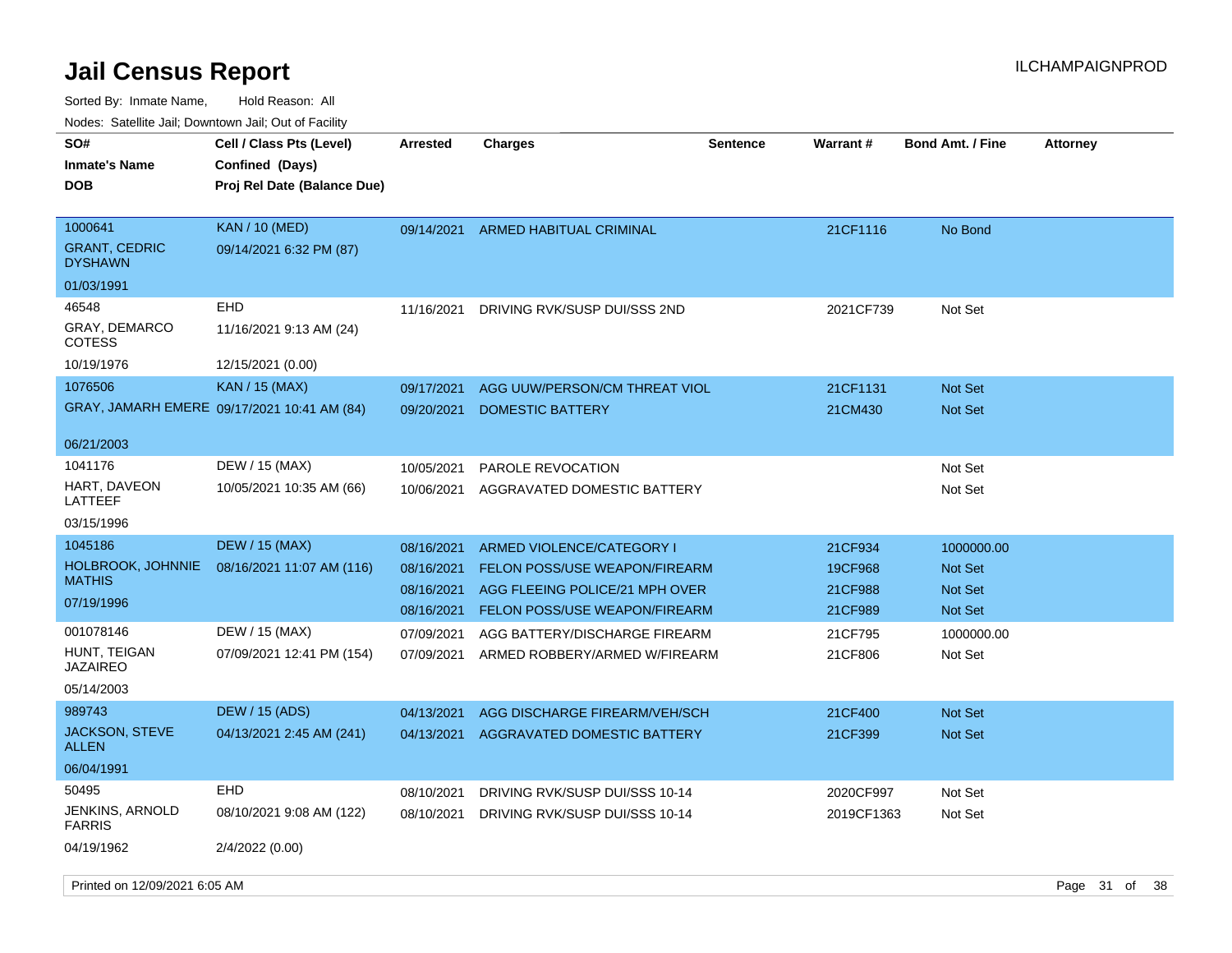| SO#<br><b>Inmate's Name</b><br><b>DOB</b>                         | Cell / Class Pts (Level)<br>Confined (Days)<br>Proj Rel Date (Balance Due) | <b>Arrested</b>                        | <b>Charges</b>                                                                                 | <b>Sentence</b> | <b>Warrant#</b>                   | <b>Bond Amt. / Fine</b>          | <b>Attorney</b> |
|-------------------------------------------------------------------|----------------------------------------------------------------------------|----------------------------------------|------------------------------------------------------------------------------------------------|-----------------|-----------------------------------|----------------------------------|-----------------|
| 001077709<br><b>JINKINS, DEWAYNE</b><br><b>ALLEN</b>              | <b>EHD</b><br>07/06/2021 9:00 AM (157)                                     | 07/06/2021                             | DRIVING RVK/SUSP DUI/SSS 4-9                                                                   |                 | 2021CF167                         | Not Set                          |                 |
| 01/02/1967                                                        | 1/1/2022 (0.00)                                                            |                                        |                                                                                                |                 |                                   |                                  |                 |
| 1076450<br>JONES, CARLOS<br><b>ANTONIO</b><br>11/18/2001          | DEW / 15 (MAX)<br>06/25/2020 2:13 PM (533)                                 | 06/25/2020<br>11/02/2020               | MURDER/INTENT TO KILL/INJURE<br>HOME INVASION/FIREARM                                          |                 | 2020-CF703<br>20CF1204            | 750000.00<br>500000.00           |                 |
| 001077877<br><b>JORDAN, PATRICK</b><br><b>RODEL</b><br>10/22/2002 | <b>DEW / 10 (MED)</b><br>04/24/2021 3:53 PM (230)                          | 04/24/2021                             | AGG DISCHARGE FIREARM/OCC BLDG                                                                 | 5y (DOC)        |                                   | Not Set                          |                 |
| 998873<br>KINCAID, AMANDA<br><b>MICHELLE</b><br>01/07/1990        | EHD<br>10/12/2021 11:31 AM (59)<br>1/9/2022 (0.00)                         | 10/12/2021                             | DRIVING RVK/SUSP DUI/SSS 3RD                                                                   |                 | 2021CF235                         | Not Set                          |                 |
| 001078401<br><b>KNIGHT, ERIC</b><br>07/11/1991                    | <b>DEW / 10 (ADS)</b><br>09/19/2021 7:32 PM (82)                           | 09/19/2021<br>09/19/2021<br>09/21/2021 | UNLAWFUL VEHICULAR INVASION<br>HRSMT/THREATEN PERSON/KILL<br><b>BURGLARY</b>                   |                 | 21CF1134<br>2021CF561<br>21CF1139 | Not Set<br>50000.00<br>Not Set   |                 |
| 1064445<br>LARUE, TERENCE<br><b>TRAMEL</b><br>12/23/1998          | DEW / 15 (MAX)<br>04/23/2021 11:18 AM (231)                                | 04/23/2021<br>04/23/2021<br>04/23/2021 | FELON POSS/USE FIREARM/PAROLE<br>AGG DISCHARGE FIREARM/OCC VEH<br>POSSESS 15<100 GRAMS COCAINE |                 | 21CF899<br>2021CF295<br>19CF1052  | Not Set<br>500000.00<br>10000.00 |                 |
| 001078237<br>LAWS, TERON<br><b>RAMONTE</b><br>04/03/2001          | <b>KAN / 15 (ADS)</b><br>08/03/2021 6:29 PM (129)                          | 08/03/2021                             | AGG DISCHARGE FIREARM/OCC VEH                                                                  |                 | 21CF928                           | No Bond                          |                 |
| 001078470<br>LEE, AMAHRION<br><b>JA'MERE</b><br>11/05/2002        | DEW / 15 (MAX)<br>10/10/2021 1:23 PM (61)                                  | 10/10/2021                             | MURDER/INTENT TO KILL/INJURE                                                                   |                 | 21CF1221                          | Not Set                          |                 |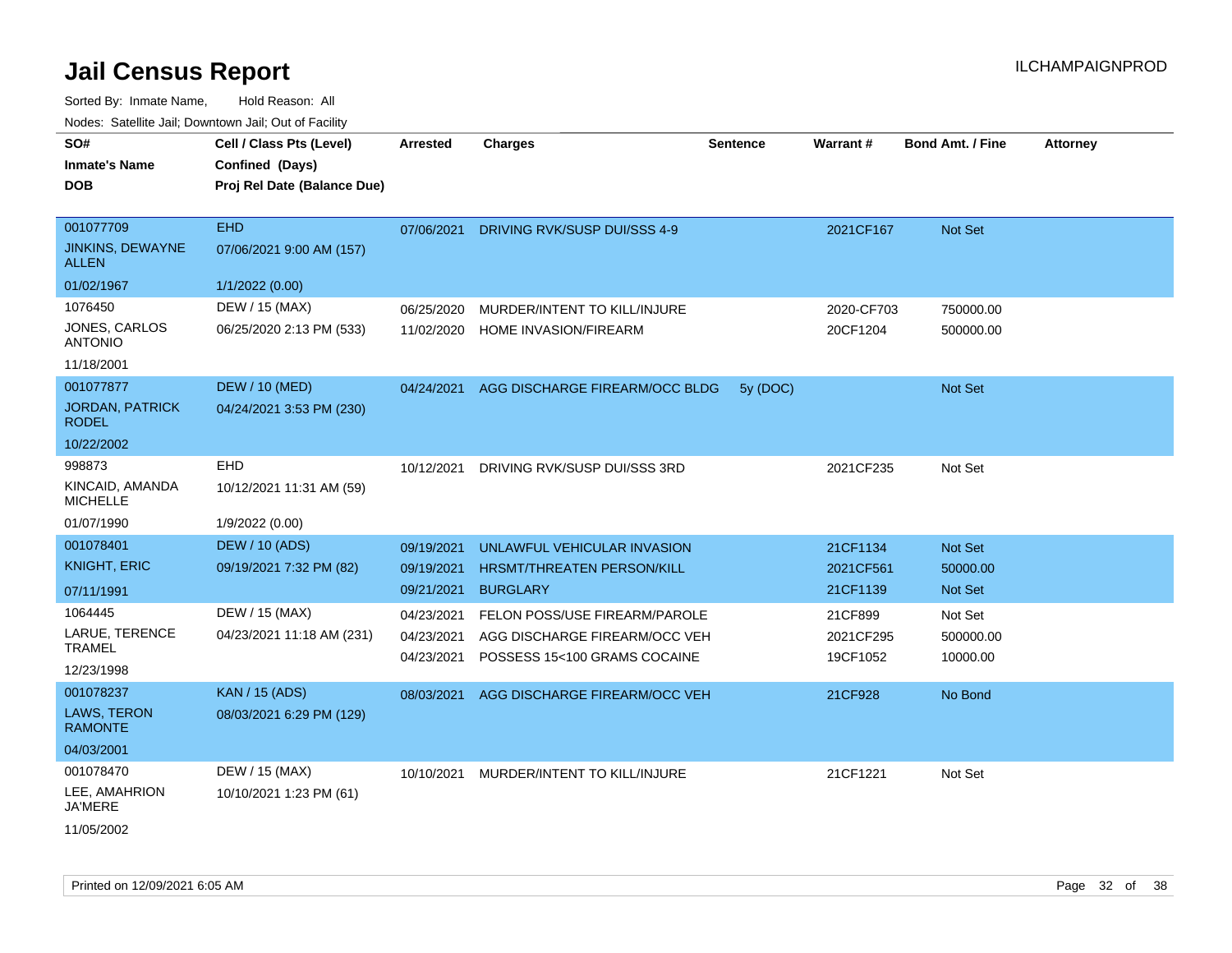| SO#                                             | Cell / Class Pts (Level)    | <b>Arrested</b> | <b>Charges</b>                           | <b>Sentence</b> | Warrant #    | <b>Bond Amt. / Fine</b> | <b>Attorney</b> |
|-------------------------------------------------|-----------------------------|-----------------|------------------------------------------|-----------------|--------------|-------------------------|-----------------|
| <b>Inmate's Name</b>                            | Confined (Days)             |                 |                                          |                 |              |                         |                 |
| <b>DOB</b>                                      | Proj Rel Date (Balance Due) |                 |                                          |                 |              |                         |                 |
|                                                 |                             |                 |                                          |                 |              |                         |                 |
| 001078170                                       | <b>KAN / 10 (MED)</b>       | 09/07/2021      | AGG UNLAWFUL USE OF WEAPON/VEH           |                 | 21CF1060     | Not Set                 |                 |
| LEMONS, DEANGELO<br><b>DEVELLE</b>              | 09/07/2021 12:49 AM (94)    |                 |                                          |                 |              |                         |                 |
| 05/29/2003                                      |                             |                 |                                          |                 |              |                         |                 |
| 56792                                           | DEW / 10 (MED)              | 02/02/2021      | ARMED HABITUAL CRIMINAL                  |                 | 2021CF141    | 500000.00               |                 |
| LILLARD, LAWRENCE<br><b>TYRONE</b>              | 02/02/2021 2:11 PM (311)    | 02/22/2021      | DRIVING ON REVOKED LICENSE               |                 | 21TR426      | 5000.00                 |                 |
| 10/20/1982                                      |                             |                 |                                          |                 |              |                         |                 |
| 001078407                                       | <b>EHD</b>                  | 09/21/2021      | DRIVING ON SUSPENDED LICENSE             |                 | 2019TR16777  | Not Set                 |                 |
| LOVE, BRANDON<br><b>TERRELL</b>                 | 09/21/2021 11:26 AM (80)    |                 |                                          |                 |              |                         |                 |
| 06/13/1994                                      | 12/19/2021 (0.00)           |                 |                                          |                 |              |                         |                 |
| 46837                                           | KAN / 15 (MAX)              | 09/07/2021      | <b>RESIDENTIAL BURGLARY</b>              |                 | 2019-CF-1207 | 25000.00                |                 |
| MARCRUM, JEFFERY<br><b>LEE</b>                  | 09/07/2021 11:43 AM (94)    |                 |                                          |                 |              |                         |                 |
| 11/17/1968                                      |                             |                 |                                          |                 |              |                         |                 |
| 1069949                                         | <b>EHD</b>                  | 11/30/2021      | DRIVING ON REVOKED LICENSE               |                 | 2021TR1726   | Not Set                 |                 |
| <b>MARSHALL, ERIC</b><br><b>VONTREAL</b>        | 11/30/2021 3:13 PM (10)     |                 |                                          |                 |              |                         |                 |
| 04/28/1997                                      | 12/29/2021 (0.00)           |                 |                                          |                 |              |                         |                 |
| 001078575                                       | KAN / 10 (MED)              | 11/09/2021      | <b>GUNRUNNING</b>                        |                 | 21CF1330     | 750000.00               |                 |
| MCLAURIN, KEYON A                               | 11/09/2021 12:41 PM (31)    |                 |                                          |                 |              |                         |                 |
| 11/19/2002                                      |                             |                 |                                          |                 |              |                         |                 |
| 1011046                                         | <b>KAN / 15 (ADS)</b>       |                 | 04/10/2021 ATTEMPT (FIRST DEGREE MURDER) |                 | 21CF392      | Not Set                 |                 |
| <b>MILES, DARRION</b><br><b>ANTONIO KEVONTA</b> | 04/11/2021 12:46 AM (243)   |                 |                                          |                 |              |                         |                 |
| 03/18/1990                                      |                             |                 |                                          |                 |              |                         |                 |
| 001077278                                       | DEW / 15 (MAX)              | 10/06/2020      | MURDER/INTENT TO KILL/INJURE             |                 | 2020CF146    | 2000000.00              |                 |
| MILLER, D'ANDRE                                 | 10/06/2020 12:49 PM (430)   | 10/06/2020      | AGG FLEEING POLICE/21 MPH OVER           |                 | 2019CF1171   | 50000.00                |                 |
| 09/08/1986                                      |                             |                 |                                          |                 |              |                         |                 |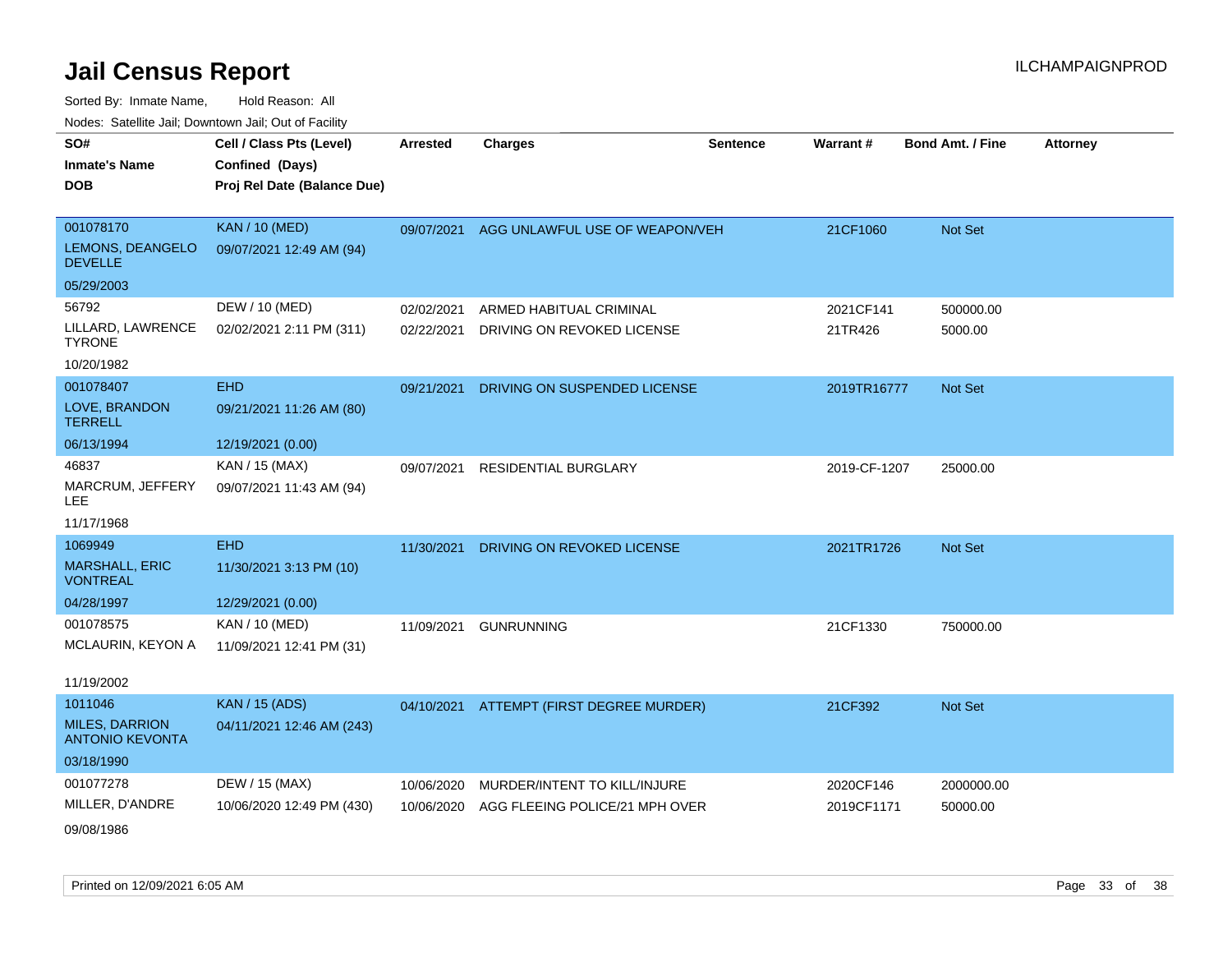| SO#<br><b>Inmate's Name</b><br><b>DOB</b>     | Cell / Class Pts (Level)<br>Confined (Days)<br>Proj Rel Date (Balance Due) | <b>Arrested</b> | <b>Charges</b>                          | <b>Sentence</b> | Warrant#    | <b>Bond Amt. / Fine</b> | <b>Attorney</b> |
|-----------------------------------------------|----------------------------------------------------------------------------|-----------------|-----------------------------------------|-----------------|-------------|-------------------------|-----------------|
| 963426<br>MITCHELL, MARCELL<br><b>MARTELL</b> | <b>EHD</b><br>09/14/2021 9:03 AM (87)                                      |                 | 09/14/2021 ACCIDENT INJURY/DEATH/11-403 |                 | 2020CF1367  | Not Set                 |                 |
| 12/19/1987                                    | 12/10/2021 (0.00)                                                          |                 |                                         |                 |             |                         |                 |
| 1026477                                       | KAN / 15 (ADS)                                                             | 09/21/2021      | AGG DISCHARGE FIREARM/OCC VEH           |                 | 21CF1138    | Not Set                 |                 |
| NEWBILL, DEVONTRE<br><b>LAMONT</b>            | 09/21/2021 2:27 AM (80)                                                    | 09/22/2021      | PROBATION VIOLATION                     |                 | 20CF577     | Not Set                 |                 |
| 11/22/1993                                    |                                                                            |                 |                                         |                 |             |                         |                 |
| 1072907                                       | <b>KAN</b>                                                                 | 07/14/2021      | CRIMINAL DAMAGE <\$500/SCHOOL           |                 | 2021CF840   | 5000.00                 |                 |
| NIKOLAEV, YEVGENIY                            | 07/14/2021 10:10 PM (149)                                                  | 07/14/2021      | ATTEMPT (FIRST DEGREE MURDER)           |                 | 2021-CF-832 | 2000000.00              |                 |
| 10/06/1983                                    |                                                                            |                 |                                         |                 |             |                         |                 |
| 001078558                                     | DEW / 10 (MED)                                                             | 11/03/2021      | UNLAWFUL USE OF A WEAPON                |                 | 21CF1352    | Not Set                 |                 |
| PARRISH, DOMINIC<br><b>WALTER</b>             | 11/03/2021 1:25 PM (37)                                                    |                 |                                         |                 |             |                         |                 |
| 08/23/2001                                    |                                                                            |                 |                                         |                 |             |                         |                 |
| 58051                                         | <b>EHD</b>                                                                 | 12/01/2021      | AGG DUI/NO VALID DL                     |                 | 2021CF40    | Not Set                 |                 |
| PASLEY, SHAWN<br><b>PATRICK</b>               | 12/01/2021 9:41 AM (9)                                                     |                 |                                         |                 |             |                         |                 |
| 08/10/1982                                    | 12/13/2021 (0.00)                                                          |                 |                                         |                 |             |                         |                 |
| 001077928                                     | <b>EHD</b>                                                                 | 09/01/2021      | AGG DOMESTIC BATTERY/STRANGLE           |                 | 2021CF515   | Not Set                 |                 |
| PATTON, MICHAEL<br>RYAN                       | 09/01/2021 9:43 AM (100)                                                   |                 |                                         |                 |             |                         |                 |
| 08/15/1994                                    | 12/31/2021 (0.00)                                                          |                 |                                         |                 |             |                         |                 |
| 001078063                                     | <b>DEW / 15 (MAX)</b>                                                      | 06/15/2021      | AGG CRIM SEX ASSAULT/WEAPON             |                 | 2021CF678   | 1000000.00              |                 |
|                                               | PERRY, ROBERT Junior 06/15/2021 4:37 PM (178)                              | 06/15/2021      | <b>ROBBERY</b>                          |                 | 2021CF159   | 25000.00                |                 |
| 12/21/1990                                    |                                                                            |                 |                                         |                 |             |                         |                 |
| 1072761                                       | <b>EHD</b>                                                                 | 11/03/2021      | DRIVING ON SUSPENDED LICENSE            |                 | 2020TR5958  | Not Set                 |                 |
| POWELL, KYESHA<br><b>MONAE</b>                | 11/03/2021 10:01 AM (37)                                                   |                 |                                         |                 |             |                         |                 |
| 07/14/2000                                    | 12/17/2021 (0.00)                                                          |                 |                                         |                 |             |                         |                 |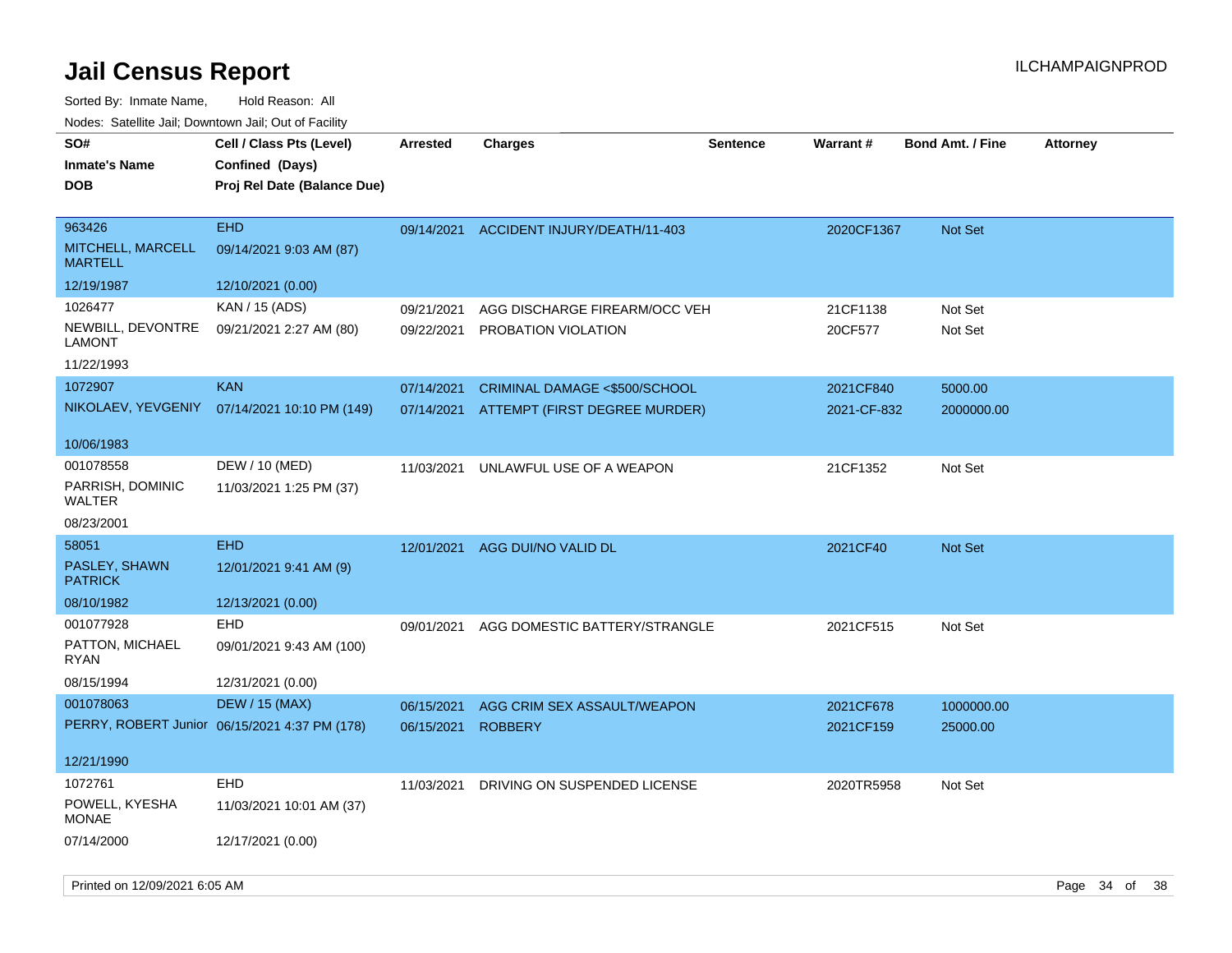| SO#                                    | Cell / Class Pts (Level)                    | <b>Arrested</b> | <b>Charges</b>                 | <b>Sentence</b> | <b>Warrant#</b> | <b>Bond Amt. / Fine</b> | <b>Attorney</b> |
|----------------------------------------|---------------------------------------------|-----------------|--------------------------------|-----------------|-----------------|-------------------------|-----------------|
| <b>Inmate's Name</b>                   | Confined (Days)                             |                 |                                |                 |                 |                         |                 |
| <b>DOB</b>                             | Proj Rel Date (Balance Due)                 |                 |                                |                 |                 |                         |                 |
|                                        |                                             |                 |                                |                 |                 |                         |                 |
| 001077614                              | <b>KAN / 15 (MAX)</b>                       | 01/17/2021      | ATTEMPT (FIRST DEGREE MURDER)  |                 | 21CF66          | <b>Not Set</b>          |                 |
| <b>DEVON</b>                           | ROBINSON, DONTRELL 01/17/2021 3:08 PM (327) |                 |                                |                 |                 |                         |                 |
| 09/22/2002                             |                                             |                 |                                |                 |                 |                         |                 |
| 1061216                                | KAN / 10 (MED)                              | 06/22/2021      | HOME INVASION/FIREARM          |                 | 21CF727         | Not Set                 |                 |
| RUNGE, ANDRE<br><b>MARSEAN</b>         | 06/22/2021 4:42 PM (171)                    |                 |                                |                 |                 |                         |                 |
| 12/05/1997                             |                                             |                 |                                |                 |                 |                         |                 |
| 650295                                 | <b>PIA / 50 (MAX)</b>                       | 04/22/2020      | <b>CRIMINAL SEXUAL ASSAULT</b> |                 | 2020-CF407      | 750000.00               |                 |
| SANDAGE, JERALD                        | 04/22/2020 6:30 AM (597)                    | 04/22/2020      | <b>CRIMINAL SEXUAL ASSAULT</b> |                 | 2020-CF408      | 750000.00               |                 |
| <b>EUGENE</b>                          |                                             | 04/22/2020      | <b>CRIMINAL SEXUAL ABUSE</b>   |                 | 2020-CF409      | 750000.00               |                 |
| 06/07/1971                             |                                             | 04/22/2020      | <b>CRIMINAL SEXUAL ASSAULT</b> |                 | 2020-CF410      | 750000.00               |                 |
|                                        |                                             | 04/22/2020      | <b>OFFICIAL MISCONDUCT</b>     |                 | 2019-CF1811     | 25000.00                |                 |
| 1062194                                | DEW / 15 (MAX)                              | 02/27/2020      | MURDER/OTHER FORCIBLE FELONY   |                 | 20CF-247        | 1000000.00              |                 |
| SIMMONS, MICHAEL<br>JAMAL              | 02/27/2020 1:11 PM (652)                    | 09/23/2020      | AGG BATTERY/DISCHARGE FIREARM  |                 | 20CF1061        | Not Set                 |                 |
| 11/03/1997                             |                                             |                 |                                |                 |                 |                         |                 |
| 001078115                              | <b>KAN / 15 (MAX)</b>                       | 07/01/2021      | ARMED VIOLENCE/CATEGORY I      |                 | 21CF772         | <b>Not Set</b>          |                 |
| <b>SMITH, JAMES</b><br>NASHAUN, Junior | 07/01/2021 2:44 PM (162)                    | 07/30/2021      | DRIVING ON SUSPENDED LICENSE   |                 | 21TR5804        | 1500.00                 |                 |
| 09/18/2000                             |                                             |                 |                                |                 |                 |                         |                 |
| 55331                                  | DEW / 15 (MAX)                              | 07/31/2021      | ARMED HABITUAL CRIMINAL        | 10y/0m/0d (DC   |                 | Not Set                 |                 |
| SMITH, TARRIO<br><b>TERRELLE</b>       | 07/31/2021 2:22 AM (132)                    |                 |                                |                 |                 |                         |                 |
| 04/25/1982                             |                                             |                 |                                |                 |                 |                         |                 |
| 001077868                              | <b>DEW / 15 (MAX)</b>                       | 04/21/2021      | ARMED ROBBERY/ARMED W/FIREARM  |                 | 21CF445         | <b>Not Set</b>          |                 |
| SPEARMENT,<br>KENTRELL                 | 04/21/2021 9:48 PM (233)                    | 08/19/2021      | FLEEING/ATTEMPT ELUDE OFFICER  |                 | 2021TR1053      | 1000.00                 |                 |
| 01/21/2002                             |                                             |                 |                                |                 |                 |                         |                 |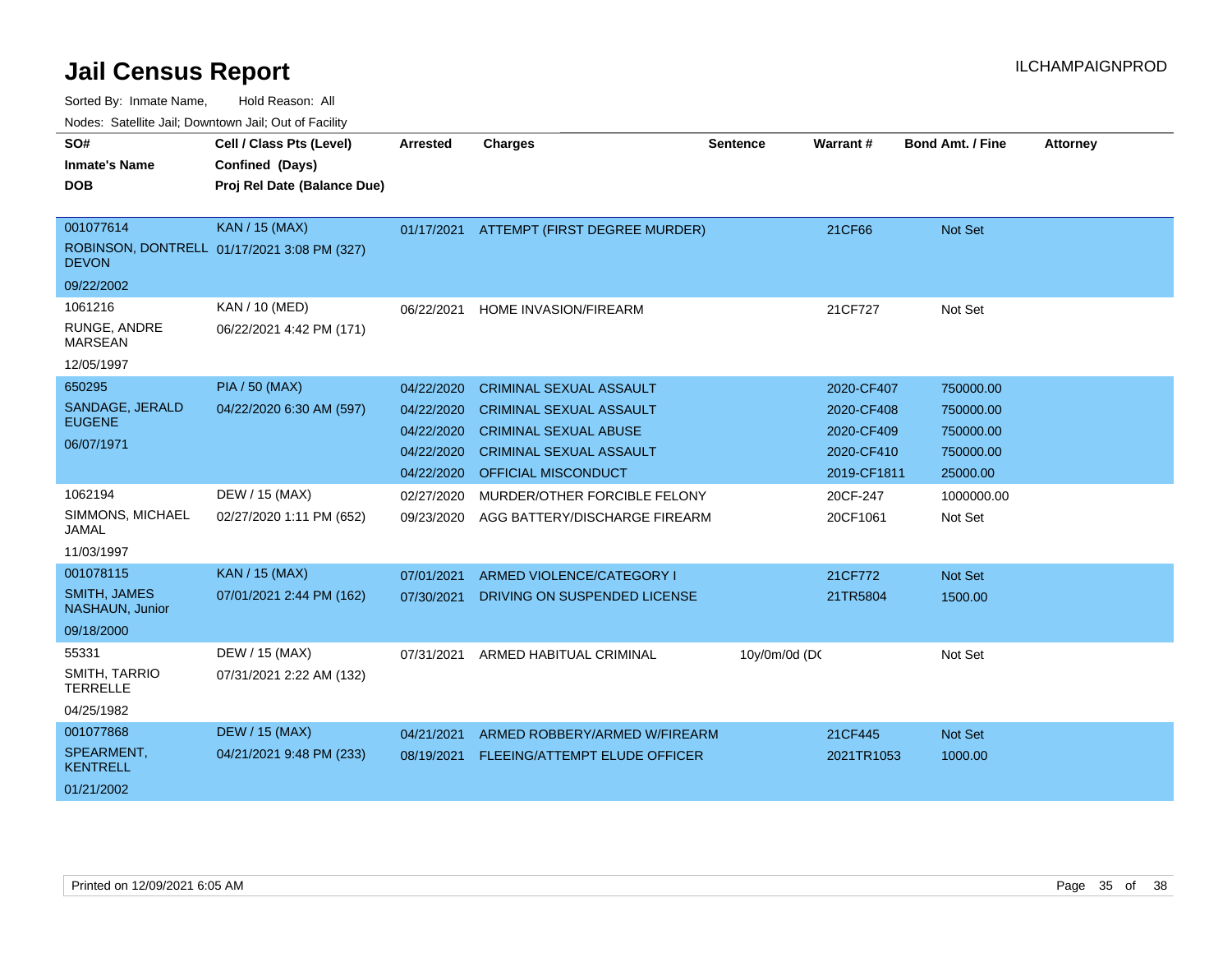| Nodes: Satellite Jali, Downtown Jali, Out of Facility |                                              |                 |                               |                 |            |                         |                 |
|-------------------------------------------------------|----------------------------------------------|-----------------|-------------------------------|-----------------|------------|-------------------------|-----------------|
| SO#                                                   | Cell / Class Pts (Level)                     | <b>Arrested</b> | <b>Charges</b>                | <b>Sentence</b> | Warrant#   | <b>Bond Amt. / Fine</b> | <b>Attorney</b> |
| <b>Inmate's Name</b>                                  | Confined (Days)                              |                 |                               |                 |            |                         |                 |
| <b>DOB</b>                                            | Proj Rel Date (Balance Due)                  |                 |                               |                 |            |                         |                 |
|                                                       |                                              |                 |                               |                 |            |                         |                 |
| 001077854                                             | <b>EHD</b>                                   | 09/15/2021      | DRIVING RVK/SUSP DUI/SSS 4-9  |                 | 2021CF306  | <b>Not Set</b>          |                 |
| STUKINS, DANNY RAY                                    | 09/15/2021 10:17 AM (86)                     |                 |                               |                 |            |                         |                 |
| 07/05/1985                                            | 3/13/2022 (0.00)                             |                 |                               |                 |            |                         |                 |
| 1046632                                               | KAN / 15 (MAX)                               | 09/14/2021      | ARMED VIOLENCE/CATEGORY II    |                 | 21CF912    | 750000.00               |                 |
|                                                       | TATE, JAVON MARQUIS 09/14/2021 12:10 PM (87) |                 |                               |                 |            |                         |                 |
| 08/10/1996                                            |                                              |                 |                               |                 |            |                         |                 |
| 949990                                                | <b>DEW / 15 (MAX)</b>                        | 07/27/2021      | AGG DISCHARGE FIREARM/OCC VEH |                 | 2021CF829  | 750000.00               |                 |
| THATCH, CALVIN<br><b>ANTHONY</b>                      | 07/27/2021 5:12 PM (136)                     | 07/27/2021      | <b>WARRANT OUT OF COUNTY</b>  |                 | 21TR49     | 1500.00                 |                 |
| 07/09/1986                                            |                                              |                 |                               |                 |            |                         |                 |
| 001077662                                             | DEW / 15 (MAX)                               | 02/03/2021      | ARMED ROBBERY/ARMED W/FIREARM | 12y (DOC)       | 21CF123    | 250000.00               |                 |
| TIPSORD, NOAH LEE                                     | 02/03/2021 4:33 PM (310)                     |                 |                               |                 |            |                         |                 |
|                                                       |                                              |                 |                               |                 |            |                         |                 |
| 08/14/1998                                            |                                              |                 |                               |                 |            |                         |                 |
| 1033031                                               | <b>KAN / 15 (MAX)</b>                        | 08/19/2020      | *AGG BATTERY W/FIREARM/PERSON |                 | 2020-CF923 | 500000.00               |                 |
| <b>TOMS, ANDREW</b><br><b>CHUCKY</b>                  | 08/19/2020 5:59 PM (478)                     |                 |                               |                 |            |                         |                 |
| 09/28/1978                                            |                                              |                 |                               |                 |            |                         |                 |
| 27007                                                 | KAN / 15 (MAX)                               | 09/19/2021      | DOMESTIC BATTERY/OTHER PRIOR  |                 | 21CF1133   | No Bond                 |                 |
| <b>TUELL, ROBERT</b><br><b>STEPHEN</b>                | 09/19/2021 9:51 AM (82)                      |                 |                               |                 |            |                         |                 |
| 09/25/1967                                            |                                              |                 |                               |                 |            |                         |                 |
| 001078263                                             | <b>KAN / 10 (ADS)</b>                        | 08/11/2021      | AGG BATTERY/PUBLIC PLACE      |                 | 2020CF420  | 7500.00                 |                 |
| <b>TURK, BRANDON</b><br>LARSHAWN                      | 08/11/2021 6:23 PM (121)                     | 08/11/2021      | RECEIVE/POSS/SELL STOLEN VEH  |                 | 2020CF928  | 200000.00               |                 |
| 10/18/1995                                            |                                              |                 |                               |                 |            |                         |                 |
| 64700                                                 | <b>KAN / 10 (MED)</b>                        | 09/07/2021      | UNLAWFUL USE OF A WEAPON      |                 | 21CF1074   | Not Set                 |                 |
| TURNER, ADAM<br><b>ANTONIO</b>                        | 09/08/2021 12:49 AM (93)                     |                 |                               |                 |            |                         |                 |
| 08/29/1985                                            |                                              |                 |                               |                 |            |                         |                 |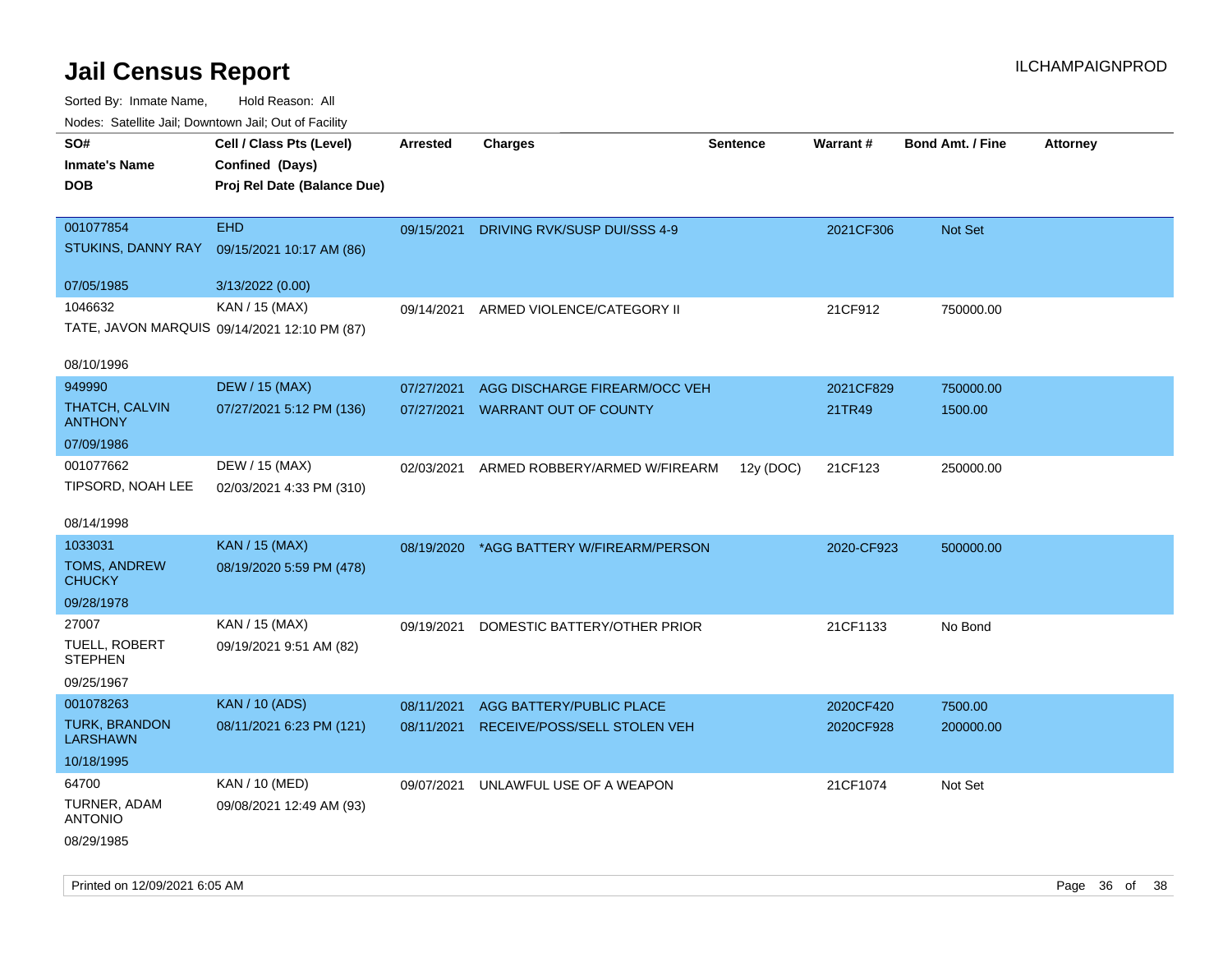| SO#<br><b>Inmate's Name</b><br><b>DOB</b>      | Cell / Class Pts (Level)<br>Confined (Days)<br>Proj Rel Date (Balance Due) | <b>Arrested</b> | <b>Charges</b>                        | <b>Sentence</b> | <b>Warrant#</b> | <b>Bond Amt. / Fine</b> | <b>Attorney</b> |
|------------------------------------------------|----------------------------------------------------------------------------|-----------------|---------------------------------------|-----------------|-----------------|-------------------------|-----------------|
| 001078386                                      | <b>KAN / 10 (MED)</b>                                                      | 09/14/2021      | POSSESSION OF STOLEN FIREARM          |                 | 2021CF1099      | 250000.00               |                 |
| <b>TURNER, AMARIO</b>                          | 09/14/2021 11:42 PM (87)                                                   |                 |                                       |                 |                 |                         |                 |
| 09/23/2002                                     |                                                                            |                 |                                       |                 |                 |                         |                 |
| 1050636                                        | KAN / 15 (MAX)                                                             | 09/24/2021      | FELON POSS/USE WEAPON/FIREARM         | 4y (DOC)        | 21CF1154        | Not Set                 |                 |
| TURNER, TIMOTHY<br><b>SEANTEZ</b>              | 09/24/2021 9:18 PM (77)                                                    |                 |                                       |                 |                 |                         |                 |
| 09/27/1994                                     |                                                                            |                 |                                       |                 |                 |                         |                 |
| 1040925                                        | <b>KAN / 10 (MED)</b>                                                      | 10/05/2021      | AGG BATTERY/DISCHARGE FIREARM         |                 | 2021CF1105      | 1000000.00              |                 |
| <b>WEATHERALL,</b><br><b>JOHNNY EARL JAMES</b> | 10/05/2021 4:17 PM (66)                                                    |                 |                                       |                 |                 |                         |                 |
| 04/29/1994                                     |                                                                            |                 |                                       |                 |                 |                         |                 |
| 1062558                                        | DEW / 10 (MED)                                                             | 10/02/2021      | FELON POSS/USE WEAPON/FIREARM         |                 | 21CF1185        | Not Set                 |                 |
| WELLS, JIAMANTE<br><b>AMORE</b>                | 10/02/2021 8:29 PM (69)                                                    |                 |                                       |                 |                 |                         |                 |
| 09/02/1995                                     |                                                                            |                 |                                       |                 |                 |                         |                 |
| 1002033                                        | <b>KAN / 15 (MAX)</b>                                                      | 09/08/2021      | DRIVING ON SUSPENDED LICENSE          |                 | 2019-TR-11944   | 5000.00                 |                 |
| <b>WEST, ANTONIO</b>                           | 09/08/2021 11:01 PM (93)                                                   | 09/08/2021      | ARMED ROBBERY/ARMED W/FIREARM         |                 | 2020-CF-1406    | 500000.00               |                 |
| <b>DEONTA</b>                                  |                                                                            | 09/08/2021      | AGG UNLAWFUL USE OF WEAPON/VEH        |                 | 2021-CF-AWOW    | <b>Not Set</b>          |                 |
| 04/15/1992                                     |                                                                            | 09/08/2021      | OBSTRCT JUSTICE/LEAVE STATE           |                 | 2021-CF-AWOW    | <b>Not Set</b>          |                 |
|                                                |                                                                            | 09/08/2021      | ARMED VIOLENCE/CATEGORY I             |                 | 2021-CF-AWOW    | <b>Not Set</b>          |                 |
| 1022068                                        | DEW / 15 (ADS)                                                             | 10/10/2021      | FELON POSS/USE WEAPON/FIREARM         |                 | 21CF1212        | Not Set                 |                 |
| <b>WILKINS, MICHAEL</b><br>CARL                | 10/10/2021 5:07 AM (61)                                                    |                 |                                       |                 |                 |                         |                 |
| 07/10/1992                                     |                                                                            |                 |                                       |                 |                 |                         |                 |
| 001077508                                      | <b>DEW / 15 (ADS)</b>                                                      | 12/10/2020      | <b>MURDER/STRONG PROB KILL/INJURE</b> | 55y (DOC)       | 2020CF1293      | No Bond                 |                 |
| <b>WILLIAMS, CALVIN</b><br><b>TIMOTHY</b>      | 12/10/2020 8:55 PM (365)                                                   |                 |                                       |                 |                 |                         |                 |
| 10/23/2002                                     |                                                                            |                 |                                       |                 |                 |                         |                 |